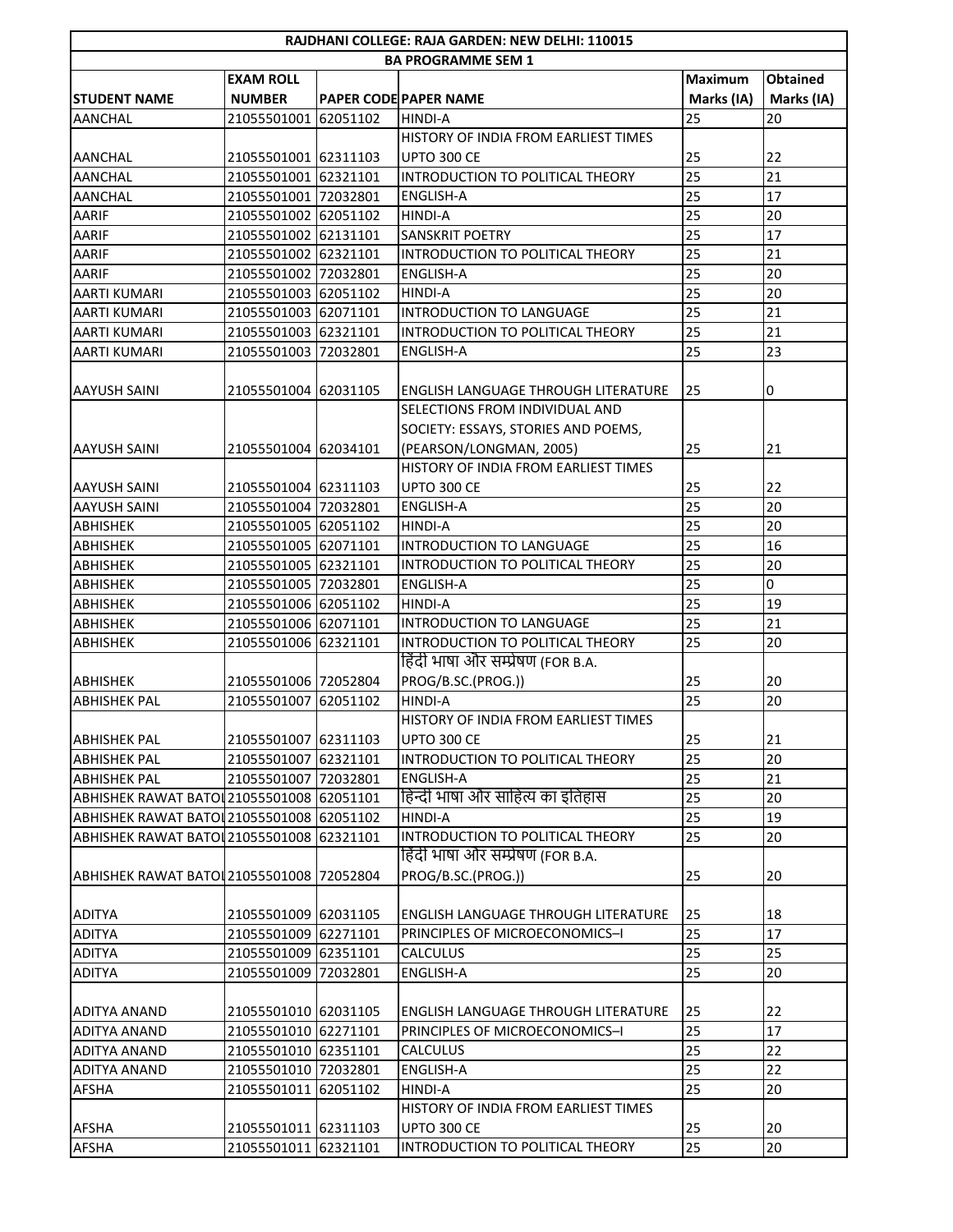| हिन्दी भाषा और साहित्य का इतिहास<br>25<br>21055501012 62051101<br>19<br><b>AISHWARYA</b><br>25<br>19<br><b>AISHWARYA</b><br>21055501012 62051102<br>HINDI-A<br>25<br>INTRODUCTION TO POLITICAL THEORY<br>21<br>21055501012 62321101<br><b>AISHWARYA</b><br>25<br>19<br><b>AISHWARYA</b><br>21055501012 72032801<br><b>ENGLISH-A</b><br>18<br>21055501013 62031105<br>25<br>AISHWARYA ANANYA<br><b>ENGLISH LANGUAGE THROUGH LITERATURE</b><br>25<br>17<br>21055501013 62271101<br>PRINCIPLES OF MICROECONOMICS-I<br>AISHWARYA ANANYA<br>HISTORY OF INDIA FROM EARLIEST TIMES<br>25<br>21055501013 62311103<br><b>UPTO 300 CE</b><br>AISHWARYA ANANYA<br>0<br>25<br>0<br><b>ENGLISH-A</b><br><b>AISHWARYA ANANYA</b><br>21055501013 72032801<br>25<br>21055501014 62051102<br><b>HINDI-A</b><br>19<br><b>AKANSHA</b><br>HISTORY OF INDIA FROM EARLIEST TIMES<br>25<br><b>AKANSHA</b><br>21055501014 62311103<br><b>UPTO 300 CE</b><br>0<br>INTRODUCTION TO POLITICAL THEORY<br>25<br>20<br><b>AKANSHA</b><br>21055501014 62321101<br>25<br>18<br>21055501014 72032801<br><b>ENGLISH-A</b><br>AKANSHA<br>23<br><b>AKANSHA VERMA</b><br>21055501015 62031105<br>25<br>ENGLISH LANGUAGE THROUGH LITERATURE<br>SELECTIONS FROM INDIVIDUAL AND<br>SOCIETY: ESSAYS, STORIES AND POEMS,<br>(PEARSON/LONGMAN, 2005)<br>23<br><b>AKANSHA VERMA</b><br>21055501015 62034101<br>25<br>INTRODUCTION TO LANGUAGE<br>25<br>22<br>21055501015 62071101<br>AKANSHA VERMA<br>25<br>20<br>21055501015 72032801<br><b>AKANSHA VERMA</b><br><b>ENGLISH-A</b><br>हिन्दी भाषा और साहित्य का इतिहास<br>25<br>21<br>21055501016 62051101<br><b>AKASH YADAV</b><br>25<br>20<br>21055501016 62051102<br><b>HINDI-A</b><br><b>AKASH YADAV</b><br>25<br>21<br>INTRODUCTION TO POLITICAL THEORY<br>21055501016 62321101<br><b>AKASH YADAV</b><br>25<br>18<br>AKASH YADAV<br>21055501016 72032801<br><b>ENGLISH-A</b><br>AKASHDEEP<br>21055501017 62031105<br>ENGLISH LANGUAGE THROUGH LITERATURE<br>25<br>18<br>17<br>25<br>AKASHDEEP<br>21055501017 62271101<br>PRINCIPLES OF MICROECONOMICS-I<br>HISTORY OF INDIA FROM EARLIEST TIMES<br>UPTO 300 CE<br>25<br>22<br>AKASHDEEP<br>21055501017 62311103<br>25<br>20<br>21055501017 72032801<br><b>ENGLISH-A</b><br>AKASHDEEP<br>25<br>21055501018 62031106<br>21<br><b>AKSHAY KUSHWAHA</b><br><b>ENGLISH FLUENCY</b><br>25<br>17<br><b>AKSHAY KUSHWAHA</b><br>21055501018 62271101<br>PRINCIPLES OF MICROECONOMICS-I<br>HISTORY OF INDIA FROM EARLIEST TIMES<br>UPTO 300 CE<br>21055501018 62311103<br>25<br>22<br><b>AKSHAY KUSHWAHA</b><br>25<br>0<br>21055501018 72032801<br><b>AKSHAY KUSHWAHA</b><br><b>ENGLISH-A</b><br>25<br>21055501019 62031105<br>ENGLISH LANGUAGE THROUGH LITERATURE<br>23<br><b>ALOK MANI MISHRA</b><br>SELECTIONS FROM INDIVIDUAL AND<br>SOCIETY: ESSAYS, STORIES AND POEMS,<br>(PEARSON/LONGMAN, 2005)<br>21055501019 62034101<br>25<br>23<br>ALOK MANI MISHRA<br>HISTORY OF INDIA FROM EARLIEST TIMES<br>UPTO 300 CE<br><b>ALOK MANI MISHRA</b><br>21055501019 62311103<br>25<br>22<br>25<br>20<br><b>ALOK MANI MISHRA</b><br>21055501019 72032801<br>ENGLISH-A<br>21055501020 62031105<br><b>AMAN TRIPATHI</b><br>ENGLISH LANGUAGE THROUGH LITERATURE<br>25<br>18<br>25<br>17<br>21055501020 62271101<br><b>AMAN TRIPATHI</b><br>PRINCIPLES OF MICROECONOMICS-I<br>HISTORY OF INDIA FROM EARLIEST TIMES<br><b>UPTO 300 CE</b><br>25<br><b>AMAN TRIPATHI</b><br>21055501020 62311103<br>21<br>25<br>20<br><b>AMAN TRIPATHI</b><br>21055501020 72032801<br>ENGLISH-A<br>25<br>20<br>ANIL KUMAR SURYWANS 21055501021 62051102<br>HINDI-A<br>HISTORY OF INDIA FROM EARLIEST TIMES<br>UPTO 300 CE<br>18<br>ANIL KUMAR SURYWANS 21055501021 62311103<br>25<br>25<br>21<br>ANIL KUMAR SURYWANS 21055501021 62321101<br>INTRODUCTION TO POLITICAL THEORY<br>हिंदी भाषा और सम्प्रेषण (FOR B.A.<br>PROG/B.SC.(PROG.))<br>ANIL KUMAR SURYWANS 21055501021 72052804<br>25<br>20 | <b>AFSHA</b> | 21055501011 72032801 | <b>ENGLISH-A</b> | 25 | 22 |
|----------------------------------------------------------------------------------------------------------------------------------------------------------------------------------------------------------------------------------------------------------------------------------------------------------------------------------------------------------------------------------------------------------------------------------------------------------------------------------------------------------------------------------------------------------------------------------------------------------------------------------------------------------------------------------------------------------------------------------------------------------------------------------------------------------------------------------------------------------------------------------------------------------------------------------------------------------------------------------------------------------------------------------------------------------------------------------------------------------------------------------------------------------------------------------------------------------------------------------------------------------------------------------------------------------------------------------------------------------------------------------------------------------------------------------------------------------------------------------------------------------------------------------------------------------------------------------------------------------------------------------------------------------------------------------------------------------------------------------------------------------------------------------------------------------------------------------------------------------------------------------------------------------------------------------------------------------------------------------------------------------------------------------------------------------------------------------------------------------------------------------------------------------------------------------------------------------------------------------------------------------------------------------------------------------------------------------------------------------------------------------------------------------------------------------------------------------------------------------------------------------------------------------------------------------------------------------------------------------------------------------------------------------------------------------------------------------------------------------------------------------------------------------------------------------------------------------------------------------------------------------------------------------------------------------------------------------------------------------------------------------------------------------------------------------------------------------------------------------------------------------------------------------------------------------------------------------------------------------------------------------------------------------------------------------------------------------------------------------------------------------------------------------------------------------------------------------------------------------------------------------------------------------------------------------------------------------------------------------------------------------------------------------------------------------------------------------------------------------------------------------------------------------------------------------------------------------------------------------------------------------------------------------------------|--------------|----------------------|------------------|----|----|
|                                                                                                                                                                                                                                                                                                                                                                                                                                                                                                                                                                                                                                                                                                                                                                                                                                                                                                                                                                                                                                                                                                                                                                                                                                                                                                                                                                                                                                                                                                                                                                                                                                                                                                                                                                                                                                                                                                                                                                                                                                                                                                                                                                                                                                                                                                                                                                                                                                                                                                                                                                                                                                                                                                                                                                                                                                                                                                                                                                                                                                                                                                                                                                                                                                                                                                                                                                                                                                                                                                                                                                                                                                                                                                                                                                                                                                                                                                                      |              |                      |                  |    |    |
|                                                                                                                                                                                                                                                                                                                                                                                                                                                                                                                                                                                                                                                                                                                                                                                                                                                                                                                                                                                                                                                                                                                                                                                                                                                                                                                                                                                                                                                                                                                                                                                                                                                                                                                                                                                                                                                                                                                                                                                                                                                                                                                                                                                                                                                                                                                                                                                                                                                                                                                                                                                                                                                                                                                                                                                                                                                                                                                                                                                                                                                                                                                                                                                                                                                                                                                                                                                                                                                                                                                                                                                                                                                                                                                                                                                                                                                                                                                      |              |                      |                  |    |    |
|                                                                                                                                                                                                                                                                                                                                                                                                                                                                                                                                                                                                                                                                                                                                                                                                                                                                                                                                                                                                                                                                                                                                                                                                                                                                                                                                                                                                                                                                                                                                                                                                                                                                                                                                                                                                                                                                                                                                                                                                                                                                                                                                                                                                                                                                                                                                                                                                                                                                                                                                                                                                                                                                                                                                                                                                                                                                                                                                                                                                                                                                                                                                                                                                                                                                                                                                                                                                                                                                                                                                                                                                                                                                                                                                                                                                                                                                                                                      |              |                      |                  |    |    |
|                                                                                                                                                                                                                                                                                                                                                                                                                                                                                                                                                                                                                                                                                                                                                                                                                                                                                                                                                                                                                                                                                                                                                                                                                                                                                                                                                                                                                                                                                                                                                                                                                                                                                                                                                                                                                                                                                                                                                                                                                                                                                                                                                                                                                                                                                                                                                                                                                                                                                                                                                                                                                                                                                                                                                                                                                                                                                                                                                                                                                                                                                                                                                                                                                                                                                                                                                                                                                                                                                                                                                                                                                                                                                                                                                                                                                                                                                                                      |              |                      |                  |    |    |
|                                                                                                                                                                                                                                                                                                                                                                                                                                                                                                                                                                                                                                                                                                                                                                                                                                                                                                                                                                                                                                                                                                                                                                                                                                                                                                                                                                                                                                                                                                                                                                                                                                                                                                                                                                                                                                                                                                                                                                                                                                                                                                                                                                                                                                                                                                                                                                                                                                                                                                                                                                                                                                                                                                                                                                                                                                                                                                                                                                                                                                                                                                                                                                                                                                                                                                                                                                                                                                                                                                                                                                                                                                                                                                                                                                                                                                                                                                                      |              |                      |                  |    |    |
|                                                                                                                                                                                                                                                                                                                                                                                                                                                                                                                                                                                                                                                                                                                                                                                                                                                                                                                                                                                                                                                                                                                                                                                                                                                                                                                                                                                                                                                                                                                                                                                                                                                                                                                                                                                                                                                                                                                                                                                                                                                                                                                                                                                                                                                                                                                                                                                                                                                                                                                                                                                                                                                                                                                                                                                                                                                                                                                                                                                                                                                                                                                                                                                                                                                                                                                                                                                                                                                                                                                                                                                                                                                                                                                                                                                                                                                                                                                      |              |                      |                  |    |    |
|                                                                                                                                                                                                                                                                                                                                                                                                                                                                                                                                                                                                                                                                                                                                                                                                                                                                                                                                                                                                                                                                                                                                                                                                                                                                                                                                                                                                                                                                                                                                                                                                                                                                                                                                                                                                                                                                                                                                                                                                                                                                                                                                                                                                                                                                                                                                                                                                                                                                                                                                                                                                                                                                                                                                                                                                                                                                                                                                                                                                                                                                                                                                                                                                                                                                                                                                                                                                                                                                                                                                                                                                                                                                                                                                                                                                                                                                                                                      |              |                      |                  |    |    |
|                                                                                                                                                                                                                                                                                                                                                                                                                                                                                                                                                                                                                                                                                                                                                                                                                                                                                                                                                                                                                                                                                                                                                                                                                                                                                                                                                                                                                                                                                                                                                                                                                                                                                                                                                                                                                                                                                                                                                                                                                                                                                                                                                                                                                                                                                                                                                                                                                                                                                                                                                                                                                                                                                                                                                                                                                                                                                                                                                                                                                                                                                                                                                                                                                                                                                                                                                                                                                                                                                                                                                                                                                                                                                                                                                                                                                                                                                                                      |              |                      |                  |    |    |
|                                                                                                                                                                                                                                                                                                                                                                                                                                                                                                                                                                                                                                                                                                                                                                                                                                                                                                                                                                                                                                                                                                                                                                                                                                                                                                                                                                                                                                                                                                                                                                                                                                                                                                                                                                                                                                                                                                                                                                                                                                                                                                                                                                                                                                                                                                                                                                                                                                                                                                                                                                                                                                                                                                                                                                                                                                                                                                                                                                                                                                                                                                                                                                                                                                                                                                                                                                                                                                                                                                                                                                                                                                                                                                                                                                                                                                                                                                                      |              |                      |                  |    |    |
|                                                                                                                                                                                                                                                                                                                                                                                                                                                                                                                                                                                                                                                                                                                                                                                                                                                                                                                                                                                                                                                                                                                                                                                                                                                                                                                                                                                                                                                                                                                                                                                                                                                                                                                                                                                                                                                                                                                                                                                                                                                                                                                                                                                                                                                                                                                                                                                                                                                                                                                                                                                                                                                                                                                                                                                                                                                                                                                                                                                                                                                                                                                                                                                                                                                                                                                                                                                                                                                                                                                                                                                                                                                                                                                                                                                                                                                                                                                      |              |                      |                  |    |    |
|                                                                                                                                                                                                                                                                                                                                                                                                                                                                                                                                                                                                                                                                                                                                                                                                                                                                                                                                                                                                                                                                                                                                                                                                                                                                                                                                                                                                                                                                                                                                                                                                                                                                                                                                                                                                                                                                                                                                                                                                                                                                                                                                                                                                                                                                                                                                                                                                                                                                                                                                                                                                                                                                                                                                                                                                                                                                                                                                                                                                                                                                                                                                                                                                                                                                                                                                                                                                                                                                                                                                                                                                                                                                                                                                                                                                                                                                                                                      |              |                      |                  |    |    |
|                                                                                                                                                                                                                                                                                                                                                                                                                                                                                                                                                                                                                                                                                                                                                                                                                                                                                                                                                                                                                                                                                                                                                                                                                                                                                                                                                                                                                                                                                                                                                                                                                                                                                                                                                                                                                                                                                                                                                                                                                                                                                                                                                                                                                                                                                                                                                                                                                                                                                                                                                                                                                                                                                                                                                                                                                                                                                                                                                                                                                                                                                                                                                                                                                                                                                                                                                                                                                                                                                                                                                                                                                                                                                                                                                                                                                                                                                                                      |              |                      |                  |    |    |
|                                                                                                                                                                                                                                                                                                                                                                                                                                                                                                                                                                                                                                                                                                                                                                                                                                                                                                                                                                                                                                                                                                                                                                                                                                                                                                                                                                                                                                                                                                                                                                                                                                                                                                                                                                                                                                                                                                                                                                                                                                                                                                                                                                                                                                                                                                                                                                                                                                                                                                                                                                                                                                                                                                                                                                                                                                                                                                                                                                                                                                                                                                                                                                                                                                                                                                                                                                                                                                                                                                                                                                                                                                                                                                                                                                                                                                                                                                                      |              |                      |                  |    |    |
|                                                                                                                                                                                                                                                                                                                                                                                                                                                                                                                                                                                                                                                                                                                                                                                                                                                                                                                                                                                                                                                                                                                                                                                                                                                                                                                                                                                                                                                                                                                                                                                                                                                                                                                                                                                                                                                                                                                                                                                                                                                                                                                                                                                                                                                                                                                                                                                                                                                                                                                                                                                                                                                                                                                                                                                                                                                                                                                                                                                                                                                                                                                                                                                                                                                                                                                                                                                                                                                                                                                                                                                                                                                                                                                                                                                                                                                                                                                      |              |                      |                  |    |    |
|                                                                                                                                                                                                                                                                                                                                                                                                                                                                                                                                                                                                                                                                                                                                                                                                                                                                                                                                                                                                                                                                                                                                                                                                                                                                                                                                                                                                                                                                                                                                                                                                                                                                                                                                                                                                                                                                                                                                                                                                                                                                                                                                                                                                                                                                                                                                                                                                                                                                                                                                                                                                                                                                                                                                                                                                                                                                                                                                                                                                                                                                                                                                                                                                                                                                                                                                                                                                                                                                                                                                                                                                                                                                                                                                                                                                                                                                                                                      |              |                      |                  |    |    |
|                                                                                                                                                                                                                                                                                                                                                                                                                                                                                                                                                                                                                                                                                                                                                                                                                                                                                                                                                                                                                                                                                                                                                                                                                                                                                                                                                                                                                                                                                                                                                                                                                                                                                                                                                                                                                                                                                                                                                                                                                                                                                                                                                                                                                                                                                                                                                                                                                                                                                                                                                                                                                                                                                                                                                                                                                                                                                                                                                                                                                                                                                                                                                                                                                                                                                                                                                                                                                                                                                                                                                                                                                                                                                                                                                                                                                                                                                                                      |              |                      |                  |    |    |
|                                                                                                                                                                                                                                                                                                                                                                                                                                                                                                                                                                                                                                                                                                                                                                                                                                                                                                                                                                                                                                                                                                                                                                                                                                                                                                                                                                                                                                                                                                                                                                                                                                                                                                                                                                                                                                                                                                                                                                                                                                                                                                                                                                                                                                                                                                                                                                                                                                                                                                                                                                                                                                                                                                                                                                                                                                                                                                                                                                                                                                                                                                                                                                                                                                                                                                                                                                                                                                                                                                                                                                                                                                                                                                                                                                                                                                                                                                                      |              |                      |                  |    |    |
|                                                                                                                                                                                                                                                                                                                                                                                                                                                                                                                                                                                                                                                                                                                                                                                                                                                                                                                                                                                                                                                                                                                                                                                                                                                                                                                                                                                                                                                                                                                                                                                                                                                                                                                                                                                                                                                                                                                                                                                                                                                                                                                                                                                                                                                                                                                                                                                                                                                                                                                                                                                                                                                                                                                                                                                                                                                                                                                                                                                                                                                                                                                                                                                                                                                                                                                                                                                                                                                                                                                                                                                                                                                                                                                                                                                                                                                                                                                      |              |                      |                  |    |    |
|                                                                                                                                                                                                                                                                                                                                                                                                                                                                                                                                                                                                                                                                                                                                                                                                                                                                                                                                                                                                                                                                                                                                                                                                                                                                                                                                                                                                                                                                                                                                                                                                                                                                                                                                                                                                                                                                                                                                                                                                                                                                                                                                                                                                                                                                                                                                                                                                                                                                                                                                                                                                                                                                                                                                                                                                                                                                                                                                                                                                                                                                                                                                                                                                                                                                                                                                                                                                                                                                                                                                                                                                                                                                                                                                                                                                                                                                                                                      |              |                      |                  |    |    |
|                                                                                                                                                                                                                                                                                                                                                                                                                                                                                                                                                                                                                                                                                                                                                                                                                                                                                                                                                                                                                                                                                                                                                                                                                                                                                                                                                                                                                                                                                                                                                                                                                                                                                                                                                                                                                                                                                                                                                                                                                                                                                                                                                                                                                                                                                                                                                                                                                                                                                                                                                                                                                                                                                                                                                                                                                                                                                                                                                                                                                                                                                                                                                                                                                                                                                                                                                                                                                                                                                                                                                                                                                                                                                                                                                                                                                                                                                                                      |              |                      |                  |    |    |
|                                                                                                                                                                                                                                                                                                                                                                                                                                                                                                                                                                                                                                                                                                                                                                                                                                                                                                                                                                                                                                                                                                                                                                                                                                                                                                                                                                                                                                                                                                                                                                                                                                                                                                                                                                                                                                                                                                                                                                                                                                                                                                                                                                                                                                                                                                                                                                                                                                                                                                                                                                                                                                                                                                                                                                                                                                                                                                                                                                                                                                                                                                                                                                                                                                                                                                                                                                                                                                                                                                                                                                                                                                                                                                                                                                                                                                                                                                                      |              |                      |                  |    |    |
|                                                                                                                                                                                                                                                                                                                                                                                                                                                                                                                                                                                                                                                                                                                                                                                                                                                                                                                                                                                                                                                                                                                                                                                                                                                                                                                                                                                                                                                                                                                                                                                                                                                                                                                                                                                                                                                                                                                                                                                                                                                                                                                                                                                                                                                                                                                                                                                                                                                                                                                                                                                                                                                                                                                                                                                                                                                                                                                                                                                                                                                                                                                                                                                                                                                                                                                                                                                                                                                                                                                                                                                                                                                                                                                                                                                                                                                                                                                      |              |                      |                  |    |    |
|                                                                                                                                                                                                                                                                                                                                                                                                                                                                                                                                                                                                                                                                                                                                                                                                                                                                                                                                                                                                                                                                                                                                                                                                                                                                                                                                                                                                                                                                                                                                                                                                                                                                                                                                                                                                                                                                                                                                                                                                                                                                                                                                                                                                                                                                                                                                                                                                                                                                                                                                                                                                                                                                                                                                                                                                                                                                                                                                                                                                                                                                                                                                                                                                                                                                                                                                                                                                                                                                                                                                                                                                                                                                                                                                                                                                                                                                                                                      |              |                      |                  |    |    |
|                                                                                                                                                                                                                                                                                                                                                                                                                                                                                                                                                                                                                                                                                                                                                                                                                                                                                                                                                                                                                                                                                                                                                                                                                                                                                                                                                                                                                                                                                                                                                                                                                                                                                                                                                                                                                                                                                                                                                                                                                                                                                                                                                                                                                                                                                                                                                                                                                                                                                                                                                                                                                                                                                                                                                                                                                                                                                                                                                                                                                                                                                                                                                                                                                                                                                                                                                                                                                                                                                                                                                                                                                                                                                                                                                                                                                                                                                                                      |              |                      |                  |    |    |
|                                                                                                                                                                                                                                                                                                                                                                                                                                                                                                                                                                                                                                                                                                                                                                                                                                                                                                                                                                                                                                                                                                                                                                                                                                                                                                                                                                                                                                                                                                                                                                                                                                                                                                                                                                                                                                                                                                                                                                                                                                                                                                                                                                                                                                                                                                                                                                                                                                                                                                                                                                                                                                                                                                                                                                                                                                                                                                                                                                                                                                                                                                                                                                                                                                                                                                                                                                                                                                                                                                                                                                                                                                                                                                                                                                                                                                                                                                                      |              |                      |                  |    |    |
|                                                                                                                                                                                                                                                                                                                                                                                                                                                                                                                                                                                                                                                                                                                                                                                                                                                                                                                                                                                                                                                                                                                                                                                                                                                                                                                                                                                                                                                                                                                                                                                                                                                                                                                                                                                                                                                                                                                                                                                                                                                                                                                                                                                                                                                                                                                                                                                                                                                                                                                                                                                                                                                                                                                                                                                                                                                                                                                                                                                                                                                                                                                                                                                                                                                                                                                                                                                                                                                                                                                                                                                                                                                                                                                                                                                                                                                                                                                      |              |                      |                  |    |    |
|                                                                                                                                                                                                                                                                                                                                                                                                                                                                                                                                                                                                                                                                                                                                                                                                                                                                                                                                                                                                                                                                                                                                                                                                                                                                                                                                                                                                                                                                                                                                                                                                                                                                                                                                                                                                                                                                                                                                                                                                                                                                                                                                                                                                                                                                                                                                                                                                                                                                                                                                                                                                                                                                                                                                                                                                                                                                                                                                                                                                                                                                                                                                                                                                                                                                                                                                                                                                                                                                                                                                                                                                                                                                                                                                                                                                                                                                                                                      |              |                      |                  |    |    |
|                                                                                                                                                                                                                                                                                                                                                                                                                                                                                                                                                                                                                                                                                                                                                                                                                                                                                                                                                                                                                                                                                                                                                                                                                                                                                                                                                                                                                                                                                                                                                                                                                                                                                                                                                                                                                                                                                                                                                                                                                                                                                                                                                                                                                                                                                                                                                                                                                                                                                                                                                                                                                                                                                                                                                                                                                                                                                                                                                                                                                                                                                                                                                                                                                                                                                                                                                                                                                                                                                                                                                                                                                                                                                                                                                                                                                                                                                                                      |              |                      |                  |    |    |
|                                                                                                                                                                                                                                                                                                                                                                                                                                                                                                                                                                                                                                                                                                                                                                                                                                                                                                                                                                                                                                                                                                                                                                                                                                                                                                                                                                                                                                                                                                                                                                                                                                                                                                                                                                                                                                                                                                                                                                                                                                                                                                                                                                                                                                                                                                                                                                                                                                                                                                                                                                                                                                                                                                                                                                                                                                                                                                                                                                                                                                                                                                                                                                                                                                                                                                                                                                                                                                                                                                                                                                                                                                                                                                                                                                                                                                                                                                                      |              |                      |                  |    |    |
|                                                                                                                                                                                                                                                                                                                                                                                                                                                                                                                                                                                                                                                                                                                                                                                                                                                                                                                                                                                                                                                                                                                                                                                                                                                                                                                                                                                                                                                                                                                                                                                                                                                                                                                                                                                                                                                                                                                                                                                                                                                                                                                                                                                                                                                                                                                                                                                                                                                                                                                                                                                                                                                                                                                                                                                                                                                                                                                                                                                                                                                                                                                                                                                                                                                                                                                                                                                                                                                                                                                                                                                                                                                                                                                                                                                                                                                                                                                      |              |                      |                  |    |    |
|                                                                                                                                                                                                                                                                                                                                                                                                                                                                                                                                                                                                                                                                                                                                                                                                                                                                                                                                                                                                                                                                                                                                                                                                                                                                                                                                                                                                                                                                                                                                                                                                                                                                                                                                                                                                                                                                                                                                                                                                                                                                                                                                                                                                                                                                                                                                                                                                                                                                                                                                                                                                                                                                                                                                                                                                                                                                                                                                                                                                                                                                                                                                                                                                                                                                                                                                                                                                                                                                                                                                                                                                                                                                                                                                                                                                                                                                                                                      |              |                      |                  |    |    |
|                                                                                                                                                                                                                                                                                                                                                                                                                                                                                                                                                                                                                                                                                                                                                                                                                                                                                                                                                                                                                                                                                                                                                                                                                                                                                                                                                                                                                                                                                                                                                                                                                                                                                                                                                                                                                                                                                                                                                                                                                                                                                                                                                                                                                                                                                                                                                                                                                                                                                                                                                                                                                                                                                                                                                                                                                                                                                                                                                                                                                                                                                                                                                                                                                                                                                                                                                                                                                                                                                                                                                                                                                                                                                                                                                                                                                                                                                                                      |              |                      |                  |    |    |
|                                                                                                                                                                                                                                                                                                                                                                                                                                                                                                                                                                                                                                                                                                                                                                                                                                                                                                                                                                                                                                                                                                                                                                                                                                                                                                                                                                                                                                                                                                                                                                                                                                                                                                                                                                                                                                                                                                                                                                                                                                                                                                                                                                                                                                                                                                                                                                                                                                                                                                                                                                                                                                                                                                                                                                                                                                                                                                                                                                                                                                                                                                                                                                                                                                                                                                                                                                                                                                                                                                                                                                                                                                                                                                                                                                                                                                                                                                                      |              |                      |                  |    |    |
|                                                                                                                                                                                                                                                                                                                                                                                                                                                                                                                                                                                                                                                                                                                                                                                                                                                                                                                                                                                                                                                                                                                                                                                                                                                                                                                                                                                                                                                                                                                                                                                                                                                                                                                                                                                                                                                                                                                                                                                                                                                                                                                                                                                                                                                                                                                                                                                                                                                                                                                                                                                                                                                                                                                                                                                                                                                                                                                                                                                                                                                                                                                                                                                                                                                                                                                                                                                                                                                                                                                                                                                                                                                                                                                                                                                                                                                                                                                      |              |                      |                  |    |    |
|                                                                                                                                                                                                                                                                                                                                                                                                                                                                                                                                                                                                                                                                                                                                                                                                                                                                                                                                                                                                                                                                                                                                                                                                                                                                                                                                                                                                                                                                                                                                                                                                                                                                                                                                                                                                                                                                                                                                                                                                                                                                                                                                                                                                                                                                                                                                                                                                                                                                                                                                                                                                                                                                                                                                                                                                                                                                                                                                                                                                                                                                                                                                                                                                                                                                                                                                                                                                                                                                                                                                                                                                                                                                                                                                                                                                                                                                                                                      |              |                      |                  |    |    |
|                                                                                                                                                                                                                                                                                                                                                                                                                                                                                                                                                                                                                                                                                                                                                                                                                                                                                                                                                                                                                                                                                                                                                                                                                                                                                                                                                                                                                                                                                                                                                                                                                                                                                                                                                                                                                                                                                                                                                                                                                                                                                                                                                                                                                                                                                                                                                                                                                                                                                                                                                                                                                                                                                                                                                                                                                                                                                                                                                                                                                                                                                                                                                                                                                                                                                                                                                                                                                                                                                                                                                                                                                                                                                                                                                                                                                                                                                                                      |              |                      |                  |    |    |
|                                                                                                                                                                                                                                                                                                                                                                                                                                                                                                                                                                                                                                                                                                                                                                                                                                                                                                                                                                                                                                                                                                                                                                                                                                                                                                                                                                                                                                                                                                                                                                                                                                                                                                                                                                                                                                                                                                                                                                                                                                                                                                                                                                                                                                                                                                                                                                                                                                                                                                                                                                                                                                                                                                                                                                                                                                                                                                                                                                                                                                                                                                                                                                                                                                                                                                                                                                                                                                                                                                                                                                                                                                                                                                                                                                                                                                                                                                                      |              |                      |                  |    |    |
|                                                                                                                                                                                                                                                                                                                                                                                                                                                                                                                                                                                                                                                                                                                                                                                                                                                                                                                                                                                                                                                                                                                                                                                                                                                                                                                                                                                                                                                                                                                                                                                                                                                                                                                                                                                                                                                                                                                                                                                                                                                                                                                                                                                                                                                                                                                                                                                                                                                                                                                                                                                                                                                                                                                                                                                                                                                                                                                                                                                                                                                                                                                                                                                                                                                                                                                                                                                                                                                                                                                                                                                                                                                                                                                                                                                                                                                                                                                      |              |                      |                  |    |    |
|                                                                                                                                                                                                                                                                                                                                                                                                                                                                                                                                                                                                                                                                                                                                                                                                                                                                                                                                                                                                                                                                                                                                                                                                                                                                                                                                                                                                                                                                                                                                                                                                                                                                                                                                                                                                                                                                                                                                                                                                                                                                                                                                                                                                                                                                                                                                                                                                                                                                                                                                                                                                                                                                                                                                                                                                                                                                                                                                                                                                                                                                                                                                                                                                                                                                                                                                                                                                                                                                                                                                                                                                                                                                                                                                                                                                                                                                                                                      |              |                      |                  |    |    |
|                                                                                                                                                                                                                                                                                                                                                                                                                                                                                                                                                                                                                                                                                                                                                                                                                                                                                                                                                                                                                                                                                                                                                                                                                                                                                                                                                                                                                                                                                                                                                                                                                                                                                                                                                                                                                                                                                                                                                                                                                                                                                                                                                                                                                                                                                                                                                                                                                                                                                                                                                                                                                                                                                                                                                                                                                                                                                                                                                                                                                                                                                                                                                                                                                                                                                                                                                                                                                                                                                                                                                                                                                                                                                                                                                                                                                                                                                                                      |              |                      |                  |    |    |
|                                                                                                                                                                                                                                                                                                                                                                                                                                                                                                                                                                                                                                                                                                                                                                                                                                                                                                                                                                                                                                                                                                                                                                                                                                                                                                                                                                                                                                                                                                                                                                                                                                                                                                                                                                                                                                                                                                                                                                                                                                                                                                                                                                                                                                                                                                                                                                                                                                                                                                                                                                                                                                                                                                                                                                                                                                                                                                                                                                                                                                                                                                                                                                                                                                                                                                                                                                                                                                                                                                                                                                                                                                                                                                                                                                                                                                                                                                                      |              |                      |                  |    |    |
|                                                                                                                                                                                                                                                                                                                                                                                                                                                                                                                                                                                                                                                                                                                                                                                                                                                                                                                                                                                                                                                                                                                                                                                                                                                                                                                                                                                                                                                                                                                                                                                                                                                                                                                                                                                                                                                                                                                                                                                                                                                                                                                                                                                                                                                                                                                                                                                                                                                                                                                                                                                                                                                                                                                                                                                                                                                                                                                                                                                                                                                                                                                                                                                                                                                                                                                                                                                                                                                                                                                                                                                                                                                                                                                                                                                                                                                                                                                      |              |                      |                  |    |    |
|                                                                                                                                                                                                                                                                                                                                                                                                                                                                                                                                                                                                                                                                                                                                                                                                                                                                                                                                                                                                                                                                                                                                                                                                                                                                                                                                                                                                                                                                                                                                                                                                                                                                                                                                                                                                                                                                                                                                                                                                                                                                                                                                                                                                                                                                                                                                                                                                                                                                                                                                                                                                                                                                                                                                                                                                                                                                                                                                                                                                                                                                                                                                                                                                                                                                                                                                                                                                                                                                                                                                                                                                                                                                                                                                                                                                                                                                                                                      |              |                      |                  |    |    |
|                                                                                                                                                                                                                                                                                                                                                                                                                                                                                                                                                                                                                                                                                                                                                                                                                                                                                                                                                                                                                                                                                                                                                                                                                                                                                                                                                                                                                                                                                                                                                                                                                                                                                                                                                                                                                                                                                                                                                                                                                                                                                                                                                                                                                                                                                                                                                                                                                                                                                                                                                                                                                                                                                                                                                                                                                                                                                                                                                                                                                                                                                                                                                                                                                                                                                                                                                                                                                                                                                                                                                                                                                                                                                                                                                                                                                                                                                                                      |              |                      |                  |    |    |
|                                                                                                                                                                                                                                                                                                                                                                                                                                                                                                                                                                                                                                                                                                                                                                                                                                                                                                                                                                                                                                                                                                                                                                                                                                                                                                                                                                                                                                                                                                                                                                                                                                                                                                                                                                                                                                                                                                                                                                                                                                                                                                                                                                                                                                                                                                                                                                                                                                                                                                                                                                                                                                                                                                                                                                                                                                                                                                                                                                                                                                                                                                                                                                                                                                                                                                                                                                                                                                                                                                                                                                                                                                                                                                                                                                                                                                                                                                                      |              |                      |                  |    |    |
|                                                                                                                                                                                                                                                                                                                                                                                                                                                                                                                                                                                                                                                                                                                                                                                                                                                                                                                                                                                                                                                                                                                                                                                                                                                                                                                                                                                                                                                                                                                                                                                                                                                                                                                                                                                                                                                                                                                                                                                                                                                                                                                                                                                                                                                                                                                                                                                                                                                                                                                                                                                                                                                                                                                                                                                                                                                                                                                                                                                                                                                                                                                                                                                                                                                                                                                                                                                                                                                                                                                                                                                                                                                                                                                                                                                                                                                                                                                      |              |                      |                  |    |    |
|                                                                                                                                                                                                                                                                                                                                                                                                                                                                                                                                                                                                                                                                                                                                                                                                                                                                                                                                                                                                                                                                                                                                                                                                                                                                                                                                                                                                                                                                                                                                                                                                                                                                                                                                                                                                                                                                                                                                                                                                                                                                                                                                                                                                                                                                                                                                                                                                                                                                                                                                                                                                                                                                                                                                                                                                                                                                                                                                                                                                                                                                                                                                                                                                                                                                                                                                                                                                                                                                                                                                                                                                                                                                                                                                                                                                                                                                                                                      |              |                      |                  |    |    |
|                                                                                                                                                                                                                                                                                                                                                                                                                                                                                                                                                                                                                                                                                                                                                                                                                                                                                                                                                                                                                                                                                                                                                                                                                                                                                                                                                                                                                                                                                                                                                                                                                                                                                                                                                                                                                                                                                                                                                                                                                                                                                                                                                                                                                                                                                                                                                                                                                                                                                                                                                                                                                                                                                                                                                                                                                                                                                                                                                                                                                                                                                                                                                                                                                                                                                                                                                                                                                                                                                                                                                                                                                                                                                                                                                                                                                                                                                                                      |              |                      |                  |    |    |
|                                                                                                                                                                                                                                                                                                                                                                                                                                                                                                                                                                                                                                                                                                                                                                                                                                                                                                                                                                                                                                                                                                                                                                                                                                                                                                                                                                                                                                                                                                                                                                                                                                                                                                                                                                                                                                                                                                                                                                                                                                                                                                                                                                                                                                                                                                                                                                                                                                                                                                                                                                                                                                                                                                                                                                                                                                                                                                                                                                                                                                                                                                                                                                                                                                                                                                                                                                                                                                                                                                                                                                                                                                                                                                                                                                                                                                                                                                                      |              |                      |                  |    |    |
|                                                                                                                                                                                                                                                                                                                                                                                                                                                                                                                                                                                                                                                                                                                                                                                                                                                                                                                                                                                                                                                                                                                                                                                                                                                                                                                                                                                                                                                                                                                                                                                                                                                                                                                                                                                                                                                                                                                                                                                                                                                                                                                                                                                                                                                                                                                                                                                                                                                                                                                                                                                                                                                                                                                                                                                                                                                                                                                                                                                                                                                                                                                                                                                                                                                                                                                                                                                                                                                                                                                                                                                                                                                                                                                                                                                                                                                                                                                      |              |                      |                  |    |    |
|                                                                                                                                                                                                                                                                                                                                                                                                                                                                                                                                                                                                                                                                                                                                                                                                                                                                                                                                                                                                                                                                                                                                                                                                                                                                                                                                                                                                                                                                                                                                                                                                                                                                                                                                                                                                                                                                                                                                                                                                                                                                                                                                                                                                                                                                                                                                                                                                                                                                                                                                                                                                                                                                                                                                                                                                                                                                                                                                                                                                                                                                                                                                                                                                                                                                                                                                                                                                                                                                                                                                                                                                                                                                                                                                                                                                                                                                                                                      |              |                      |                  |    |    |
|                                                                                                                                                                                                                                                                                                                                                                                                                                                                                                                                                                                                                                                                                                                                                                                                                                                                                                                                                                                                                                                                                                                                                                                                                                                                                                                                                                                                                                                                                                                                                                                                                                                                                                                                                                                                                                                                                                                                                                                                                                                                                                                                                                                                                                                                                                                                                                                                                                                                                                                                                                                                                                                                                                                                                                                                                                                                                                                                                                                                                                                                                                                                                                                                                                                                                                                                                                                                                                                                                                                                                                                                                                                                                                                                                                                                                                                                                                                      |              |                      |                  |    |    |
|                                                                                                                                                                                                                                                                                                                                                                                                                                                                                                                                                                                                                                                                                                                                                                                                                                                                                                                                                                                                                                                                                                                                                                                                                                                                                                                                                                                                                                                                                                                                                                                                                                                                                                                                                                                                                                                                                                                                                                                                                                                                                                                                                                                                                                                                                                                                                                                                                                                                                                                                                                                                                                                                                                                                                                                                                                                                                                                                                                                                                                                                                                                                                                                                                                                                                                                                                                                                                                                                                                                                                                                                                                                                                                                                                                                                                                                                                                                      |              |                      |                  |    |    |
|                                                                                                                                                                                                                                                                                                                                                                                                                                                                                                                                                                                                                                                                                                                                                                                                                                                                                                                                                                                                                                                                                                                                                                                                                                                                                                                                                                                                                                                                                                                                                                                                                                                                                                                                                                                                                                                                                                                                                                                                                                                                                                                                                                                                                                                                                                                                                                                                                                                                                                                                                                                                                                                                                                                                                                                                                                                                                                                                                                                                                                                                                                                                                                                                                                                                                                                                                                                                                                                                                                                                                                                                                                                                                                                                                                                                                                                                                                                      |              |                      |                  |    |    |
|                                                                                                                                                                                                                                                                                                                                                                                                                                                                                                                                                                                                                                                                                                                                                                                                                                                                                                                                                                                                                                                                                                                                                                                                                                                                                                                                                                                                                                                                                                                                                                                                                                                                                                                                                                                                                                                                                                                                                                                                                                                                                                                                                                                                                                                                                                                                                                                                                                                                                                                                                                                                                                                                                                                                                                                                                                                                                                                                                                                                                                                                                                                                                                                                                                                                                                                                                                                                                                                                                                                                                                                                                                                                                                                                                                                                                                                                                                                      |              |                      |                  |    |    |
|                                                                                                                                                                                                                                                                                                                                                                                                                                                                                                                                                                                                                                                                                                                                                                                                                                                                                                                                                                                                                                                                                                                                                                                                                                                                                                                                                                                                                                                                                                                                                                                                                                                                                                                                                                                                                                                                                                                                                                                                                                                                                                                                                                                                                                                                                                                                                                                                                                                                                                                                                                                                                                                                                                                                                                                                                                                                                                                                                                                                                                                                                                                                                                                                                                                                                                                                                                                                                                                                                                                                                                                                                                                                                                                                                                                                                                                                                                                      |              |                      |                  |    |    |
|                                                                                                                                                                                                                                                                                                                                                                                                                                                                                                                                                                                                                                                                                                                                                                                                                                                                                                                                                                                                                                                                                                                                                                                                                                                                                                                                                                                                                                                                                                                                                                                                                                                                                                                                                                                                                                                                                                                                                                                                                                                                                                                                                                                                                                                                                                                                                                                                                                                                                                                                                                                                                                                                                                                                                                                                                                                                                                                                                                                                                                                                                                                                                                                                                                                                                                                                                                                                                                                                                                                                                                                                                                                                                                                                                                                                                                                                                                                      |              |                      |                  |    |    |
|                                                                                                                                                                                                                                                                                                                                                                                                                                                                                                                                                                                                                                                                                                                                                                                                                                                                                                                                                                                                                                                                                                                                                                                                                                                                                                                                                                                                                                                                                                                                                                                                                                                                                                                                                                                                                                                                                                                                                                                                                                                                                                                                                                                                                                                                                                                                                                                                                                                                                                                                                                                                                                                                                                                                                                                                                                                                                                                                                                                                                                                                                                                                                                                                                                                                                                                                                                                                                                                                                                                                                                                                                                                                                                                                                                                                                                                                                                                      |              |                      |                  |    |    |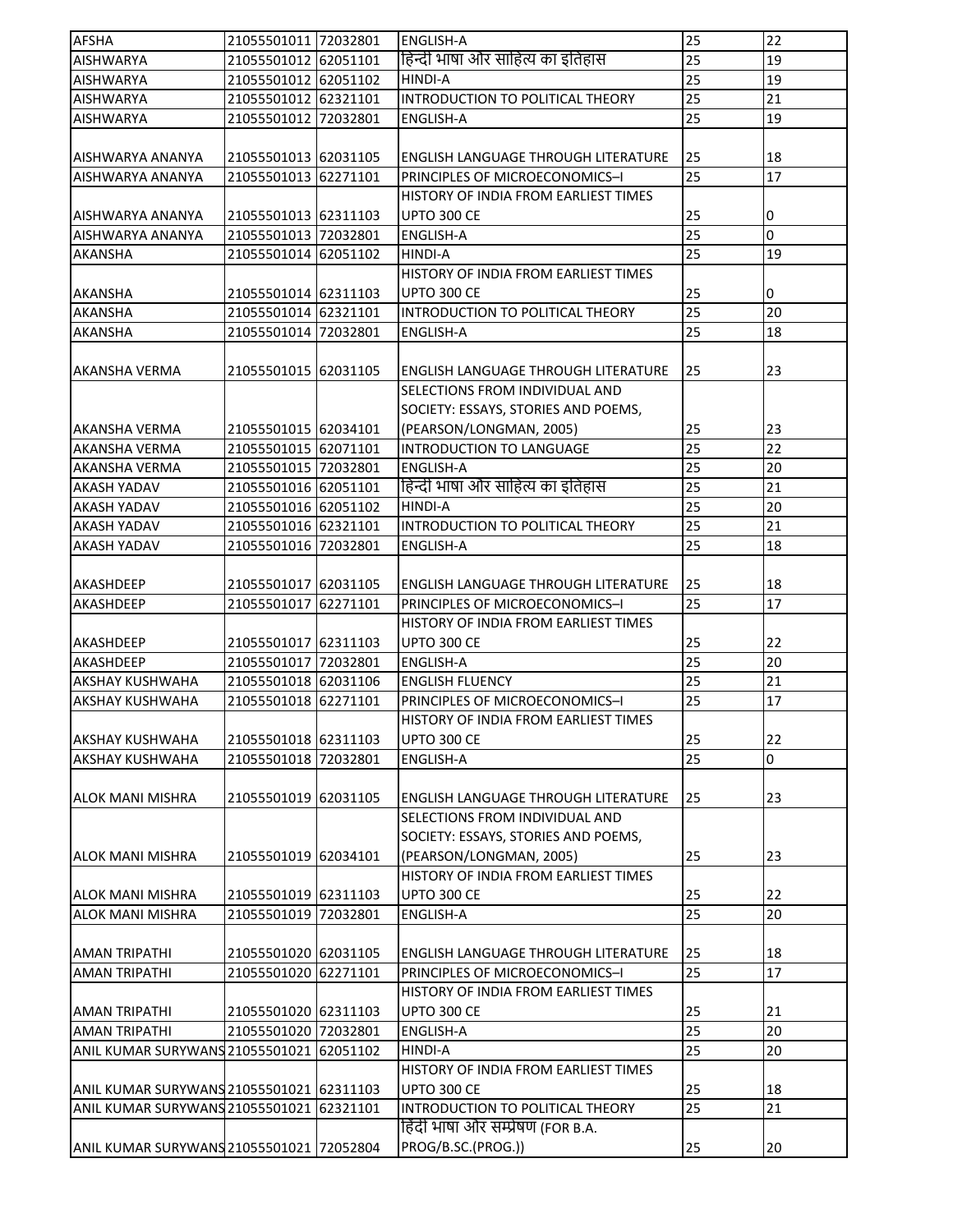| <b>ANITA</b>             | 21055501022 62031105 |          | <b>ENGLISH LANGUAGE THROUGH LITERATURE</b> | 25 | 21 |
|--------------------------|----------------------|----------|--------------------------------------------|----|----|
| <b>ANITA</b>             | 21055501022 62271101 |          | PRINCIPLES OF MICROECONOMICS-I             | 25 | 16 |
|                          |                      |          | HISTORY OF INDIA FROM EARLIEST TIMES       |    |    |
| <b>ANITA</b>             | 21055501022 62311103 |          | <b>UPTO 300 CE</b>                         | 25 | 21 |
| <b>ANITA</b>             | 21055501022 72032801 |          | <b>ENGLISH-A</b>                           | 25 | 20 |
| <b>ANJALI KUMARI</b>     | 21055501023 62051104 |          | <b>HINDI-C</b>                             | 25 | 23 |
| <b>ANJALI KUMARI</b>     | 21055501023 62131101 |          | <b>SANSKRIT POETRY</b>                     | 25 | 16 |
| <b>ANJALI KUMARI</b>     | 21055501023 62321101 |          | INTRODUCTION TO POLITICAL THEORY           | 25 | 20 |
| <b>ANJALI KUMARI</b>     | 21055501023 72032801 |          | <b>ENGLISH-A</b>                           | 25 | 19 |
| ANJANI MISHRA            | 21055501024          | 62051103 | <b>HINDI-B</b>                             | 25 | 19 |
| <b>ANJANI MISHRA</b>     | 21055501024 62071101 |          | INTRODUCTION TO LANGUAGE                   | 25 | 20 |
| <b>ANJANI MISHRA</b>     | 21055501024 62321101 |          | INTRODUCTION TO POLITICAL THEORY           | 25 | 20 |
| <b>ANJANI MISHRA</b>     | 21055501024          | 72032801 | <b>ENGLISH-A</b>                           | 25 | 20 |
|                          |                      |          |                                            |    |    |
| <b>ANKIT</b>             | 21055501025 62031105 |          | ENGLISH LANGUAGE THROUGH LITERATURE        | 25 | 19 |
| <b>ANKIT</b>             | 21055501025 62271101 |          | <b>PRINCIPLES OF MICROECONOMICS-I</b>      | 25 | 17 |
| <b>ANKIT</b>             | 21055501025 62351101 |          | <b>CALCULUS</b>                            | 25 | 25 |
| <b>ANKIT</b>             | 21055501025 72032801 |          | <b>ENGLISH-A</b>                           | 25 | 21 |
|                          |                      |          |                                            |    |    |
| <b>ANKIT GUPTA</b>       | 21055501026 62031105 |          | <b>ENGLISH LANGUAGE THROUGH LITERATURE</b> | 25 | 20 |
|                          |                      |          | SELECTIONS FROM INDIVIDUAL AND             |    |    |
|                          |                      |          | SOCIETY: ESSAYS, STORIES AND POEMS,        |    |    |
| <b>ANKIT GUPTA</b>       | 21055501026 62034101 |          | (PEARSON/LONGMAN, 2005)                    | 25 | 22 |
|                          |                      |          | HISTORY OF INDIA FROM EARLIEST TIMES       |    |    |
| ANKIT GUPTA              | 21055501026 62311103 |          | <b>UPTO 300 CE</b>                         | 25 | 22 |
| <b>ANKIT GUPTA</b>       | 21055501026 72032801 |          | <b>ENGLISH-A</b>                           | 25 | 20 |
|                          |                      |          |                                            |    |    |
| ANKIT KUMAR YADAV        | 21055501027 62031105 |          | <b>ENGLISH LANGUAGE THROUGH LITERATURE</b> | 25 | 21 |
| <b>ANKIT KUMAR YADAV</b> | 21055501027          | 62271101 | PRINCIPLES OF MICROECONOMICS-I             | 25 | 15 |
| <b>ANKIT KUMAR YADAV</b> | 21055501027          | 62321101 | INTRODUCTION TO POLITICAL THEORY           | 25 | 21 |
| <b>ANKIT KUMAR YADAV</b> | 21055501027          | 72032801 | <b>ENGLISH-A</b>                           | 25 | 20 |
| ANNU                     | 21055501028 62051102 |          | <b>HINDI-A</b>                             | 25 | 20 |
| ANNU                     | 21055501028 62071101 |          | INTRODUCTION TO LANGUAGE                   | 25 | 18 |
| ANNU                     | 21055501028 62321101 |          | INTRODUCTION TO POLITICAL THEORY           | 25 | 20 |
|                          |                      |          | हिंदी भाषा और सम्प्रेषण (FOR B.A.          |    |    |
| ANNU                     | 21055501028 72052804 |          | PROG/B.SC.(PROG.))                         | 25 | 20 |
|                          |                      |          |                                            |    |    |
| <b>ANSHU PATHAK</b>      | 21055501029 62031105 |          | ENGLISH LANGUAGE THROUGH LITERATURE        | 25 | 20 |
| <b>ANSHU PATHAK</b>      | 21055501029 62271101 |          | PRINCIPLES OF MICROECONOMICS-I             | 25 | 20 |
|                          |                      |          | HISTORY OF INDIA FROM EARLIEST TIMES       |    |    |
| <b>ANSHU PATHAK</b>      | 21055501029 62311103 |          | <b>UPTO 300 CE</b>                         | 25 | 21 |
| <b>ANSHU PATHAK</b>      | 21055501029 72032801 |          | <b>ENGLISH-A</b>                           | 25 | 20 |
| <b>ANSHU VERMA</b>       | 21055501030 62051102 |          | <b>HINDI-A</b>                             | 25 | 20 |
|                          |                      |          | HISTORY OF INDIA FROM EARLIEST TIMES       |    |    |
| ANSHU VERMA              | 21055501030 62311103 |          | <b>UPTO 300 CE</b>                         | 25 | 21 |
| ANSHU VERMA              | 21055501030 62321101 |          | INTRODUCTION TO POLITICAL THEORY           | 25 | 20 |
| <b>ANSHU VERMA</b>       | 21055501030 72032801 |          | <b>ENGLISH-A</b>                           | 25 | 20 |
|                          |                      |          |                                            |    |    |
| ANUBHAV BENIWAL          | 21055501031 62031105 |          | ENGLISH LANGUAGE THROUGH LITERATURE        | 25 | 23 |
|                          |                      |          | SELECTIONS FROM INDIVIDUAL AND             |    |    |
|                          |                      |          | SOCIETY: ESSAYS, STORIES AND POEMS,        |    |    |
| ANUBHAV BENIWAL          | 21055501031 62034101 |          | (PEARSON/LONGMAN, 2005)                    | 25 | 22 |
|                          |                      |          | HISTORY OF INDIA FROM EARLIEST TIMES       |    |    |
| <b>ANUBHAV BENIWAL</b>   | 21055501031 62311103 |          | <b>UPTO 300 CE</b>                         | 25 | 22 |
| <b>ANUBHAV BENIWAL</b>   | 21055501031 72032801 |          | <b>ENGLISH-A</b>                           | 25 | 20 |
|                          |                      |          |                                            |    |    |
| ANURAG JODHA             | 21055501032 62031105 |          | ENGLISH LANGUAGE THROUGH LITERATURE        | 25 | 17 |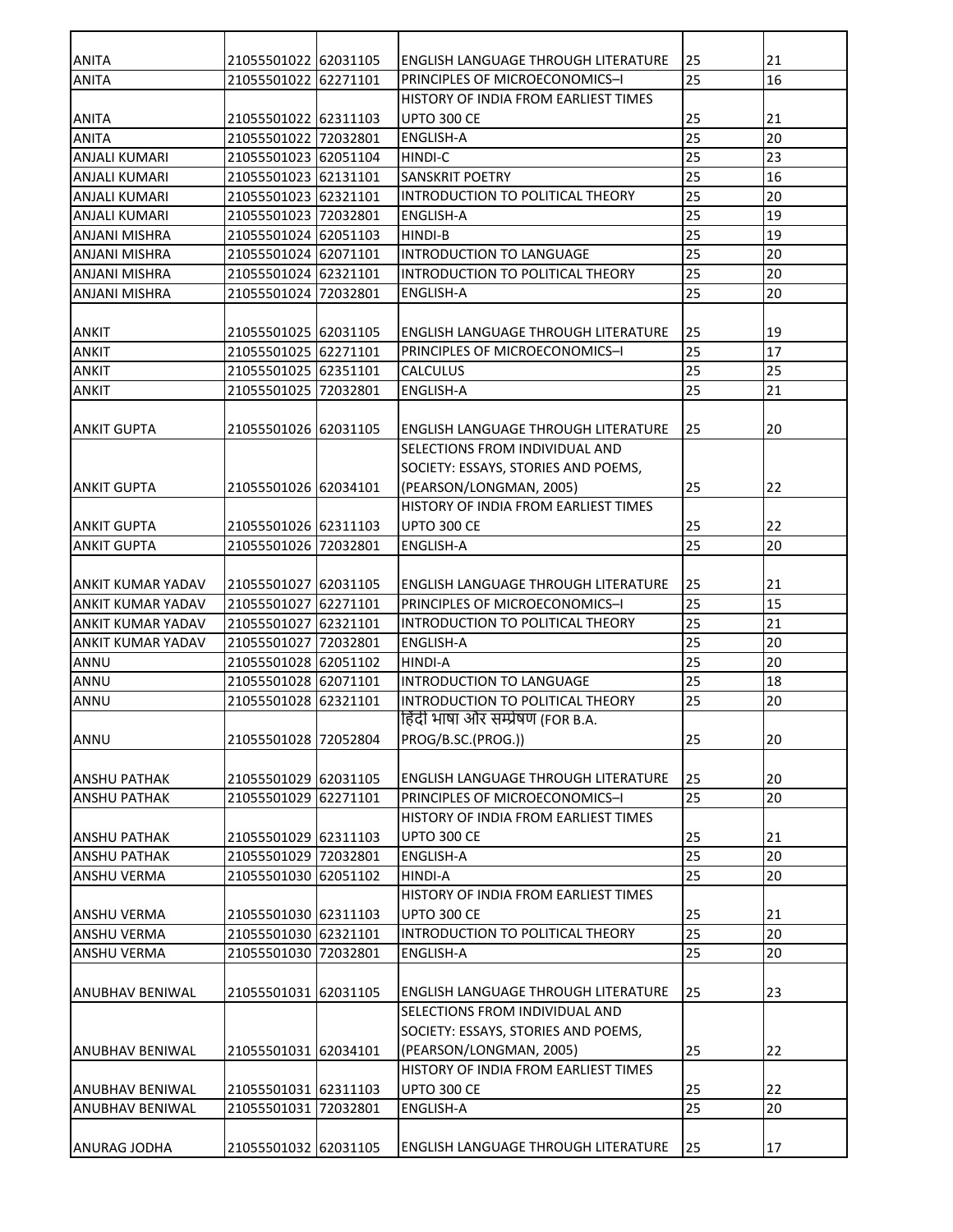| <b>ANURAG JODHA</b>       | 21055501032 62271101 |          | PRINCIPLES OF MICROECONOMICS-I             | 25              | 17              |
|---------------------------|----------------------|----------|--------------------------------------------|-----------------|-----------------|
| <b>ANURAG JODHA</b>       | 21055501032 62351101 |          | <b>CALCULUS</b>                            | 25              | 23              |
| <b>ANURAG JODHA</b>       | 21055501032 72032801 |          | <b>ENGLISH-A</b>                           | $\overline{25}$ | $\overline{22}$ |
| <b>ANURAJ</b>             | 21055501033 62031106 |          | <b>ENGLISH FLUENCY</b>                     | 25              | 21              |
|                           |                      |          | SELECTIONS FROM INDIVIDUAL AND             |                 |                 |
|                           |                      |          | SOCIETY: ESSAYS, STORIES AND POEMS,        |                 |                 |
| ANURAJ                    | 21055501033 62034101 |          | (PEARSON/LONGMAN, 2005)                    | 25              | 23              |
|                           |                      |          | HISTORY OF INDIA FROM EARLIEST TIMES       |                 |                 |
| <b>ANURAJ</b>             | 21055501033 62311103 |          | UPTO 300 CE                                | 25              | 21              |
| <b>ANURAJ</b>             | 21055501033 72032801 |          | <b>ENGLISH-A</b>                           | 25              | 20              |
| <b>ANUSHA GARG</b>        | 21055501034 62051103 |          | <b>HINDI-B</b>                             | 25              | 15              |
| <b>ANUSHA GARG</b>        | 21055501034 62071101 |          | <b>INTRODUCTION TO LANGUAGE</b>            | 25              | 22              |
| <b>ANUSHA GARG</b>        | 21055501034 62321101 |          | INTRODUCTION TO POLITICAL THEORY           | 25              | 21              |
| <b>ANUSHA GARG</b>        | 21055501034          | 72032801 | <b>ENGLISH-A</b>                           | 25              | 0               |
|                           |                      |          |                                            |                 |                 |
| ANUSHKA CHAND             | 21055501035 62031105 |          | ENGLISH LANGUAGE THROUGH LITERATURE        | 25              | 0               |
|                           |                      |          | SELECTIONS FROM INDIVIDUAL AND             |                 |                 |
|                           |                      |          |                                            |                 |                 |
|                           |                      |          | SOCIETY: ESSAYS, STORIES AND POEMS,        |                 |                 |
| <b>ANUSHKA CHAND</b>      | 21055501035 62034101 |          | (PEARSON/LONGMAN, 2005)                    | 25              | 21              |
| <b>ANUSHKA CHAND</b>      | 21055501035 62071101 |          | INTRODUCTION TO LANGUAGE                   | 25              | 22              |
| <b>ANUSHKA CHAND</b>      | 21055501035 72032801 |          | <b>ENGLISH-A</b>                           | 25              | 20              |
|                           |                      |          |                                            |                 |                 |
| <b>ARCHIE SINGLA</b>      | 21055501036 62031105 |          | <b>ENGLISH LANGUAGE THROUGH LITERATURE</b> | 25              | 0               |
|                           |                      |          | SELECTIONS FROM INDIVIDUAL AND             |                 |                 |
|                           |                      |          | SOCIETY: ESSAYS, STORIES AND POEMS,        |                 |                 |
| <b>ARCHIE SINGLA</b>      | 21055501036 62034101 |          | (PEARSON/LONGMAN, 2005)                    | 25              | 17              |
|                           |                      |          | HISTORY OF INDIA FROM EARLIEST TIMES       |                 |                 |
| ARCHIE SINGLA             | 21055501036 62311103 |          | <b>UPTO 300 CE</b>                         | 25              | 0               |
| <b>ARCHIE SINGLA</b>      | 21055501036 72032801 |          | <b>ENGLISH-A</b>                           | 25              | 0               |
|                           |                      |          |                                            |                 |                 |
| ARVIND PANWAR             | 21055501037 62031105 |          | <b>ENGLISH LANGUAGE THROUGH LITERATURE</b> | 25              | 0               |
|                           |                      |          | SELECTIONS FROM INDIVIDUAL AND             |                 |                 |
|                           |                      |          | SOCIETY: ESSAYS, STORIES AND POEMS,        |                 |                 |
| ARVIND PANWAR             | 21055501037 62034101 |          | (PEARSON/LONGMAN, 2005)                    | 25              | 22              |
|                           |                      |          | HISTORY OF INDIA FROM EARLIEST TIMES       |                 |                 |
| <b>ARVIND PANWAR</b>      | 21055501037 62311103 |          | <b>UPTO 300 CE</b>                         | 25              | 20              |
| <b>ARVIND PANWAR</b>      | 21055501037 72032801 |          | <b>ENGLISH-A</b>                           | 25              | 20              |
| ARYAN PRATAP SINGH        | 21055501038 62051103 |          | HINDI-B                                    | 25              | 17              |
|                           |                      |          | HISTORY OF INDIA FROM EARLIEST TIMES       |                 |                 |
| ARYAN PRATAP SINGH        | 21055501038 62311103 |          | <b>UPTO 300 CE</b>                         | 25              | 20              |
| <b>ARYAN PRATAP SINGH</b> | 21055501038 62321101 |          | INTRODUCTION TO POLITICAL THEORY           | 25              | 20              |
| <b>ARYAN PRATAP SINGH</b> | 21055501038 72032801 |          | <b>ENGLISH-A</b>                           | 25              | 23              |
| <b>AVINASH KUMAR</b>      | 21055501039 62031106 |          | <b>ENGLISH FLUENCY</b>                     | 25              | 23              |
| <b>AVINASH KUMAR</b>      | 21055501039 62271101 |          | PRINCIPLES OF MICROECONOMICS-I             | 25              | 16              |
|                           |                      |          | HISTORY OF INDIA FROM EARLIEST TIMES       |                 |                 |
| AVINASH KUMAR             | 21055501039 62311103 |          | <b>UPTO 300 CE</b>                         | 25              | 20              |
| <b>AVINASH KUMAR</b>      | 21055501039 72032801 |          | <b>ENGLISH-A</b>                           | 25              | 20              |
|                           |                      |          |                                            | 25              |                 |
| <b>AVINASH KUMAR</b>      | 21055501040 62051103 |          | HINDI-B                                    |                 | 23              |
|                           |                      |          | HISTORY OF INDIA FROM EARLIEST TIMES       |                 |                 |
| <b>AVINASH KUMAR</b>      | 21055501040 62311103 |          | <b>UPTO 300 CE</b>                         | 25              | 21              |
| <b>AVINASH KUMAR</b>      | 21055501040 62321101 |          | INTRODUCTION TO POLITICAL THEORY           | 25              | 21              |
| <b>AVINASH KUMAR</b>      | 21055501040 72032801 |          | <b>ENGLISH-A</b>                           | 25              | 23              |
|                           |                      |          |                                            |                 |                 |
| <b>AYUSH KUMAR SINGH</b>  | 21055501041 62031105 |          | ENGLISH LANGUAGE THROUGH LITERATURE        | 25              | 20              |
| <b>AYUSH KUMAR SINGH</b>  | 21055501041 62271101 |          | PRINCIPLES OF MICROECONOMICS-I             | 25              | 16              |
| AYUSH KUMAR SINGH         | 21055501041 62351101 |          | CALCULUS                                   | 25              | 22              |
| AYUSH KUMAR SINGH         | 21055501041 72032801 |          | ENGLISH-A                                  | 25              | 21              |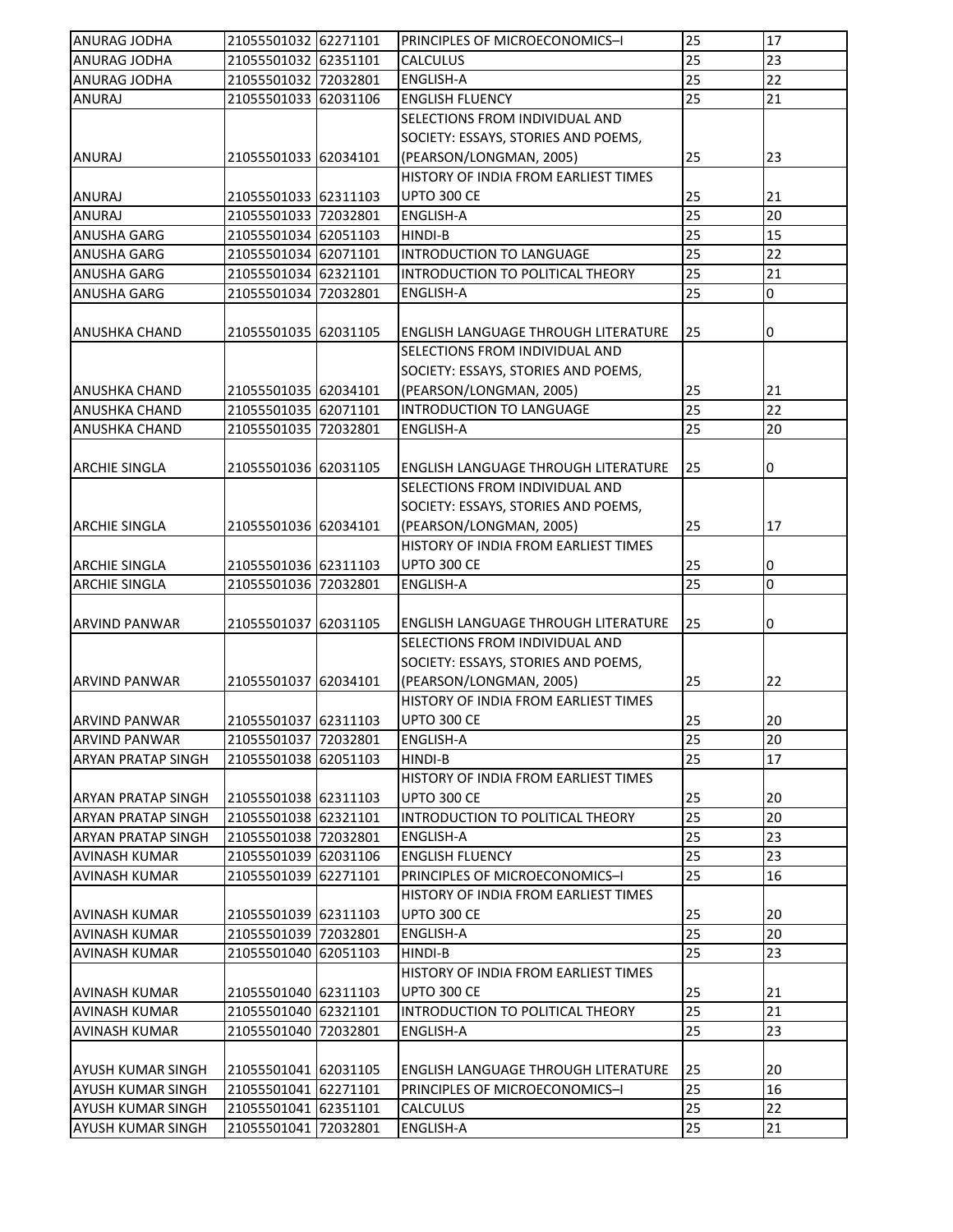|                                            |                                              |          | AADHUNIK BHARTIYA BHASHA: BHASHA AUR       |    |    |
|--------------------------------------------|----------------------------------------------|----------|--------------------------------------------|----|----|
| BAGYA BABURAJ                              | 21055501042 62051114                         |          | SAHITIYA-B                                 | 25 | 0  |
|                                            |                                              |          | HISTORY OF INDIA FROM EARLIEST TIMES       |    |    |
| <b>BAGYA BABURAJ</b>                       | 21055501042 62311103                         |          | <b>UPTO 300 CE</b>                         | 25 | 20 |
| <b>BAGYA BABURAJ</b>                       | 21055501042 62321101                         |          | INTRODUCTION TO POLITICAL THEORY           | 25 | 21 |
| <b>BAGYA BABURAJ</b>                       | 21055501042 72032801                         |          | <b>ENGLISH-A</b>                           | 25 | 22 |
| <b>BHARAT SINGH</b>                        | 21055501043 62051102                         |          | <b>HINDI-A</b>                             | 25 | 19 |
|                                            |                                              |          | HISTORY OF INDIA FROM EARLIEST TIMES       |    |    |
| <b>BHARAT SINGH</b>                        | 21055501043 62311103                         |          | <b>UPTO 300 CE</b>                         | 25 | 20 |
| <b>BHARAT SINGH</b>                        | 21055501043 62321101                         |          | INTRODUCTION TO POLITICAL THEORY           | 25 | 20 |
| <b>BHARAT SINGH</b>                        | 21055501043 72032801                         |          | ENGLISH-A                                  | 25 | 19 |
|                                            |                                              |          |                                            |    |    |
| BHAVIKA SHARMA                             | 21055501044 62031105                         |          | ENGLISH LANGUAGE THROUGH LITERATURE        | 25 | 23 |
|                                            |                                              |          | SELECTIONS FROM INDIVIDUAL AND             |    |    |
|                                            |                                              |          | SOCIETY: ESSAYS, STORIES AND POEMS,        |    |    |
| BHAVIKA SHARMA                             | 21055501044 62034101                         |          | (PEARSON/LONGMAN, 2005)                    | 25 | 24 |
| <b>BHAVIKA SHARMA</b>                      | 21055501044 62071101                         |          | INTRODUCTION TO LANGUAGE                   | 25 | 24 |
| <b>BHAVIKA SHARMA</b>                      | 21055501044 72032801                         |          | <b>ENGLISH-A</b>                           | 25 | 21 |
| <b>BHESHAJ SHARMA</b>                      | 21055501045 62051104                         |          | HINDI-C                                    | 25 | 22 |
| BHESHAJ SHARMA                             | 21055501045 62131101                         |          | <b>SANSKRIT POETRY</b>                     | 25 | 15 |
| <b>BHESHAJ SHARMA</b>                      | 21055501045 62321101                         |          | INTRODUCTION TO POLITICAL THEORY           | 25 | 20 |
| <b>BHESHAJ SHARMA</b>                      | 21055501045 72032801                         |          | <b>ENGLISH-A</b>                           | 25 | 0  |
|                                            |                                              |          |                                            |    |    |
|                                            |                                              |          | <b>ENGLISH LANGUAGE THROUGH LITERATURE</b> | 25 | 20 |
| <b>BITTU MANDAL</b><br><b>BITTU MANDAL</b> | 21055501046 62031105<br>21055501046 62051101 |          | हिन्दी भाषा और साहित्य का इतिहास           | 25 | 20 |
|                                            |                                              |          | HISTORY OF INDIA FROM EARLIEST TIMES       |    |    |
|                                            |                                              |          |                                            |    |    |
| BITTU MANDAL                               | 21055501046 62311103                         |          | <b>UPTO 300 CE</b>                         | 25 | 19 |
| <b>BITTU MANDAL</b>                        | 21055501046 72032801                         |          | <b>ENGLISH-A</b>                           | 25 | 22 |
|                                            |                                              |          |                                            |    |    |
| <b>CHAITANYA GUPTA</b>                     | 21055501047 62031105                         |          | <b>ENGLISH LANGUAGE THROUGH LITERATURE</b> | 25 | 19 |
| <b>CHAITANYA GUPTA</b>                     | 21055501047                                  | 62271101 | PRINCIPLES OF MICROECONOMICS-I             | 25 | 17 |
|                                            |                                              |          | HISTORY OF INDIA FROM EARLIEST TIMES       |    |    |
| <b>CHAITANYA GUPTA</b>                     | 21055501047 62311103                         |          | <b>UPTO 300 CE</b>                         | 25 | 21 |
| <b>CHAITANYA GUPTA</b>                     | 21055501047                                  | 72032801 | <b>ENGLISH-A</b>                           | 25 | 21 |
|                                            |                                              |          |                                            |    |    |
| CHANDER SHEKHAR                            | 21055501048 62031105                         |          | ENGLISH LANGUAGE THROUGH LITERATURE        | 25 | 20 |
|                                            |                                              |          | SELECTIONS FROM INDIVIDUAL AND             |    |    |
|                                            |                                              |          | SOCIETY: ESSAYS, STORIES AND POEMS,        |    |    |
| CHANDER SHEKHAR                            | 21055501048 62034101                         |          | (PEARSON/LONGMAN, 2005)                    | 25 | 22 |
|                                            |                                              |          | HISTORY OF INDIA FROM EARLIEST TIMES       |    |    |
| <b>CHANDER SHEKHAR</b>                     | 21055501048 62311103                         |          | <b>UPTO 300 CE</b>                         | 25 | 19 |
| <b>CHANDER SHEKHAR</b>                     | 21055501048 72032801                         |          | <b>ENGLISH-A</b>                           | 25 | 20 |
| CHETAN KUMAR TIWARI 21055501049 62071101   |                                              |          | INTRODUCTION TO LANGUAGE                   | 25 | 20 |
| CHETAN KUMAR TIWARI 21055501049 62321101   |                                              |          | INTRODUCTION TO POLITICAL THEORY           | 25 | 20 |
| CHETAN KUMAR TIWARI 21055501049 62321135   |                                              |          | <b>ADMINISTRATION AND PUBLIC POLICY</b>    | 25 | 23 |
| CHETAN KUMAR TIWARI 21055501049 72032801   |                                              |          | <b>ENGLISH-A</b>                           | 25 | 20 |
| <b>CHETAN MEENA</b>                        | 21055501050 62051102                         |          | <b>HINDI-A</b>                             | 25 | 19 |
|                                            |                                              |          | HISTORY OF INDIA FROM EARLIEST TIMES       |    |    |
| CHETAN MEENA                               | 21055501050 62311103                         |          | <b>UPTO 300 CE</b>                         | 25 | 20 |
| <b>CHETAN MEENA</b>                        | 21055501050 62321101                         |          | INTRODUCTION TO POLITICAL THEORY           | 25 | 20 |
| <b>CHETAN MEENA</b>                        | 21055501050 72032801                         |          | <b>ENGLISH-A</b>                           | 25 | 19 |
| <b>CHETAN SAINI</b>                        | 21055501051 62051104                         |          | HINDI-C                                    | 25 | 23 |
|                                            |                                              |          | HISTORY OF INDIA FROM EARLIEST TIMES       |    |    |
| <b>CHETAN SAINI</b>                        | 21055501051 62311103                         |          | UPTO 300 CE                                | 25 | 23 |
| <b>CHETAN SAINI</b>                        | 21055501051 62321101                         |          | INTRODUCTION TO POLITICAL THEORY           | 25 | 20 |
| <b>CHETAN SAINI</b>                        | 21055501051 72032801                         |          | <b>ENGLISH-A</b>                           | 25 | 20 |
|                                            |                                              |          |                                            |    |    |
| <b>CHIRAG RANA</b>                         | 21055501052 62031105                         |          | <b>ENGLISH LANGUAGE THROUGH LITERATURE</b> | 25 | 0  |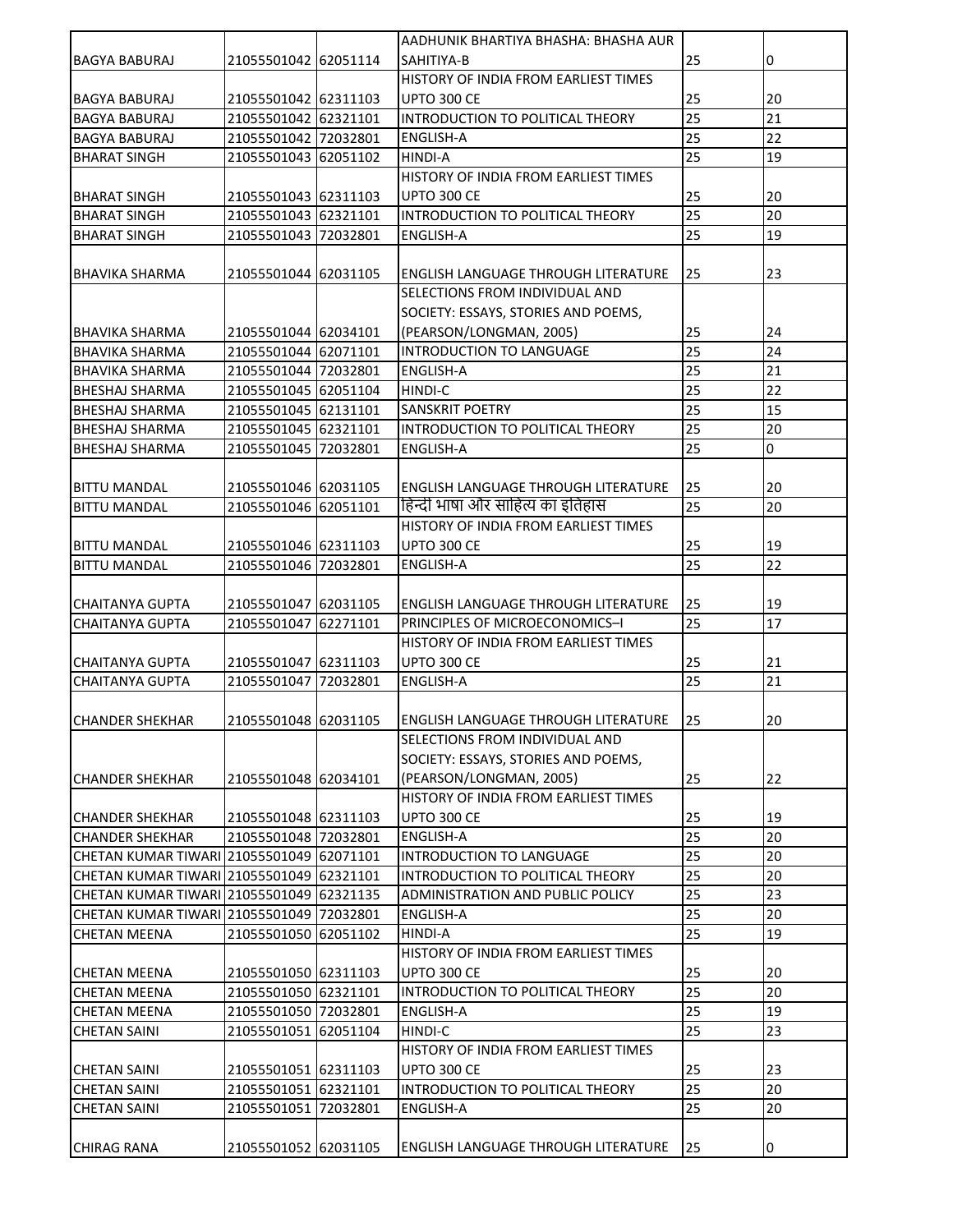| SOCIETY: ESSAYS, STORIES AND POEMS,<br>21055501052 62034101<br>(PEARSON/LONGMAN, 2005)<br>25<br>0<br><b>CHIRAG RANA</b><br>HISTORY OF INDIA FROM EARLIEST TIMES<br>25<br>21055501052 62311103<br><b>UPTO 300 CE</b><br>0<br>CHIRAG RANA<br>25<br>l0<br><b>CHIRAG RANA</b><br>21055501052 72032801<br><b>ENGLISH-A</b><br>25<br>21055501053 62051102<br>19<br><b>DEEPAK KUMYAL</b><br>HINDI-A<br>25<br>INTRODUCTION TO LANGUAGE<br>0<br>21055501053 62071101<br><b>DEEPAK KUMYAL</b><br>25<br>21<br>21055501053 62321101<br>INTRODUCTION TO POLITICAL THEORY<br>DEEPAK KUMYAL<br>25<br>23<br><b>DEEPAK KUMYAL</b><br>21055501053 72032801<br>ENGLISH-A<br>25<br>21<br>21055501054 62031106<br><b>ENGLISH FLUENCY</b><br>DEEPAK RATHOUR<br>25<br>17<br>21055501054 62271101<br>PRINCIPLES OF MICROECONOMICS-I<br><b>DEEPAK RATHOUR</b><br>HISTORY OF INDIA FROM EARLIEST TIMES<br>25<br>15<br><b>DEEPAK RATHOUR</b><br>21055501054 62311103<br><b>UPTO 300 CE</b><br>25<br><b>ENGLISH-A</b><br>20<br><b>DEEPAK RATHOUR</b><br>21055501054 72032801<br>25<br>0<br><b>DEEPANSHU</b><br>21055501055 62031105<br><b>ENGLISH LANGUAGE THROUGH LITERATURE</b><br>HISTORY OF INDIA FROM EARLIEST TIMES<br><b>UPTO 300 CE</b><br>15<br>DEEPANSHU<br>21055501055 62311103<br>25<br>25<br>21<br>21055501055 62321101<br>INTRODUCTION TO POLITICAL THEORY<br><b>DEEPANSHU</b><br>हिंदी भाषा और सम्प्रेषण (FOR B.A.<br>PROG/B.SC.(PROG.))<br>25<br>21<br>DEEPANSHU<br>21055501055 72052804<br>हिन्दी भाषा और साहित्य का इतिहास<br>25<br>20<br>21055501056 62051101<br><b>DEEPENDER</b><br>25<br>20<br>21055501056 62051102<br><b>DEEPENDER</b><br>HINDI-A<br>$\overline{25}$<br>20<br>21055501056 62321101<br>INTRODUCTION TO POLITICAL THEORY<br><b>DEEPENDER</b><br>25<br>$\overline{0}$<br><b>ENGLISH-A</b><br><b>DEEPENDER</b><br>21055501056 72032801<br>हिन्दी भाषा और साहित्य का इतिहास<br>25<br>23<br>21055501057 62051101<br><b>DEV VRAT SAHU</b><br>25<br>19<br><b>DEV VRAT SAHU</b><br>21055501057 62051102<br>HINDI-A<br>25<br>20<br>INTRODUCTION TO POLITICAL THEORY<br>62321101<br><b>DEV VRAT SAHU</b><br>21055501057<br>25<br>21<br>21055501057 72032801<br><b>DEV VRAT SAHU</b><br><b>ENGLISH-A</b><br>19<br><b>DEVESH KUMAR</b><br>21055501058 62031105<br><b>ENGLISH LANGUAGE THROUGH LITERATURE</b><br>25<br>25<br>21055501058 62271101<br>PRINCIPLES OF MICROECONOMICS-I<br>16<br><b>DEVESH KUMAR</b><br>HISTORY OF INDIA FROM EARLIEST TIMES<br>20<br>21055501058 62311103<br><b>UPTO 300 CE</b><br>25<br><b>DEVESH KUMAR</b><br>25<br>20<br>21055501058 72032801<br><b>ENGLISH-A</b><br><b>DEVESH KUMAR</b><br>21055501059 62031105<br>25<br>23<br>DHARYA SINGH<br>ENGLISH LANGUAGE THROUGH LITERATURE<br>SELECTIONS FROM INDIVIDUAL AND<br>SOCIETY: ESSAYS, STORIES AND POEMS,<br><b>DHARYA SINGH</b><br>21055501059 62034101<br>(PEARSON/LONGMAN, 2005)<br>25<br>21<br>HISTORY OF INDIA FROM EARLIEST TIMES<br>UPTO 300 CE<br>21055501059 62311103<br>25<br>22<br>DHARYA SINGH<br>25<br>20<br>21055501059 72032801<br><b>ENGLISH-A</b><br><b>DHARYA SINGH</b><br>25<br>20<br>21055501060 62051102<br>DHEERAJ<br><b>HINDI-A</b><br>25<br>21055501060 62071101<br>21<br><b>DHEERAJ</b><br>INTRODUCTION TO LANGUAGE<br>25<br>21<br>21055501060 62321101<br>INTRODUCTION TO POLITICAL THEORY<br><b>DHEERAJ</b><br>25<br>21<br>21055501060 72032801<br>ENGLISH-A<br>DHEERAJ<br>25<br>20<br>21055501061 62051102<br><b>DHRUV YADAV</b><br><b>HINDI-A</b><br>HISTORY OF INDIA FROM EARLIEST TIMES<br><b>UPTO 300 CE</b><br>25<br>20<br><b>DHRUV YADAV</b><br>21055501061 62311103<br>25<br>20<br><b>DHRUV YADAV</b><br>21055501061 62321101<br>INTRODUCTION TO POLITICAL THEORY<br>25<br>23<br>21055501061 72032801<br>DHRUV YADAV<br>ENGLISH-A<br>18<br>21055501062 62031105<br>25<br>DIKSHA BANIWAL<br>ENGLISH LANGUAGE THROUGH LITERATURE<br>25<br>18<br>21055501062 62271101<br><b>DIKSHA BANIWAL</b><br>PRINCIPLES OF MICROECONOMICS-I<br>25<br>25<br>21055501062 62351101<br><b>DIKSHA BANIWAL</b><br><b>CALCULUS</b><br>21055501062 72032801<br><b>ENGLISH-A</b><br>25<br>20<br><b>DIKSHA BANIWAL</b> |  | SELECTIONS FROM INDIVIDUAL AND |  |
|------------------------------------------------------------------------------------------------------------------------------------------------------------------------------------------------------------------------------------------------------------------------------------------------------------------------------------------------------------------------------------------------------------------------------------------------------------------------------------------------------------------------------------------------------------------------------------------------------------------------------------------------------------------------------------------------------------------------------------------------------------------------------------------------------------------------------------------------------------------------------------------------------------------------------------------------------------------------------------------------------------------------------------------------------------------------------------------------------------------------------------------------------------------------------------------------------------------------------------------------------------------------------------------------------------------------------------------------------------------------------------------------------------------------------------------------------------------------------------------------------------------------------------------------------------------------------------------------------------------------------------------------------------------------------------------------------------------------------------------------------------------------------------------------------------------------------------------------------------------------------------------------------------------------------------------------------------------------------------------------------------------------------------------------------------------------------------------------------------------------------------------------------------------------------------------------------------------------------------------------------------------------------------------------------------------------------------------------------------------------------------------------------------------------------------------------------------------------------------------------------------------------------------------------------------------------------------------------------------------------------------------------------------------------------------------------------------------------------------------------------------------------------------------------------------------------------------------------------------------------------------------------------------------------------------------------------------------------------------------------------------------------------------------------------------------------------------------------------------------------------------------------------------------------------------------------------------------------------------------------------------------------------------------------------------------------------------------------------------------------------------------------------------------------------------------------------------------------------------------------------------------------------------------------------------------------------------------------------------------------------------------------------------------------------------------------------------------------------------------------------------------------------------------------------------------------------------------------------------------------------------------------------------------------------------------------------------------------------------------------------------------------------------------------------------------------------------------------------------------|--|--------------------------------|--|
|                                                                                                                                                                                                                                                                                                                                                                                                                                                                                                                                                                                                                                                                                                                                                                                                                                                                                                                                                                                                                                                                                                                                                                                                                                                                                                                                                                                                                                                                                                                                                                                                                                                                                                                                                                                                                                                                                                                                                                                                                                                                                                                                                                                                                                                                                                                                                                                                                                                                                                                                                                                                                                                                                                                                                                                                                                                                                                                                                                                                                                                                                                                                                                                                                                                                                                                                                                                                                                                                                                                                                                                                                                                                                                                                                                                                                                                                                                                                                                                                                                                                                                                  |  |                                |  |
|                                                                                                                                                                                                                                                                                                                                                                                                                                                                                                                                                                                                                                                                                                                                                                                                                                                                                                                                                                                                                                                                                                                                                                                                                                                                                                                                                                                                                                                                                                                                                                                                                                                                                                                                                                                                                                                                                                                                                                                                                                                                                                                                                                                                                                                                                                                                                                                                                                                                                                                                                                                                                                                                                                                                                                                                                                                                                                                                                                                                                                                                                                                                                                                                                                                                                                                                                                                                                                                                                                                                                                                                                                                                                                                                                                                                                                                                                                                                                                                                                                                                                                                  |  |                                |  |
|                                                                                                                                                                                                                                                                                                                                                                                                                                                                                                                                                                                                                                                                                                                                                                                                                                                                                                                                                                                                                                                                                                                                                                                                                                                                                                                                                                                                                                                                                                                                                                                                                                                                                                                                                                                                                                                                                                                                                                                                                                                                                                                                                                                                                                                                                                                                                                                                                                                                                                                                                                                                                                                                                                                                                                                                                                                                                                                                                                                                                                                                                                                                                                                                                                                                                                                                                                                                                                                                                                                                                                                                                                                                                                                                                                                                                                                                                                                                                                                                                                                                                                                  |  |                                |  |
|                                                                                                                                                                                                                                                                                                                                                                                                                                                                                                                                                                                                                                                                                                                                                                                                                                                                                                                                                                                                                                                                                                                                                                                                                                                                                                                                                                                                                                                                                                                                                                                                                                                                                                                                                                                                                                                                                                                                                                                                                                                                                                                                                                                                                                                                                                                                                                                                                                                                                                                                                                                                                                                                                                                                                                                                                                                                                                                                                                                                                                                                                                                                                                                                                                                                                                                                                                                                                                                                                                                                                                                                                                                                                                                                                                                                                                                                                                                                                                                                                                                                                                                  |  |                                |  |
|                                                                                                                                                                                                                                                                                                                                                                                                                                                                                                                                                                                                                                                                                                                                                                                                                                                                                                                                                                                                                                                                                                                                                                                                                                                                                                                                                                                                                                                                                                                                                                                                                                                                                                                                                                                                                                                                                                                                                                                                                                                                                                                                                                                                                                                                                                                                                                                                                                                                                                                                                                                                                                                                                                                                                                                                                                                                                                                                                                                                                                                                                                                                                                                                                                                                                                                                                                                                                                                                                                                                                                                                                                                                                                                                                                                                                                                                                                                                                                                                                                                                                                                  |  |                                |  |
|                                                                                                                                                                                                                                                                                                                                                                                                                                                                                                                                                                                                                                                                                                                                                                                                                                                                                                                                                                                                                                                                                                                                                                                                                                                                                                                                                                                                                                                                                                                                                                                                                                                                                                                                                                                                                                                                                                                                                                                                                                                                                                                                                                                                                                                                                                                                                                                                                                                                                                                                                                                                                                                                                                                                                                                                                                                                                                                                                                                                                                                                                                                                                                                                                                                                                                                                                                                                                                                                                                                                                                                                                                                                                                                                                                                                                                                                                                                                                                                                                                                                                                                  |  |                                |  |
|                                                                                                                                                                                                                                                                                                                                                                                                                                                                                                                                                                                                                                                                                                                                                                                                                                                                                                                                                                                                                                                                                                                                                                                                                                                                                                                                                                                                                                                                                                                                                                                                                                                                                                                                                                                                                                                                                                                                                                                                                                                                                                                                                                                                                                                                                                                                                                                                                                                                                                                                                                                                                                                                                                                                                                                                                                                                                                                                                                                                                                                                                                                                                                                                                                                                                                                                                                                                                                                                                                                                                                                                                                                                                                                                                                                                                                                                                                                                                                                                                                                                                                                  |  |                                |  |
|                                                                                                                                                                                                                                                                                                                                                                                                                                                                                                                                                                                                                                                                                                                                                                                                                                                                                                                                                                                                                                                                                                                                                                                                                                                                                                                                                                                                                                                                                                                                                                                                                                                                                                                                                                                                                                                                                                                                                                                                                                                                                                                                                                                                                                                                                                                                                                                                                                                                                                                                                                                                                                                                                                                                                                                                                                                                                                                                                                                                                                                                                                                                                                                                                                                                                                                                                                                                                                                                                                                                                                                                                                                                                                                                                                                                                                                                                                                                                                                                                                                                                                                  |  |                                |  |
|                                                                                                                                                                                                                                                                                                                                                                                                                                                                                                                                                                                                                                                                                                                                                                                                                                                                                                                                                                                                                                                                                                                                                                                                                                                                                                                                                                                                                                                                                                                                                                                                                                                                                                                                                                                                                                                                                                                                                                                                                                                                                                                                                                                                                                                                                                                                                                                                                                                                                                                                                                                                                                                                                                                                                                                                                                                                                                                                                                                                                                                                                                                                                                                                                                                                                                                                                                                                                                                                                                                                                                                                                                                                                                                                                                                                                                                                                                                                                                                                                                                                                                                  |  |                                |  |
|                                                                                                                                                                                                                                                                                                                                                                                                                                                                                                                                                                                                                                                                                                                                                                                                                                                                                                                                                                                                                                                                                                                                                                                                                                                                                                                                                                                                                                                                                                                                                                                                                                                                                                                                                                                                                                                                                                                                                                                                                                                                                                                                                                                                                                                                                                                                                                                                                                                                                                                                                                                                                                                                                                                                                                                                                                                                                                                                                                                                                                                                                                                                                                                                                                                                                                                                                                                                                                                                                                                                                                                                                                                                                                                                                                                                                                                                                                                                                                                                                                                                                                                  |  |                                |  |
|                                                                                                                                                                                                                                                                                                                                                                                                                                                                                                                                                                                                                                                                                                                                                                                                                                                                                                                                                                                                                                                                                                                                                                                                                                                                                                                                                                                                                                                                                                                                                                                                                                                                                                                                                                                                                                                                                                                                                                                                                                                                                                                                                                                                                                                                                                                                                                                                                                                                                                                                                                                                                                                                                                                                                                                                                                                                                                                                                                                                                                                                                                                                                                                                                                                                                                                                                                                                                                                                                                                                                                                                                                                                                                                                                                                                                                                                                                                                                                                                                                                                                                                  |  |                                |  |
|                                                                                                                                                                                                                                                                                                                                                                                                                                                                                                                                                                                                                                                                                                                                                                                                                                                                                                                                                                                                                                                                                                                                                                                                                                                                                                                                                                                                                                                                                                                                                                                                                                                                                                                                                                                                                                                                                                                                                                                                                                                                                                                                                                                                                                                                                                                                                                                                                                                                                                                                                                                                                                                                                                                                                                                                                                                                                                                                                                                                                                                                                                                                                                                                                                                                                                                                                                                                                                                                                                                                                                                                                                                                                                                                                                                                                                                                                                                                                                                                                                                                                                                  |  |                                |  |
|                                                                                                                                                                                                                                                                                                                                                                                                                                                                                                                                                                                                                                                                                                                                                                                                                                                                                                                                                                                                                                                                                                                                                                                                                                                                                                                                                                                                                                                                                                                                                                                                                                                                                                                                                                                                                                                                                                                                                                                                                                                                                                                                                                                                                                                                                                                                                                                                                                                                                                                                                                                                                                                                                                                                                                                                                                                                                                                                                                                                                                                                                                                                                                                                                                                                                                                                                                                                                                                                                                                                                                                                                                                                                                                                                                                                                                                                                                                                                                                                                                                                                                                  |  |                                |  |
|                                                                                                                                                                                                                                                                                                                                                                                                                                                                                                                                                                                                                                                                                                                                                                                                                                                                                                                                                                                                                                                                                                                                                                                                                                                                                                                                                                                                                                                                                                                                                                                                                                                                                                                                                                                                                                                                                                                                                                                                                                                                                                                                                                                                                                                                                                                                                                                                                                                                                                                                                                                                                                                                                                                                                                                                                                                                                                                                                                                                                                                                                                                                                                                                                                                                                                                                                                                                                                                                                                                                                                                                                                                                                                                                                                                                                                                                                                                                                                                                                                                                                                                  |  |                                |  |
|                                                                                                                                                                                                                                                                                                                                                                                                                                                                                                                                                                                                                                                                                                                                                                                                                                                                                                                                                                                                                                                                                                                                                                                                                                                                                                                                                                                                                                                                                                                                                                                                                                                                                                                                                                                                                                                                                                                                                                                                                                                                                                                                                                                                                                                                                                                                                                                                                                                                                                                                                                                                                                                                                                                                                                                                                                                                                                                                                                                                                                                                                                                                                                                                                                                                                                                                                                                                                                                                                                                                                                                                                                                                                                                                                                                                                                                                                                                                                                                                                                                                                                                  |  |                                |  |
|                                                                                                                                                                                                                                                                                                                                                                                                                                                                                                                                                                                                                                                                                                                                                                                                                                                                                                                                                                                                                                                                                                                                                                                                                                                                                                                                                                                                                                                                                                                                                                                                                                                                                                                                                                                                                                                                                                                                                                                                                                                                                                                                                                                                                                                                                                                                                                                                                                                                                                                                                                                                                                                                                                                                                                                                                                                                                                                                                                                                                                                                                                                                                                                                                                                                                                                                                                                                                                                                                                                                                                                                                                                                                                                                                                                                                                                                                                                                                                                                                                                                                                                  |  |                                |  |
|                                                                                                                                                                                                                                                                                                                                                                                                                                                                                                                                                                                                                                                                                                                                                                                                                                                                                                                                                                                                                                                                                                                                                                                                                                                                                                                                                                                                                                                                                                                                                                                                                                                                                                                                                                                                                                                                                                                                                                                                                                                                                                                                                                                                                                                                                                                                                                                                                                                                                                                                                                                                                                                                                                                                                                                                                                                                                                                                                                                                                                                                                                                                                                                                                                                                                                                                                                                                                                                                                                                                                                                                                                                                                                                                                                                                                                                                                                                                                                                                                                                                                                                  |  |                                |  |
|                                                                                                                                                                                                                                                                                                                                                                                                                                                                                                                                                                                                                                                                                                                                                                                                                                                                                                                                                                                                                                                                                                                                                                                                                                                                                                                                                                                                                                                                                                                                                                                                                                                                                                                                                                                                                                                                                                                                                                                                                                                                                                                                                                                                                                                                                                                                                                                                                                                                                                                                                                                                                                                                                                                                                                                                                                                                                                                                                                                                                                                                                                                                                                                                                                                                                                                                                                                                                                                                                                                                                                                                                                                                                                                                                                                                                                                                                                                                                                                                                                                                                                                  |  |                                |  |
|                                                                                                                                                                                                                                                                                                                                                                                                                                                                                                                                                                                                                                                                                                                                                                                                                                                                                                                                                                                                                                                                                                                                                                                                                                                                                                                                                                                                                                                                                                                                                                                                                                                                                                                                                                                                                                                                                                                                                                                                                                                                                                                                                                                                                                                                                                                                                                                                                                                                                                                                                                                                                                                                                                                                                                                                                                                                                                                                                                                                                                                                                                                                                                                                                                                                                                                                                                                                                                                                                                                                                                                                                                                                                                                                                                                                                                                                                                                                                                                                                                                                                                                  |  |                                |  |
|                                                                                                                                                                                                                                                                                                                                                                                                                                                                                                                                                                                                                                                                                                                                                                                                                                                                                                                                                                                                                                                                                                                                                                                                                                                                                                                                                                                                                                                                                                                                                                                                                                                                                                                                                                                                                                                                                                                                                                                                                                                                                                                                                                                                                                                                                                                                                                                                                                                                                                                                                                                                                                                                                                                                                                                                                                                                                                                                                                                                                                                                                                                                                                                                                                                                                                                                                                                                                                                                                                                                                                                                                                                                                                                                                                                                                                                                                                                                                                                                                                                                                                                  |  |                                |  |
|                                                                                                                                                                                                                                                                                                                                                                                                                                                                                                                                                                                                                                                                                                                                                                                                                                                                                                                                                                                                                                                                                                                                                                                                                                                                                                                                                                                                                                                                                                                                                                                                                                                                                                                                                                                                                                                                                                                                                                                                                                                                                                                                                                                                                                                                                                                                                                                                                                                                                                                                                                                                                                                                                                                                                                                                                                                                                                                                                                                                                                                                                                                                                                                                                                                                                                                                                                                                                                                                                                                                                                                                                                                                                                                                                                                                                                                                                                                                                                                                                                                                                                                  |  |                                |  |
|                                                                                                                                                                                                                                                                                                                                                                                                                                                                                                                                                                                                                                                                                                                                                                                                                                                                                                                                                                                                                                                                                                                                                                                                                                                                                                                                                                                                                                                                                                                                                                                                                                                                                                                                                                                                                                                                                                                                                                                                                                                                                                                                                                                                                                                                                                                                                                                                                                                                                                                                                                                                                                                                                                                                                                                                                                                                                                                                                                                                                                                                                                                                                                                                                                                                                                                                                                                                                                                                                                                                                                                                                                                                                                                                                                                                                                                                                                                                                                                                                                                                                                                  |  |                                |  |
|                                                                                                                                                                                                                                                                                                                                                                                                                                                                                                                                                                                                                                                                                                                                                                                                                                                                                                                                                                                                                                                                                                                                                                                                                                                                                                                                                                                                                                                                                                                                                                                                                                                                                                                                                                                                                                                                                                                                                                                                                                                                                                                                                                                                                                                                                                                                                                                                                                                                                                                                                                                                                                                                                                                                                                                                                                                                                                                                                                                                                                                                                                                                                                                                                                                                                                                                                                                                                                                                                                                                                                                                                                                                                                                                                                                                                                                                                                                                                                                                                                                                                                                  |  |                                |  |
|                                                                                                                                                                                                                                                                                                                                                                                                                                                                                                                                                                                                                                                                                                                                                                                                                                                                                                                                                                                                                                                                                                                                                                                                                                                                                                                                                                                                                                                                                                                                                                                                                                                                                                                                                                                                                                                                                                                                                                                                                                                                                                                                                                                                                                                                                                                                                                                                                                                                                                                                                                                                                                                                                                                                                                                                                                                                                                                                                                                                                                                                                                                                                                                                                                                                                                                                                                                                                                                                                                                                                                                                                                                                                                                                                                                                                                                                                                                                                                                                                                                                                                                  |  |                                |  |
|                                                                                                                                                                                                                                                                                                                                                                                                                                                                                                                                                                                                                                                                                                                                                                                                                                                                                                                                                                                                                                                                                                                                                                                                                                                                                                                                                                                                                                                                                                                                                                                                                                                                                                                                                                                                                                                                                                                                                                                                                                                                                                                                                                                                                                                                                                                                                                                                                                                                                                                                                                                                                                                                                                                                                                                                                                                                                                                                                                                                                                                                                                                                                                                                                                                                                                                                                                                                                                                                                                                                                                                                                                                                                                                                                                                                                                                                                                                                                                                                                                                                                                                  |  |                                |  |
|                                                                                                                                                                                                                                                                                                                                                                                                                                                                                                                                                                                                                                                                                                                                                                                                                                                                                                                                                                                                                                                                                                                                                                                                                                                                                                                                                                                                                                                                                                                                                                                                                                                                                                                                                                                                                                                                                                                                                                                                                                                                                                                                                                                                                                                                                                                                                                                                                                                                                                                                                                                                                                                                                                                                                                                                                                                                                                                                                                                                                                                                                                                                                                                                                                                                                                                                                                                                                                                                                                                                                                                                                                                                                                                                                                                                                                                                                                                                                                                                                                                                                                                  |  |                                |  |
|                                                                                                                                                                                                                                                                                                                                                                                                                                                                                                                                                                                                                                                                                                                                                                                                                                                                                                                                                                                                                                                                                                                                                                                                                                                                                                                                                                                                                                                                                                                                                                                                                                                                                                                                                                                                                                                                                                                                                                                                                                                                                                                                                                                                                                                                                                                                                                                                                                                                                                                                                                                                                                                                                                                                                                                                                                                                                                                                                                                                                                                                                                                                                                                                                                                                                                                                                                                                                                                                                                                                                                                                                                                                                                                                                                                                                                                                                                                                                                                                                                                                                                                  |  |                                |  |
|                                                                                                                                                                                                                                                                                                                                                                                                                                                                                                                                                                                                                                                                                                                                                                                                                                                                                                                                                                                                                                                                                                                                                                                                                                                                                                                                                                                                                                                                                                                                                                                                                                                                                                                                                                                                                                                                                                                                                                                                                                                                                                                                                                                                                                                                                                                                                                                                                                                                                                                                                                                                                                                                                                                                                                                                                                                                                                                                                                                                                                                                                                                                                                                                                                                                                                                                                                                                                                                                                                                                                                                                                                                                                                                                                                                                                                                                                                                                                                                                                                                                                                                  |  |                                |  |
|                                                                                                                                                                                                                                                                                                                                                                                                                                                                                                                                                                                                                                                                                                                                                                                                                                                                                                                                                                                                                                                                                                                                                                                                                                                                                                                                                                                                                                                                                                                                                                                                                                                                                                                                                                                                                                                                                                                                                                                                                                                                                                                                                                                                                                                                                                                                                                                                                                                                                                                                                                                                                                                                                                                                                                                                                                                                                                                                                                                                                                                                                                                                                                                                                                                                                                                                                                                                                                                                                                                                                                                                                                                                                                                                                                                                                                                                                                                                                                                                                                                                                                                  |  |                                |  |
|                                                                                                                                                                                                                                                                                                                                                                                                                                                                                                                                                                                                                                                                                                                                                                                                                                                                                                                                                                                                                                                                                                                                                                                                                                                                                                                                                                                                                                                                                                                                                                                                                                                                                                                                                                                                                                                                                                                                                                                                                                                                                                                                                                                                                                                                                                                                                                                                                                                                                                                                                                                                                                                                                                                                                                                                                                                                                                                                                                                                                                                                                                                                                                                                                                                                                                                                                                                                                                                                                                                                                                                                                                                                                                                                                                                                                                                                                                                                                                                                                                                                                                                  |  |                                |  |
|                                                                                                                                                                                                                                                                                                                                                                                                                                                                                                                                                                                                                                                                                                                                                                                                                                                                                                                                                                                                                                                                                                                                                                                                                                                                                                                                                                                                                                                                                                                                                                                                                                                                                                                                                                                                                                                                                                                                                                                                                                                                                                                                                                                                                                                                                                                                                                                                                                                                                                                                                                                                                                                                                                                                                                                                                                                                                                                                                                                                                                                                                                                                                                                                                                                                                                                                                                                                                                                                                                                                                                                                                                                                                                                                                                                                                                                                                                                                                                                                                                                                                                                  |  |                                |  |
|                                                                                                                                                                                                                                                                                                                                                                                                                                                                                                                                                                                                                                                                                                                                                                                                                                                                                                                                                                                                                                                                                                                                                                                                                                                                                                                                                                                                                                                                                                                                                                                                                                                                                                                                                                                                                                                                                                                                                                                                                                                                                                                                                                                                                                                                                                                                                                                                                                                                                                                                                                                                                                                                                                                                                                                                                                                                                                                                                                                                                                                                                                                                                                                                                                                                                                                                                                                                                                                                                                                                                                                                                                                                                                                                                                                                                                                                                                                                                                                                                                                                                                                  |  |                                |  |
|                                                                                                                                                                                                                                                                                                                                                                                                                                                                                                                                                                                                                                                                                                                                                                                                                                                                                                                                                                                                                                                                                                                                                                                                                                                                                                                                                                                                                                                                                                                                                                                                                                                                                                                                                                                                                                                                                                                                                                                                                                                                                                                                                                                                                                                                                                                                                                                                                                                                                                                                                                                                                                                                                                                                                                                                                                                                                                                                                                                                                                                                                                                                                                                                                                                                                                                                                                                                                                                                                                                                                                                                                                                                                                                                                                                                                                                                                                                                                                                                                                                                                                                  |  |                                |  |
|                                                                                                                                                                                                                                                                                                                                                                                                                                                                                                                                                                                                                                                                                                                                                                                                                                                                                                                                                                                                                                                                                                                                                                                                                                                                                                                                                                                                                                                                                                                                                                                                                                                                                                                                                                                                                                                                                                                                                                                                                                                                                                                                                                                                                                                                                                                                                                                                                                                                                                                                                                                                                                                                                                                                                                                                                                                                                                                                                                                                                                                                                                                                                                                                                                                                                                                                                                                                                                                                                                                                                                                                                                                                                                                                                                                                                                                                                                                                                                                                                                                                                                                  |  |                                |  |
|                                                                                                                                                                                                                                                                                                                                                                                                                                                                                                                                                                                                                                                                                                                                                                                                                                                                                                                                                                                                                                                                                                                                                                                                                                                                                                                                                                                                                                                                                                                                                                                                                                                                                                                                                                                                                                                                                                                                                                                                                                                                                                                                                                                                                                                                                                                                                                                                                                                                                                                                                                                                                                                                                                                                                                                                                                                                                                                                                                                                                                                                                                                                                                                                                                                                                                                                                                                                                                                                                                                                                                                                                                                                                                                                                                                                                                                                                                                                                                                                                                                                                                                  |  |                                |  |
|                                                                                                                                                                                                                                                                                                                                                                                                                                                                                                                                                                                                                                                                                                                                                                                                                                                                                                                                                                                                                                                                                                                                                                                                                                                                                                                                                                                                                                                                                                                                                                                                                                                                                                                                                                                                                                                                                                                                                                                                                                                                                                                                                                                                                                                                                                                                                                                                                                                                                                                                                                                                                                                                                                                                                                                                                                                                                                                                                                                                                                                                                                                                                                                                                                                                                                                                                                                                                                                                                                                                                                                                                                                                                                                                                                                                                                                                                                                                                                                                                                                                                                                  |  |                                |  |
|                                                                                                                                                                                                                                                                                                                                                                                                                                                                                                                                                                                                                                                                                                                                                                                                                                                                                                                                                                                                                                                                                                                                                                                                                                                                                                                                                                                                                                                                                                                                                                                                                                                                                                                                                                                                                                                                                                                                                                                                                                                                                                                                                                                                                                                                                                                                                                                                                                                                                                                                                                                                                                                                                                                                                                                                                                                                                                                                                                                                                                                                                                                                                                                                                                                                                                                                                                                                                                                                                                                                                                                                                                                                                                                                                                                                                                                                                                                                                                                                                                                                                                                  |  |                                |  |
|                                                                                                                                                                                                                                                                                                                                                                                                                                                                                                                                                                                                                                                                                                                                                                                                                                                                                                                                                                                                                                                                                                                                                                                                                                                                                                                                                                                                                                                                                                                                                                                                                                                                                                                                                                                                                                                                                                                                                                                                                                                                                                                                                                                                                                                                                                                                                                                                                                                                                                                                                                                                                                                                                                                                                                                                                                                                                                                                                                                                                                                                                                                                                                                                                                                                                                                                                                                                                                                                                                                                                                                                                                                                                                                                                                                                                                                                                                                                                                                                                                                                                                                  |  |                                |  |
|                                                                                                                                                                                                                                                                                                                                                                                                                                                                                                                                                                                                                                                                                                                                                                                                                                                                                                                                                                                                                                                                                                                                                                                                                                                                                                                                                                                                                                                                                                                                                                                                                                                                                                                                                                                                                                                                                                                                                                                                                                                                                                                                                                                                                                                                                                                                                                                                                                                                                                                                                                                                                                                                                                                                                                                                                                                                                                                                                                                                                                                                                                                                                                                                                                                                                                                                                                                                                                                                                                                                                                                                                                                                                                                                                                                                                                                                                                                                                                                                                                                                                                                  |  |                                |  |
|                                                                                                                                                                                                                                                                                                                                                                                                                                                                                                                                                                                                                                                                                                                                                                                                                                                                                                                                                                                                                                                                                                                                                                                                                                                                                                                                                                                                                                                                                                                                                                                                                                                                                                                                                                                                                                                                                                                                                                                                                                                                                                                                                                                                                                                                                                                                                                                                                                                                                                                                                                                                                                                                                                                                                                                                                                                                                                                                                                                                                                                                                                                                                                                                                                                                                                                                                                                                                                                                                                                                                                                                                                                                                                                                                                                                                                                                                                                                                                                                                                                                                                                  |  |                                |  |
|                                                                                                                                                                                                                                                                                                                                                                                                                                                                                                                                                                                                                                                                                                                                                                                                                                                                                                                                                                                                                                                                                                                                                                                                                                                                                                                                                                                                                                                                                                                                                                                                                                                                                                                                                                                                                                                                                                                                                                                                                                                                                                                                                                                                                                                                                                                                                                                                                                                                                                                                                                                                                                                                                                                                                                                                                                                                                                                                                                                                                                                                                                                                                                                                                                                                                                                                                                                                                                                                                                                                                                                                                                                                                                                                                                                                                                                                                                                                                                                                                                                                                                                  |  |                                |  |
|                                                                                                                                                                                                                                                                                                                                                                                                                                                                                                                                                                                                                                                                                                                                                                                                                                                                                                                                                                                                                                                                                                                                                                                                                                                                                                                                                                                                                                                                                                                                                                                                                                                                                                                                                                                                                                                                                                                                                                                                                                                                                                                                                                                                                                                                                                                                                                                                                                                                                                                                                                                                                                                                                                                                                                                                                                                                                                                                                                                                                                                                                                                                                                                                                                                                                                                                                                                                                                                                                                                                                                                                                                                                                                                                                                                                                                                                                                                                                                                                                                                                                                                  |  |                                |  |
|                                                                                                                                                                                                                                                                                                                                                                                                                                                                                                                                                                                                                                                                                                                                                                                                                                                                                                                                                                                                                                                                                                                                                                                                                                                                                                                                                                                                                                                                                                                                                                                                                                                                                                                                                                                                                                                                                                                                                                                                                                                                                                                                                                                                                                                                                                                                                                                                                                                                                                                                                                                                                                                                                                                                                                                                                                                                                                                                                                                                                                                                                                                                                                                                                                                                                                                                                                                                                                                                                                                                                                                                                                                                                                                                                                                                                                                                                                                                                                                                                                                                                                                  |  |                                |  |
|                                                                                                                                                                                                                                                                                                                                                                                                                                                                                                                                                                                                                                                                                                                                                                                                                                                                                                                                                                                                                                                                                                                                                                                                                                                                                                                                                                                                                                                                                                                                                                                                                                                                                                                                                                                                                                                                                                                                                                                                                                                                                                                                                                                                                                                                                                                                                                                                                                                                                                                                                                                                                                                                                                                                                                                                                                                                                                                                                                                                                                                                                                                                                                                                                                                                                                                                                                                                                                                                                                                                                                                                                                                                                                                                                                                                                                                                                                                                                                                                                                                                                                                  |  |                                |  |
|                                                                                                                                                                                                                                                                                                                                                                                                                                                                                                                                                                                                                                                                                                                                                                                                                                                                                                                                                                                                                                                                                                                                                                                                                                                                                                                                                                                                                                                                                                                                                                                                                                                                                                                                                                                                                                                                                                                                                                                                                                                                                                                                                                                                                                                                                                                                                                                                                                                                                                                                                                                                                                                                                                                                                                                                                                                                                                                                                                                                                                                                                                                                                                                                                                                                                                                                                                                                                                                                                                                                                                                                                                                                                                                                                                                                                                                                                                                                                                                                                                                                                                                  |  |                                |  |
|                                                                                                                                                                                                                                                                                                                                                                                                                                                                                                                                                                                                                                                                                                                                                                                                                                                                                                                                                                                                                                                                                                                                                                                                                                                                                                                                                                                                                                                                                                                                                                                                                                                                                                                                                                                                                                                                                                                                                                                                                                                                                                                                                                                                                                                                                                                                                                                                                                                                                                                                                                                                                                                                                                                                                                                                                                                                                                                                                                                                                                                                                                                                                                                                                                                                                                                                                                                                                                                                                                                                                                                                                                                                                                                                                                                                                                                                                                                                                                                                                                                                                                                  |  |                                |  |
|                                                                                                                                                                                                                                                                                                                                                                                                                                                                                                                                                                                                                                                                                                                                                                                                                                                                                                                                                                                                                                                                                                                                                                                                                                                                                                                                                                                                                                                                                                                                                                                                                                                                                                                                                                                                                                                                                                                                                                                                                                                                                                                                                                                                                                                                                                                                                                                                                                                                                                                                                                                                                                                                                                                                                                                                                                                                                                                                                                                                                                                                                                                                                                                                                                                                                                                                                                                                                                                                                                                                                                                                                                                                                                                                                                                                                                                                                                                                                                                                                                                                                                                  |  |                                |  |
|                                                                                                                                                                                                                                                                                                                                                                                                                                                                                                                                                                                                                                                                                                                                                                                                                                                                                                                                                                                                                                                                                                                                                                                                                                                                                                                                                                                                                                                                                                                                                                                                                                                                                                                                                                                                                                                                                                                                                                                                                                                                                                                                                                                                                                                                                                                                                                                                                                                                                                                                                                                                                                                                                                                                                                                                                                                                                                                                                                                                                                                                                                                                                                                                                                                                                                                                                                                                                                                                                                                                                                                                                                                                                                                                                                                                                                                                                                                                                                                                                                                                                                                  |  |                                |  |
|                                                                                                                                                                                                                                                                                                                                                                                                                                                                                                                                                                                                                                                                                                                                                                                                                                                                                                                                                                                                                                                                                                                                                                                                                                                                                                                                                                                                                                                                                                                                                                                                                                                                                                                                                                                                                                                                                                                                                                                                                                                                                                                                                                                                                                                                                                                                                                                                                                                                                                                                                                                                                                                                                                                                                                                                                                                                                                                                                                                                                                                                                                                                                                                                                                                                                                                                                                                                                                                                                                                                                                                                                                                                                                                                                                                                                                                                                                                                                                                                                                                                                                                  |  |                                |  |
|                                                                                                                                                                                                                                                                                                                                                                                                                                                                                                                                                                                                                                                                                                                                                                                                                                                                                                                                                                                                                                                                                                                                                                                                                                                                                                                                                                                                                                                                                                                                                                                                                                                                                                                                                                                                                                                                                                                                                                                                                                                                                                                                                                                                                                                                                                                                                                                                                                                                                                                                                                                                                                                                                                                                                                                                                                                                                                                                                                                                                                                                                                                                                                                                                                                                                                                                                                                                                                                                                                                                                                                                                                                                                                                                                                                                                                                                                                                                                                                                                                                                                                                  |  |                                |  |
|                                                                                                                                                                                                                                                                                                                                                                                                                                                                                                                                                                                                                                                                                                                                                                                                                                                                                                                                                                                                                                                                                                                                                                                                                                                                                                                                                                                                                                                                                                                                                                                                                                                                                                                                                                                                                                                                                                                                                                                                                                                                                                                                                                                                                                                                                                                                                                                                                                                                                                                                                                                                                                                                                                                                                                                                                                                                                                                                                                                                                                                                                                                                                                                                                                                                                                                                                                                                                                                                                                                                                                                                                                                                                                                                                                                                                                                                                                                                                                                                                                                                                                                  |  |                                |  |
|                                                                                                                                                                                                                                                                                                                                                                                                                                                                                                                                                                                                                                                                                                                                                                                                                                                                                                                                                                                                                                                                                                                                                                                                                                                                                                                                                                                                                                                                                                                                                                                                                                                                                                                                                                                                                                                                                                                                                                                                                                                                                                                                                                                                                                                                                                                                                                                                                                                                                                                                                                                                                                                                                                                                                                                                                                                                                                                                                                                                                                                                                                                                                                                                                                                                                                                                                                                                                                                                                                                                                                                                                                                                                                                                                                                                                                                                                                                                                                                                                                                                                                                  |  |                                |  |
|                                                                                                                                                                                                                                                                                                                                                                                                                                                                                                                                                                                                                                                                                                                                                                                                                                                                                                                                                                                                                                                                                                                                                                                                                                                                                                                                                                                                                                                                                                                                                                                                                                                                                                                                                                                                                                                                                                                                                                                                                                                                                                                                                                                                                                                                                                                                                                                                                                                                                                                                                                                                                                                                                                                                                                                                                                                                                                                                                                                                                                                                                                                                                                                                                                                                                                                                                                                                                                                                                                                                                                                                                                                                                                                                                                                                                                                                                                                                                                                                                                                                                                                  |  |                                |  |
|                                                                                                                                                                                                                                                                                                                                                                                                                                                                                                                                                                                                                                                                                                                                                                                                                                                                                                                                                                                                                                                                                                                                                                                                                                                                                                                                                                                                                                                                                                                                                                                                                                                                                                                                                                                                                                                                                                                                                                                                                                                                                                                                                                                                                                                                                                                                                                                                                                                                                                                                                                                                                                                                                                                                                                                                                                                                                                                                                                                                                                                                                                                                                                                                                                                                                                                                                                                                                                                                                                                                                                                                                                                                                                                                                                                                                                                                                                                                                                                                                                                                                                                  |  |                                |  |
|                                                                                                                                                                                                                                                                                                                                                                                                                                                                                                                                                                                                                                                                                                                                                                                                                                                                                                                                                                                                                                                                                                                                                                                                                                                                                                                                                                                                                                                                                                                                                                                                                                                                                                                                                                                                                                                                                                                                                                                                                                                                                                                                                                                                                                                                                                                                                                                                                                                                                                                                                                                                                                                                                                                                                                                                                                                                                                                                                                                                                                                                                                                                                                                                                                                                                                                                                                                                                                                                                                                                                                                                                                                                                                                                                                                                                                                                                                                                                                                                                                                                                                                  |  |                                |  |
|                                                                                                                                                                                                                                                                                                                                                                                                                                                                                                                                                                                                                                                                                                                                                                                                                                                                                                                                                                                                                                                                                                                                                                                                                                                                                                                                                                                                                                                                                                                                                                                                                                                                                                                                                                                                                                                                                                                                                                                                                                                                                                                                                                                                                                                                                                                                                                                                                                                                                                                                                                                                                                                                                                                                                                                                                                                                                                                                                                                                                                                                                                                                                                                                                                                                                                                                                                                                                                                                                                                                                                                                                                                                                                                                                                                                                                                                                                                                                                                                                                                                                                                  |  |                                |  |
|                                                                                                                                                                                                                                                                                                                                                                                                                                                                                                                                                                                                                                                                                                                                                                                                                                                                                                                                                                                                                                                                                                                                                                                                                                                                                                                                                                                                                                                                                                                                                                                                                                                                                                                                                                                                                                                                                                                                                                                                                                                                                                                                                                                                                                                                                                                                                                                                                                                                                                                                                                                                                                                                                                                                                                                                                                                                                                                                                                                                                                                                                                                                                                                                                                                                                                                                                                                                                                                                                                                                                                                                                                                                                                                                                                                                                                                                                                                                                                                                                                                                                                                  |  |                                |  |
|                                                                                                                                                                                                                                                                                                                                                                                                                                                                                                                                                                                                                                                                                                                                                                                                                                                                                                                                                                                                                                                                                                                                                                                                                                                                                                                                                                                                                                                                                                                                                                                                                                                                                                                                                                                                                                                                                                                                                                                                                                                                                                                                                                                                                                                                                                                                                                                                                                                                                                                                                                                                                                                                                                                                                                                                                                                                                                                                                                                                                                                                                                                                                                                                                                                                                                                                                                                                                                                                                                                                                                                                                                                                                                                                                                                                                                                                                                                                                                                                                                                                                                                  |  |                                |  |
|                                                                                                                                                                                                                                                                                                                                                                                                                                                                                                                                                                                                                                                                                                                                                                                                                                                                                                                                                                                                                                                                                                                                                                                                                                                                                                                                                                                                                                                                                                                                                                                                                                                                                                                                                                                                                                                                                                                                                                                                                                                                                                                                                                                                                                                                                                                                                                                                                                                                                                                                                                                                                                                                                                                                                                                                                                                                                                                                                                                                                                                                                                                                                                                                                                                                                                                                                                                                                                                                                                                                                                                                                                                                                                                                                                                                                                                                                                                                                                                                                                                                                                                  |  |                                |  |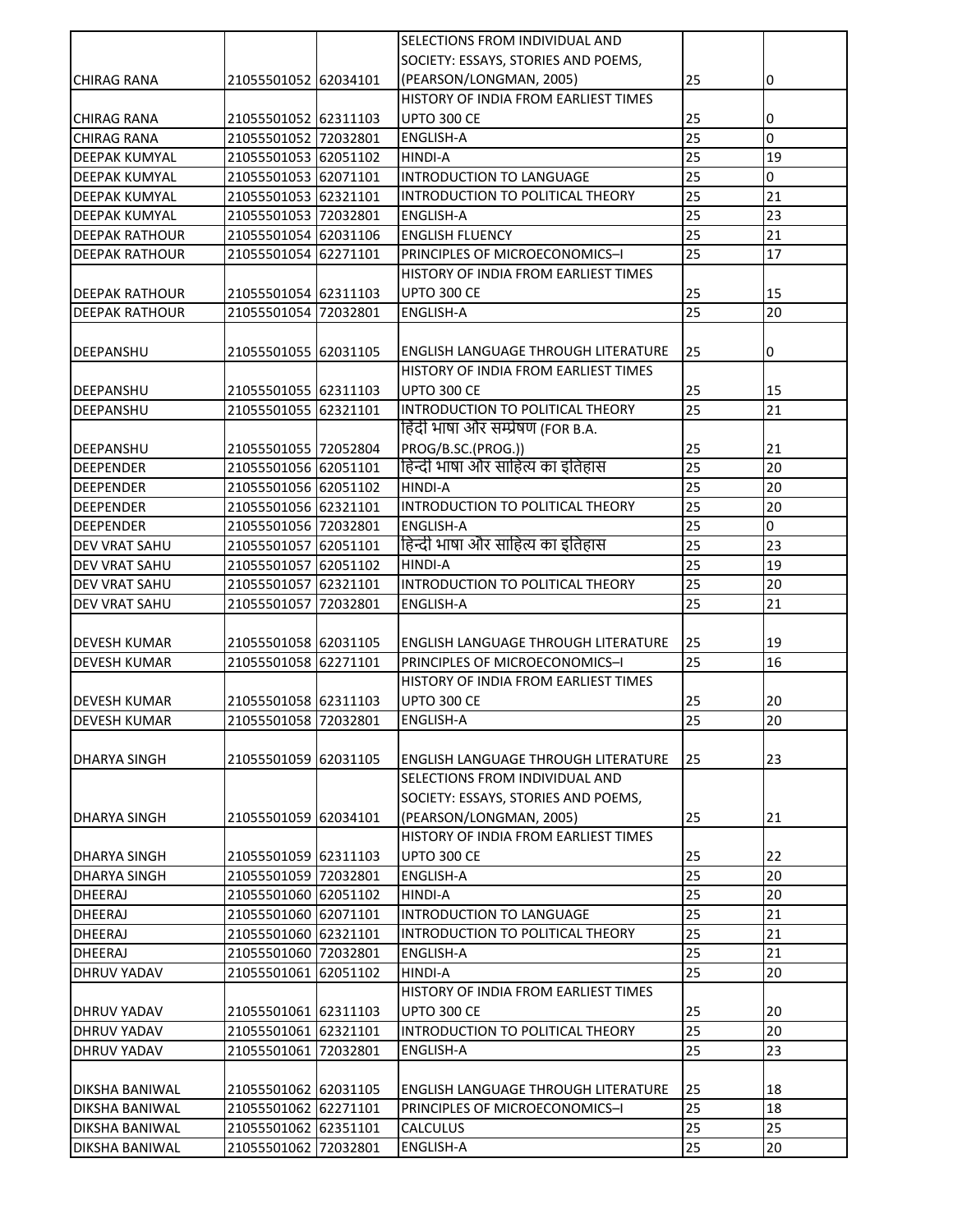| 25<br><b>DINESH KUMAR</b><br>21055501063 62031105<br>ENGLISH LANGUAGE THROUGH LITERATURE             | 21 |
|------------------------------------------------------------------------------------------------------|----|
| HISTORY OF INDIA FROM EARLIEST TIMES                                                                 |    |
| <b>UPTO 300 CE</b><br>25<br><b>DINESH KUMAR</b><br>21055501063 62311103                              | 21 |
| 25<br>21055501063 62321101<br>INTRODUCTION TO POLITICAL THEORY<br><b>DINESH KUMAR</b>                | 21 |
| 25<br><b>DINESH KUMAR</b><br>21055501063 72032801<br><b>ENGLISH-A</b>                                | 21 |
| 25<br>21055501064 62051103<br><b>DIPANSHU</b><br>HINDI-B                                             | 14 |
| 25<br>21055501064 62131101<br><b>SANSKRIT POETRY</b><br><b>DIPANSHU</b>                              | 19 |
| 25<br><b>DIPANSHU</b><br>21055501064 62321101<br>INTRODUCTION TO POLITICAL THEORY                    | 22 |
| 25<br>21055501064 72032801<br><b>DIPANSHU</b><br><b>ENGLISH-A</b>                                    | 20 |
| 25<br>21055501065 62051103<br><b>HINDI-B</b><br><b>DIVYANSH</b>                                      | 16 |
| 25<br><b>SANSKRIT POETRY</b><br><b>DIVYANSH</b><br>21055501065 62131101                              | 19 |
| 25<br>21055501065 62321101<br><b>DIVYANSH</b><br>INTRODUCTION TO POLITICAL THEORY                    | 21 |
| 25<br><b>DIVYANSH</b><br>21055501065 72032801<br><b>ENGLISH-A</b>                                    | 20 |
|                                                                                                      |    |
| 21055501066 62031105<br>25<br><b>DIVYANSH AGRAWAL</b><br>ENGLISH LANGUAGE THROUGH LITERATURE         | 17 |
| 25<br><b>DIVYANSH AGRAWAL</b><br>21055501066 62271101<br>PRINCIPLES OF MICROECONOMICS-I              | 18 |
| HISTORY OF INDIA FROM EARLIEST TIMES                                                                 |    |
| <b>UPTO 300 CE</b><br><b>DIVYANSH AGRAWAL</b><br>21055501066 62311103<br>25                          | 22 |
| 25<br><b>DIVYANSH AGRAWAL</b><br>21055501066 72032801<br><b>ENGLISH-A</b>                            | 20 |
|                                                                                                      |    |
| <b>ENGLISH LANGUAGE THROUGH LITERATURE</b><br>25<br><b>DIVYANSH GUPTA</b><br>21055501067<br>62031105 | 23 |
| SELECTIONS FROM INDIVIDUAL AND                                                                       |    |
| SOCIETY: ESSAYS, STORIES AND POEMS,                                                                  |    |
| <b>DIVYANSH GUPTA</b><br>21055501067 62034101<br>(PEARSON/LONGMAN, 2005)<br>25                       | 18 |
| 25<br>INTRODUCTION TO LANGUAGE<br><b>DIVYANSH GUPTA</b><br>21055501067<br>62071101                   | 18 |
| 25<br><b>DIVYANSH GUPTA</b><br>21055501067<br>72032801<br><b>ENGLISH-A</b>                           | O  |
|                                                                                                      |    |
| ENGLISH LANGUAGE THROUGH LITERATURE<br>25<br>DIVYANSHI MITTAL<br>21055501068 62031105                | 0  |
| SELECTIONS FROM INDIVIDUAL AND                                                                       |    |
|                                                                                                      |    |
| SOCIETY: ESSAYS, STORIES AND POEMS,                                                                  |    |
| <b>DIVYANSHI MITTAL</b><br>21055501068 62034101<br>(PEARSON/LONGMAN, 2005)<br>25                     | 21 |
| INTRODUCTION TO LANGUAGE<br>25<br>21055501068 62071101<br><b>DIVYANSHI MITTAL</b>                    | 16 |
| 25<br>21055501068 72032801<br><b>DIVYANSHI MITTAL</b><br><b>ENGLISH-A</b>                            | 0  |
|                                                                                                      |    |
| 21055501069 62031105<br><b>ENGLISH LANGUAGE THROUGH LITERATURE</b><br>25<br>IDIYA KHANDELWAL         | 17 |
| DIYA KHANDELWAL<br>21055501069 62271101<br>PRINCIPLES OF MICROECONOMICS-I<br>25                      | 17 |
| HISTORY OF INDIA FROM EARLIEST TIMES                                                                 |    |
| 21055501069 62311103<br>25<br>DIYA KHANDELWAL<br><b>UPTO 300 CE</b>                                  | 20 |
| 25<br><b>ENGLISH-A</b><br><b>DIYA KHANDELWAL</b><br>21055501069 72032801                             | 22 |
|                                                                                                      |    |
| <b>EKTA PRASAD</b><br>21055501070 62031105<br>25<br><b>ENGLISH LANGUAGE THROUGH LITERATURE</b>       | 23 |
| SELECTIONS FROM INDIVIDUAL AND                                                                       |    |
| SOCIETY: ESSAYS, STORIES AND POEMS,                                                                  |    |
| (PEARSON/LONGMAN, 2005)<br><b>EKTA PRASAD</b><br>21055501070 62034101<br>25                          | 21 |
| 25<br><b>EKTA PRASAD</b><br>21055501070 62071101<br>INTRODUCTION TO LANGUAGE                         | 16 |
| 25<br><b>EKTA PRASAD</b><br>21055501070 72032801<br><b>ENGLISH-A</b>                                 | 0  |
| 25<br>21055501071 62051102<br><b>FAIZANOOL AALAM</b><br><b>HINDI-A</b>                               | 19 |
| HISTORY OF INDIA FROM EARLIEST TIMES                                                                 |    |
| 21055501071 62311103<br>25<br><b>FAIZANOOL AALAM</b><br><b>UPTO 300 CE</b>                           | 19 |
| INTRODUCTION TO POLITICAL THEORY<br>25<br>21055501071 62321101<br><b>FAIZANOOL AALAM</b>             | 21 |
| हिंदी भाषा और सम्प्रेषण (FOR B.A.                                                                    |    |
| PROG/B.SC.(PROG.))<br><b>FAIZANOOL AALAM</b><br>21055501071 72052804<br>25                           | 20 |
| 25<br>21055501072 62051102<br><b>HINDI-A</b><br><b>GARGI SHAKYA</b>                                  | 20 |
| 25<br><b>GARGI SHAKYA</b><br>21055501072 62271101<br>PRINCIPLES OF MICROECONOMICS-I                  | 17 |
| HISTORY OF INDIA FROM EARLIEST TIMES                                                                 |    |
| <b>UPTO 300 CE</b><br><b>GARGI SHAKYA</b><br>21055501072 62311103<br>25                              | 22 |
| 25<br><b>GARGI SHAKYA</b><br>21055501072 72032801<br><b>ENGLISH-A</b>                                | 19 |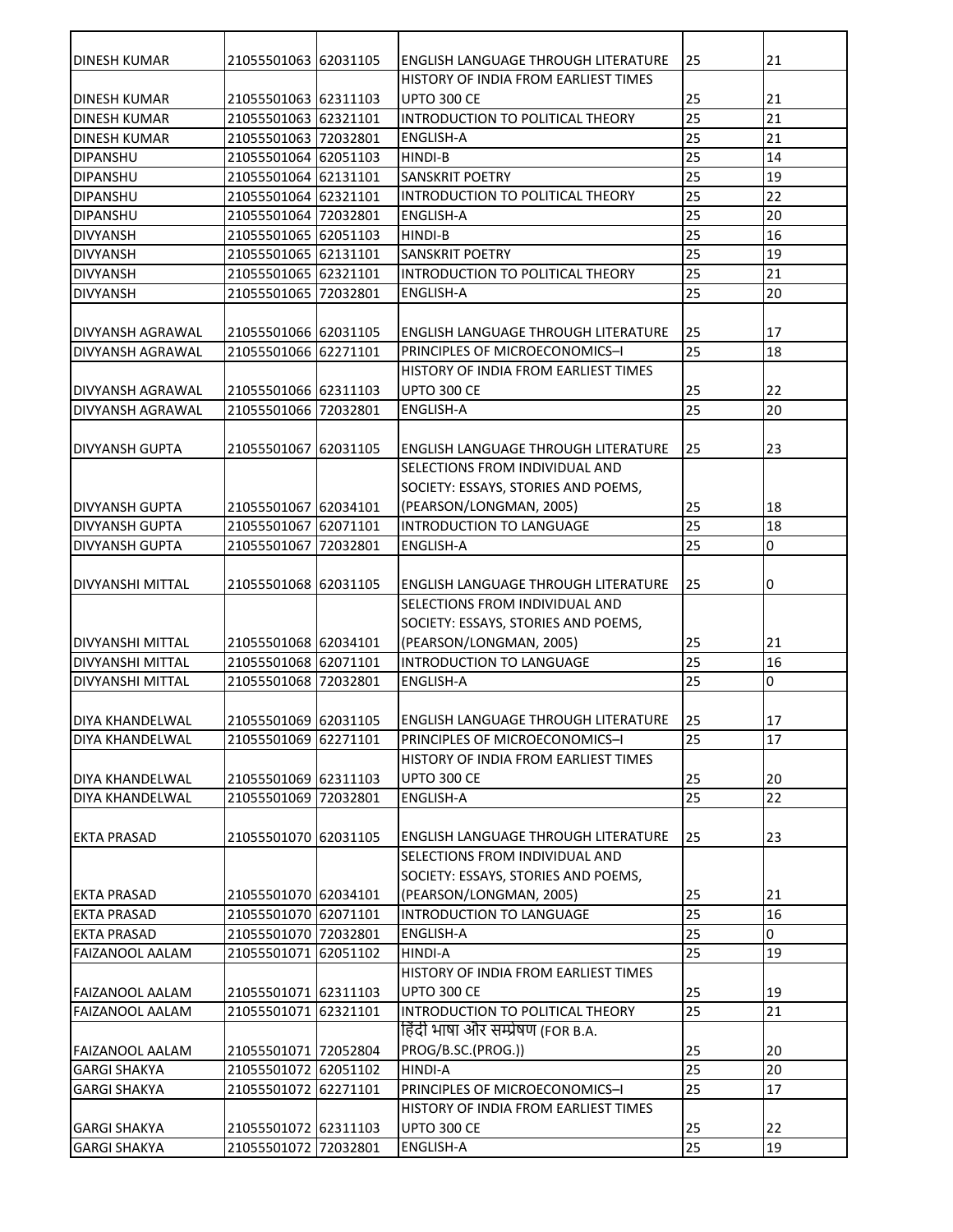| <b>GARIMA</b>                            | 21055501073 62051102 |          | HINDI-A                                    | 25 | 20 |
|------------------------------------------|----------------------|----------|--------------------------------------------|----|----|
|                                          |                      |          | HISTORY OF INDIA FROM EARLIEST TIMES       |    |    |
| <b>GARIMA</b>                            | 21055501073 62311103 |          | UPTO 300 CE                                | 25 | 23 |
| <b>GARIMA</b>                            | 21055501073 62321101 |          | INTRODUCTION TO POLITICAL THEORY           | 25 | 21 |
|                                          |                      |          | हिंदी भाषा और सम्प्रेषण (FOR B.A.          |    |    |
| <b>GARIMA</b>                            | 21055501073 72052804 |          | PROG/B.SC.(PROG.))                         | 25 | 21 |
|                                          |                      |          |                                            |    |    |
| <b>GAURAV KUMAR</b>                      | 21055501074 62031105 |          | ENGLISH LANGUAGE THROUGH LITERATURE        | 25 | 0  |
|                                          |                      |          | SELECTIONS FROM INDIVIDUAL AND             |    |    |
|                                          |                      |          | SOCIETY: ESSAYS, STORIES AND POEMS,        |    |    |
| <b>GAURAV KUMAR</b>                      | 21055501074 62034101 |          | (PEARSON/LONGMAN, 2005)                    | 25 | 0  |
| <b>GAURAV KUMAR</b>                      | 21055501074 62071101 |          | INTRODUCTION TO LANGUAGE                   | 25 | 16 |
| <b>GAURAV KUMAR</b>                      | 21055501074 72032801 |          | <b>ENGLISH-A</b>                           | 25 | 19 |
| <b>GAURAV KUMAR</b>                      | 21055501075 62051101 |          | हिन्दी भाषा और साहित्य का इतिहास           | 25 | 19 |
| <b>GAURAV KUMAR</b>                      | 21055501075 62051102 |          | <b>HINDI-A</b>                             | 25 | 19 |
| <b>GAURAV KUMAR</b>                      | 21055501075 62321101 |          | INTRODUCTION TO POLITICAL THEORY           | 25 | 21 |
| <b>GAURAV KUMAR</b>                      | 21055501075 72032801 |          | <b>ENGLISH-A</b>                           | 25 | 20 |
|                                          |                      |          |                                            |    |    |
|                                          |                      |          | ENGLISH LANGUAGE THROUGH LITERATURE        |    |    |
| <b>GOURA</b>                             | 21055501076 62031105 |          |                                            | 25 | 23 |
|                                          |                      |          | SELECTIONS FROM INDIVIDUAL AND             |    |    |
|                                          |                      |          | SOCIETY: ESSAYS, STORIES AND POEMS,        |    |    |
| <b>GOURA</b>                             | 21055501076 62034101 |          | (PEARSON/LONGMAN, 2005)                    | 25 | 22 |
|                                          |                      |          | HISTORY OF INDIA FROM EARLIEST TIMES       |    |    |
| <b>GOURA</b>                             | 21055501076 62311103 |          | <b>UPTO 300 CE</b>                         | 25 | 20 |
| <b>GOURA</b>                             | 21055501076 72032801 |          | <b>ENGLISH-A</b>                           | 25 | 20 |
| <b>GRACY SINGH</b>                       | 21055501077          | 62051102 | HINDI-A                                    | 25 | 20 |
|                                          |                      |          | HISTORY OF INDIA FROM EARLIEST TIMES       |    |    |
| <b>GRACY SINGH</b>                       | 21055501077 62311103 |          | <b>UPTO 300 CE</b>                         | 25 | 21 |
| <b>GRACY SINGH</b>                       | 21055501077 62321101 |          | INTRODUCTION TO POLITICAL THEORY           | 25 | 21 |
| <b>GRACY SINGH</b>                       | 21055501077 72032801 |          | <b>ENGLISH-A</b>                           | 25 | 21 |
| <b>GUNGUN</b>                            | 21055501078 62051102 |          | HINDI-A                                    | 25 | 20 |
|                                          |                      |          | HISTORY OF INDIA FROM EARLIEST TIMES       |    |    |
| <b>GUNGUN</b>                            | 21055501078 62311103 |          | <b>UPTO 300 CE</b>                         | 25 | 22 |
| <b>GUNGUN</b>                            | 21055501078 62321101 |          | INTRODUCTION TO POLITICAL THEORY           | 25 | 20 |
| <b>GUNGUN</b>                            | 21055501078 72032801 |          | ENGLISH-A                                  | 25 | 21 |
|                                          |                      |          |                                            |    |    |
| <b>GURENDER SINGH</b>                    | 21055501079 62031105 |          | <b>ENGLISH LANGUAGE THROUGH LITERATURE</b> | 25 | 19 |
| <b>GURENDER SINGH</b>                    | 21055501079 62271101 |          | PRINCIPLES OF MICROECONOMICS-I             | 25 | 16 |
|                                          |                      |          | HISTORY OF INDIA FROM EARLIEST TIMES       |    |    |
| <b>GURENDER SINGH</b>                    | 21055501079 62311103 |          | <b>UPTO 300 CE</b>                         | 25 | 21 |
| <b>GURENDER SINGH</b>                    | 21055501079 72032801 |          | ENGLISH-A                                  | 25 | 20 |
|                                          |                      |          |                                            |    |    |
| GURLEEN KAUR MAKKAR 21055501080 62031105 |                      |          | <b>ENGLISH LANGUAGE THROUGH LITERATURE</b> | 25 | 16 |
| GURLEEN KAUR MAKKAR 21055501080          |                      | 62271101 | PRINCIPLES OF MICROECONOMICS-I             | 25 | 14 |
| GURLEEN KAUR MAKKAR 21055501080 62351101 |                      |          | <b>CALCULUS</b>                            | 25 | 24 |
| GURLEEN KAUR MAKKAR 21055501080 72032801 |                      |          | <b>ENGLISH-A</b>                           | 25 | 0  |
| <b>HARSH KUMAR</b>                       | 21055501081          | 62051103 | <b>HINDI-B</b>                             | 25 | 18 |
| <b>HARSH KUMAR</b>                       | 21055501081 62071101 |          | INTRODUCTION TO LANGUAGE                   | 25 | 20 |
| <b>HARSH KUMAR</b>                       | 21055501081          | 62321101 | INTRODUCTION TO POLITICAL THEORY           | 25 | 21 |
| <b>HARSH KUMAR</b>                       | 21055501081          | 72032801 | <b>ENGLISH-A</b>                           | 25 | 23 |
| <b>HEMANT</b>                            | 21055501082          | 62051101 | हिन्दी भाषा और साहित्य का इतिहास           | 25 | 20 |
| <b>HEMANT</b>                            | 21055501082          | 62051102 | <b>HINDI-A</b>                             | 25 | 19 |
| <b>HEMANT</b>                            | 21055501082          | 62321101 | INTRODUCTION TO POLITICAL THEORY           | 25 | 21 |
| <b>HEMANT</b>                            | 21055501082          | 72032801 | <b>ENGLISH-A</b>                           | 25 | 0  |
| <b>HEMANT LAKRA</b>                      | 21055501083 62051101 |          | हिन्दी भाषा और साहित्य का इतिहास           | 25 | 21 |
| <b>HEMANT LAKRA</b>                      | 21055501083          | 62051102 | HINDI-A                                    | 25 | 20 |
| <b>HEMANT LAKRA</b>                      | 21055501083 62321101 |          | INTRODUCTION TO POLITICAL THEORY           | 25 | 20 |
|                                          |                      |          |                                            |    |    |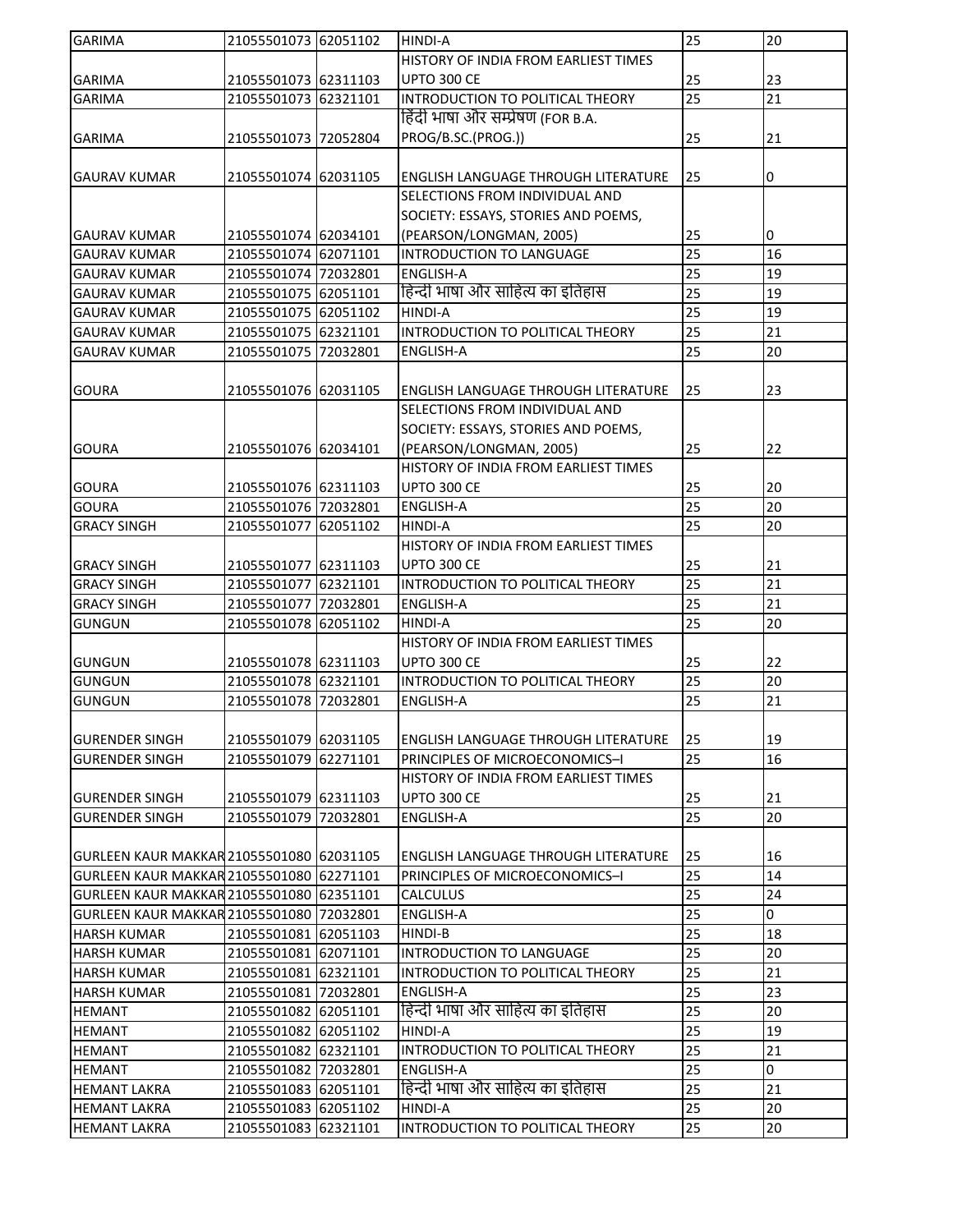|                                         |                                              | हिंदी भाषा और सम्प्रेषण (FOR B.A.                                            |          |          |
|-----------------------------------------|----------------------------------------------|------------------------------------------------------------------------------|----------|----------|
| <b>HEMANT LAKRA</b>                     | 21055501083 72052804                         | PROG/B.SC.(PROG.))                                                           | 25       | 20       |
| <b>HEMANT YADAV</b>                     | 21055501084 62051103                         | HINDI-B                                                                      | 25       | 18       |
|                                         |                                              | HISTORY OF INDIA FROM EARLIEST TIMES                                         |          |          |
| <b>HEMANT YADAV</b>                     | 21055501084 62311103                         | UPTO 300 CE                                                                  | 25       | 22       |
| <b>HEMANT YADAV</b>                     | 21055501084 62321101                         | INTRODUCTION TO POLITICAL THEORY                                             | 25       | 20       |
| <b>HEMANT YADAV</b>                     | 21055501084 72032801                         | <b>ENGLISH-A</b>                                                             | 25       | 23       |
| <b>HIMANI</b>                           | 21055501085 62051101                         | हिन्दी भाषा और साहित्य का इतिहास                                             | 25       | 20       |
| <b>HIMANI</b>                           | 21055501085 62051102                         | HINDI-A                                                                      | 25       | 20       |
| <b>HIMANI</b>                           | 21055501085 62321101                         | INTRODUCTION TO POLITICAL THEORY                                             | 25       | 21       |
| <b>HIMANI</b>                           | 21055501085 72032801                         | <b>ENGLISH-A</b>                                                             | 25       | 20       |
|                                         |                                              |                                                                              |          |          |
| HIMANSHU CHOUDHARY 21055501086 62031105 |                                              | <b>ENGLISH LANGUAGE THROUGH LITERATURE</b>                                   | 25       | 21       |
|                                         |                                              | HISTORY OF INDIA FROM EARLIEST TIMES                                         |          |          |
| HIMANSHU CHOUDHARY 21055501086 62311103 |                                              | <b>UPTO 300 CE</b>                                                           | 25       | 23       |
| HIMANSHU CHOUDHARY 21055501086 62321101 |                                              | INTRODUCTION TO POLITICAL THEORY                                             | 25       | 21       |
| HIMANSHU CHOUDHARY 21055501086 72032801 |                                              | <b>ENGLISH-A</b>                                                             | 25       | 22       |
| <b>HIMANSHU SINGH</b>                   | 21055501087 62051102                         | <b>HINDI-A</b>                                                               | 25       | 20       |
| <b>HIMANSHU SINGH</b>                   | 21055501087 62071101                         | INTRODUCTION TO LANGUAGE                                                     | 25       | 18       |
| <b>HIMANSHU SINGH</b>                   | 21055501087 62321101                         | INTRODUCTION TO POLITICAL THEORY                                             | 25       | 21       |
| <b>HIMANSHU SINGH</b>                   | 21055501087 72032801                         | <b>ENGLISH-A</b>                                                             | 25       | 21       |
|                                         |                                              |                                                                              |          |          |
| <b>HRITIK KUMAR</b>                     | 21055501088 62031105                         | <b>ENGLISH LANGUAGE THROUGH LITERATURE</b>                                   | 25       | 22       |
|                                         |                                              | SELECTIONS FROM INDIVIDUAL AND                                               |          |          |
|                                         |                                              | SOCIETY: ESSAYS, STORIES AND POEMS,                                          |          |          |
| <b>HRITIK KUMAR</b>                     | 21055501088 62034101                         | (PEARSON/LONGMAN, 2005)                                                      | 25       | 24       |
|                                         |                                              | HISTORY OF INDIA FROM EARLIEST TIMES                                         |          |          |
| <b>HRITIK KUMAR</b>                     | 21055501088 62311103                         | <b>UPTO 300 CE</b>                                                           | 25       | 22       |
| <b>HRITIK KUMAR</b>                     | 21055501088 72032801                         | <b>ENGLISH-A</b>                                                             | 25       | 20       |
|                                         |                                              |                                                                              |          |          |
| <b>HRITIK SINGH</b>                     | 21055501089 62031105                         | <b>ENGLISH LANGUAGE THROUGH LITERATURE</b>                                   | 25       | 18       |
| <b>HRITIK SINGH</b>                     | 21055501089 62271101                         | PRINCIPLES OF MICROECONOMICS-I                                               | 25       | 18       |
|                                         |                                              | HISTORY OF INDIA FROM EARLIEST TIMES                                         |          |          |
| <b>HRITIK SINGH</b>                     | 21055501089 62311103                         | <b>UPTO 300 CE</b>                                                           | 25       | 18       |
| <b>HRITIK SINGH</b>                     | 21055501089 72032801                         | <b>ENGLISH-A</b>                                                             | 25       | 20       |
| <b>ISHA</b>                             | 21055501090 62051102                         | <b>HINDI-A</b>                                                               | 25       | 20       |
|                                         |                                              | HISTORY OF INDIA FROM EARLIEST TIMES                                         |          |          |
| <b>ISHA</b>                             | 21055501090 62311103                         | <b>UPTO 300 CE</b>                                                           | 25       | 20       |
| <b>ISHA</b>                             | 21055501090 62321101                         | INTRODUCTION TO POLITICAL THEORY                                             | 25       | 21       |
| <b>ISHA</b>                             | 21055501090 72032801                         | ENGLISH-A                                                                    | 25       | 21       |
|                                         |                                              |                                                                              |          |          |
| <b>ISHA SAGAR</b>                       | 21055501091 62031105                         | <b>ENGLISH LANGUAGE THROUGH LITERATURE</b>                                   | 25       | 21       |
|                                         |                                              | SELECTIONS FROM INDIVIDUAL AND                                               |          |          |
|                                         |                                              | SOCIETY: ESSAYS, STORIES AND POEMS,                                          |          |          |
| <b>ISHA SAGAR</b>                       | 21055501091 62034101                         | (PEARSON/LONGMAN, 2005)                                                      | 25       | 23       |
|                                         |                                              | HISTORY OF INDIA FROM EARLIEST TIMES                                         |          |          |
| <b>ISHA SAGAR</b>                       | 21055501091 62311103                         | UPTO 300 CE                                                                  | 25<br>25 | 21       |
| <b>ISHA SAGAR</b>                       | 21055501091 72032801                         | <b>ENGLISH-A</b>                                                             | 25       | 22       |
| <b>ISHITA</b>                           | 21055501092 62051103                         | <b>HINDI-B</b>                                                               |          | 18       |
|                                         |                                              | HISTORY OF INDIA FROM EARLIEST TIMES                                         |          |          |
| <b>ISHITA</b>                           | 21055501092 62311103<br>21055501092 62321101 | UPTO 300 CE<br>INTRODUCTION TO POLITICAL THEORY                              | 25<br>25 | 19<br>21 |
| <b>ISHITA</b><br><b>ISHITA</b>          | 21055501092 72032801                         | <b>ENGLISH-A</b>                                                             | 25       | 21       |
|                                         |                                              |                                                                              |          |          |
| <b>JAHNVI SIROHI</b>                    | 21055501093 62031105                         |                                                                              | 25       | 17       |
| <b>JAHNVI SIROHI</b>                    | 21055501093 62271101                         | <b>ENGLISH LANGUAGE THROUGH LITERATURE</b><br>PRINCIPLES OF MICROECONOMICS-I | 25       | 18       |
|                                         |                                              | HISTORY OF INDIA FROM EARLIEST TIMES                                         |          |          |
| <b>JAHNVI SIROHI</b>                    | 21055501093 62311103                         | UPTO 300 CE                                                                  | 25       | 22       |
|                                         |                                              |                                                                              |          |          |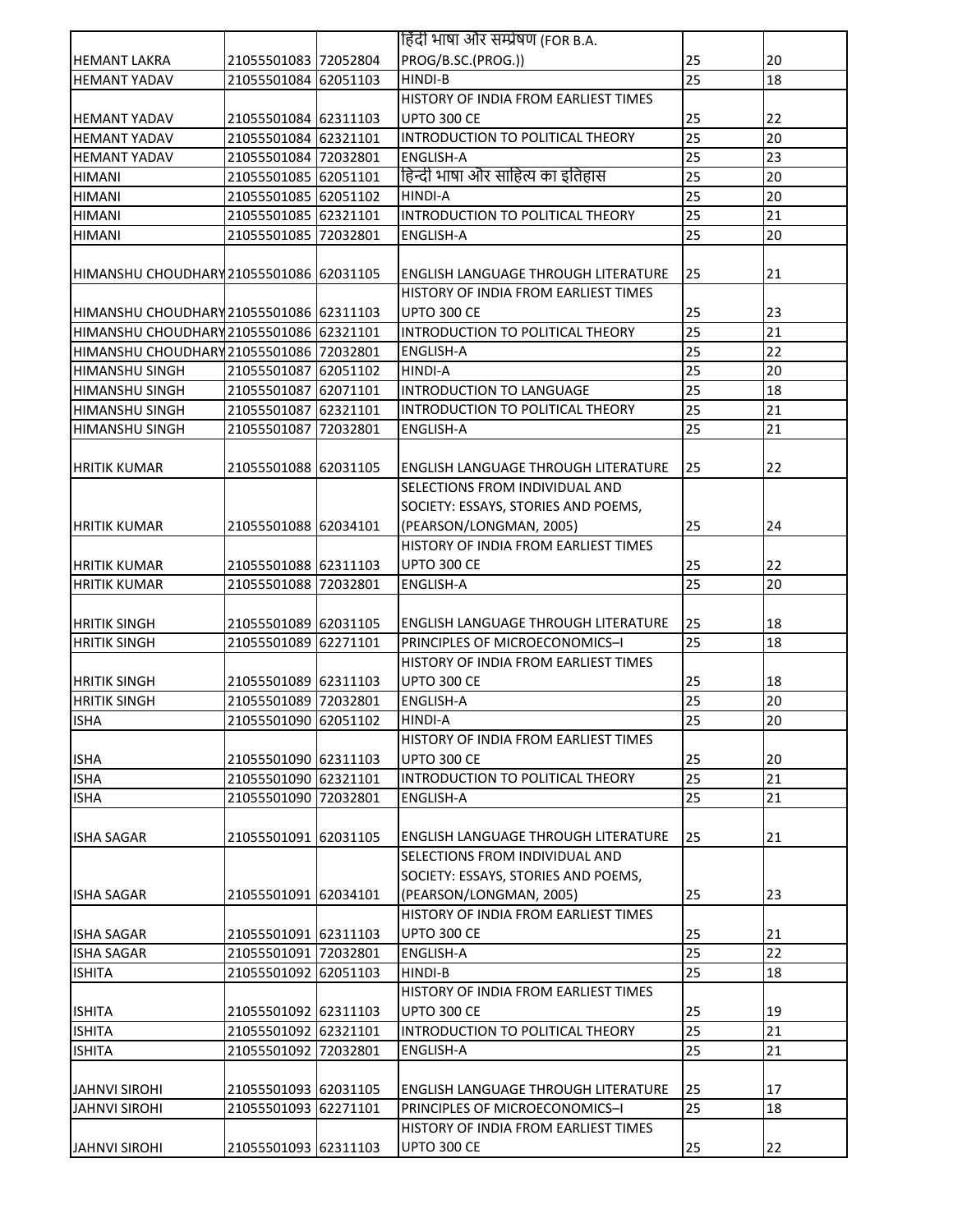| <b>JAHNVI SIROHI</b>  | 21055501093 72032801 | <b>ENGLISH-A</b>                           | 25              | 20 |
|-----------------------|----------------------|--------------------------------------------|-----------------|----|
|                       |                      |                                            |                 |    |
| <b>JASMINE VERMA</b>  | 21055501094 62031105 | <b>ENGLISH LANGUAGE THROUGH LITERATURE</b> | 25              | 21 |
|                       |                      | SELECTIONS FROM INDIVIDUAL AND             |                 |    |
|                       |                      | SOCIETY: ESSAYS, STORIES AND POEMS,        |                 |    |
| <b>JASMINE VERMA</b>  | 21055501094 62034101 | (PEARSON/LONGMAN, 2005)                    | 25              | 21 |
| <b>JASMINE VERMA</b>  | 21055501094 62071101 | INTRODUCTION TO LANGUAGE                   | 25              | 22 |
| <b>JASMINE VERMA</b>  | 21055501094 72032801 | <b>ENGLISH-A</b>                           | 25              | 20 |
| <b>JATIN</b>          | 21055501095 62051102 | <b>HINDI-A</b>                             | 25              | 20 |
|                       |                      | HISTORY OF INDIA FROM EARLIEST TIMES       |                 |    |
| <b>JATIN</b>          | 21055501095 62311103 | UPTO 300 CE                                | 25              | 20 |
| <b>JATIN</b>          | 21055501095 62321101 | INTRODUCTION TO POLITICAL THEORY           | 25              | 20 |
|                       |                      | हिंदी भाषा और सम्प्रेषण (FOR B.A.          |                 |    |
|                       |                      |                                            |                 |    |
| <b>JATIN</b>          | 21055501095 72052804 | PROG/B.SC.(PROG.))                         | 25              | 22 |
| <b>JATIN SHARMA</b>   | 21055501096 62051102 | HINDI-A                                    | 25              | 19 |
| <b>JATIN SHARMA</b>   | 21055501096 62071101 | INTRODUCTION TO LANGUAGE                   | 25              | 16 |
| <b>JATIN SHARMA</b>   | 21055501096 62321101 | INTRODUCTION TO POLITICAL THEORY           | $\overline{25}$ | 20 |
| <b>JATIN SHARMA</b>   | 21055501096 72032801 | <b>ENGLISH-A</b>                           | 25              | 21 |
| <b>JAY SINGH</b>      | 21055501097 62051102 | <b>HINDI-A</b>                             | 25              | 19 |
| <b>JAY SINGH</b>      | 21055501097 62131101 | SANSKRIT POETRY                            | 25              | 19 |
|                       |                      | HISTORY OF INDIA FROM EARLIEST TIMES       |                 |    |
| <b>JAY SINGH</b>      | 21055501097 62311103 | <b>UPTO 300 CE</b>                         | 25              | 21 |
| <b>JAY SINGH</b>      | 21055501097 72032801 | <b>ENGLISH-A</b>                           | 25              | 18 |
|                       |                      |                                            |                 |    |
| JEEVESH VERMA         | 21055501098 62031105 | ENGLISH LANGUAGE THROUGH LITERATURE        | 25              | 17 |
| JEEVESH VERMA         | 21055501098 62271101 | PRINCIPLES OF MICROECONOMICS-I             | 25              | 16 |
| JEEVESH VERMA         | 21055501098 62321101 | INTRODUCTION TO POLITICAL THEORY           | 25              | 21 |
| JEEVESH VERMA         | 21055501098 72032801 | <b>ENGLISH-A</b>                           | 25              | 20 |
| <b>JITENDER</b>       | 21055501099 62051102 | HINDI-A                                    | 25              | 20 |
|                       |                      | HISTORY OF INDIA FROM EARLIEST TIMES       |                 |    |
| <b>JITENDER</b>       | 21055501099 62311103 | <b>UPTO 300 CE</b>                         | 25              | 20 |
| <b>JITENDER</b>       | 21055501099 62321101 | INTRODUCTION TO POLITICAL THEORY           | 25              | 20 |
| <b>JITENDER</b>       | 21055501099 72032801 | <b>ENGLISH-A</b>                           | 25              | 23 |
| <b>JITENDRA</b>       | 21055501100 62051101 | हिन्दी भाषा और साहित्य का इतिहास           | 25              | 20 |
| <b>JITENDRA</b>       | 21055501100 62051102 | <b>HINDI-A</b>                             | 25              | 20 |
|                       |                      | HISTORY OF INDIA FROM EARLIEST TIMES       |                 |    |
| <b>JITENDRA</b>       | 21055501100 62311103 | UPTO 300 CE                                | 25              | 22 |
| <b>JITENDRA</b>       | 21055501100 72032801 | <b>ENGLISH-A</b>                           | 25              | 20 |
| <b>JITESH KUMAR</b>   | 21055501101 62051101 | हिन्दी भाषा और साहित्य का इतिहास           | 25              | 21 |
| <b>JITESH KUMAR</b>   | 21055501101 62051102 | <b>HINDI-A</b>                             | 25              | 20 |
| <b>JITESH KUMAR</b>   | 21055501101 62321101 | INTRODUCTION TO POLITICAL THEORY           | 25              | 20 |
| <b>JITESH KUMAR</b>   | 21055501101 72032801 | <b>ENGLISH-A</b>                           | 25              | 22 |
| <b>JYOTI</b>          | 21055501102 62051101 | हिन्दी भाषा और साहित्य का इतिहास           | 25              | 22 |
| <b>JYOTI</b>          | 21055501102 62051102 | <b>HINDI-A</b>                             | 25              | 20 |
| <b>JYOTI</b>          | 21055501102 62321101 | INTRODUCTION TO POLITICAL THEORY           | 25              | 21 |
| <b>JYOTI</b>          | 21055501102 72032801 | ENGLISH-A                                  | 25              | 19 |
| <b>JYOTI</b>          | 21055501103 62051102 | <b>HINDI-A</b>                             | 25              | 20 |
| <b>JYOTI</b>          | 21055501103 62131101 | SANSKRIT POETRY                            | 25              | 19 |
|                       |                      | HISTORY OF INDIA FROM EARLIEST TIMES       |                 |    |
| <b>JYOTI</b>          | 21055501103 62311103 | <b>UPTO 300 CE</b>                         | 25              | 21 |
| <b>JYOTI</b>          | 21055501103 72032801 | <b>ENGLISH-A</b>                           | 25              | 19 |
| KAJAL                 | 21055501104 62051102 | HINDI-A                                    | 25              | 19 |
| KAJAL                 | 21055501104 62131101 | SANSKRIT POETRY                            | 25              | 16 |
| KAJAL                 | 21055501104 62321101 | INTRODUCTION TO POLITICAL THEORY           | 25              | 22 |
| KAJAL                 | 21055501104 72032801 | <b>ENGLISH-A</b>                           | 25              | 21 |
| <b>KANHAIYA KUMAR</b> | 21055501105 62051102 | HINDI-A                                    | 25              | 19 |
|                       |                      | HISTORY OF INDIA FROM EARLIEST TIMES       |                 |    |
| <b>KANHAIYA KUMAR</b> | 21055501105 62311103 | UPTO 300 CE                                | 25              | 22 |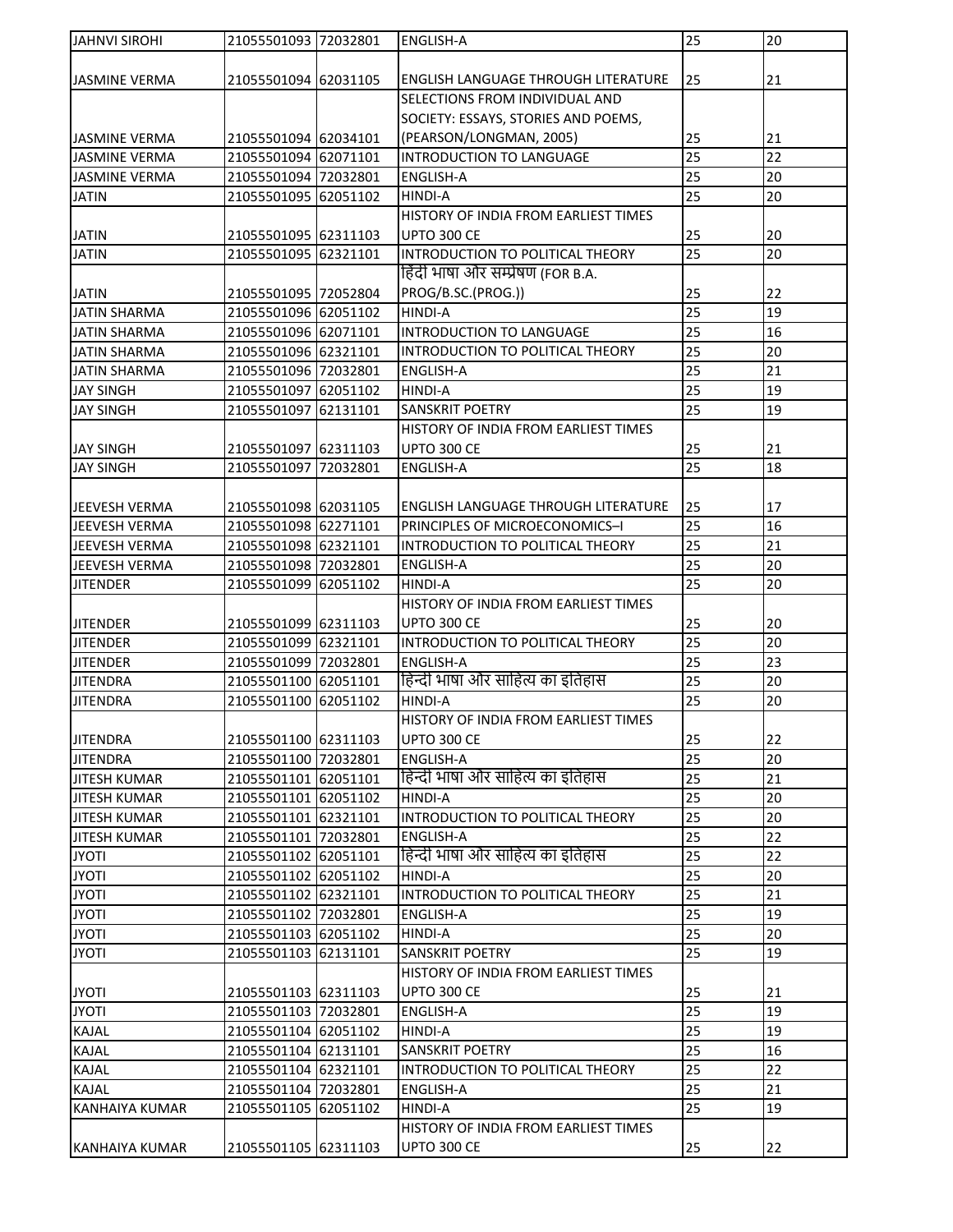| <b>KANHAIYA KUMAR</b> | 21055501105 62321101 | INTRODUCTION TO POLITICAL THEORY           | 25              | 20             |
|-----------------------|----------------------|--------------------------------------------|-----------------|----------------|
| KANHAIYA KUMAR        | 21055501105 72032801 | <b>ENGLISH-A</b>                           | 25              | 19             |
| <b>KARISHMA</b>       | 21055501106 62051102 | <b>HINDI-A</b>                             | 25              | 20             |
| <b>KARISHMA</b>       | 21055501106 62131101 | SANSKRIT POETRY                            | 25              | 15             |
| <b>KARISHMA</b>       | 21055501106 62321101 | INTRODUCTION TO POLITICAL THEORY           | 25              | 20             |
| <b>KARISHMA</b>       | 21055501106 72032801 | <b>ENGLISH-A</b>                           | 25              | $\overline{0}$ |
| <b>KARUNA TOMAR</b>   | 21055501107 62051103 | HINDI-B                                    | 25              | 19             |
|                       |                      | HISTORY OF INDIA FROM EARLIEST TIMES       |                 |                |
| <b>KARUNA TOMAR</b>   | 21055501107 62311103 | <b>UPTO 300 CE</b>                         | 25              | 20             |
| <b>KARUNA TOMAR</b>   | 21055501107 62321101 | INTRODUCTION TO POLITICAL THEORY           | 25              | 21             |
| <b>KARUNA TOMAR</b>   | 21055501107 72032801 | ENGLISH-A                                  | 25              | 20             |
|                       |                      |                                            |                 |                |
| <b>KASHISH KAPOOR</b> | 21055501108 62031105 | ENGLISH LANGUAGE THROUGH LITERATURE        | 25              | 21             |
|                       |                      | SELECTIONS FROM INDIVIDUAL AND             |                 |                |
|                       |                      | SOCIETY: ESSAYS, STORIES AND POEMS,        |                 |                |
| <b>KASHISH KAPOOR</b> | 21055501108 62034101 | (PEARSON/LONGMAN, 2005)                    | 25              | 23             |
|                       |                      | HISTORY OF INDIA FROM EARLIEST TIMES       |                 |                |
| <b>KASHISH KAPOOR</b> | 21055501108 62311103 | <b>UPTO 300 CE</b>                         | 25              | 22             |
| <b>KASHISH KAPOOR</b> | 21055501108 72032801 | <b>ENGLISH-A</b>                           | 25              | 20             |
|                       |                      |                                            |                 |                |
| <b>KAVITA KUMARI</b>  | 21055501109 62031105 | <b>ENGLISH LANGUAGE THROUGH LITERATURE</b> | 25              | 21             |
| <b>KAVITA KUMARI</b>  | 21055501109 62051101 | हिन्दी भाषा और साहित्य का इतिहास           | 25              | 20             |
|                       |                      | HISTORY OF INDIA FROM EARLIEST TIMES       |                 |                |
| <b>KAVITA KUMARI</b>  | 21055501109 62311103 | UPTO 300 CE                                | 25              | 21             |
| KAVITA KUMARI         | 21055501109 72032801 | <b>ENGLISH-A</b>                           | 25              | 21             |
| <b>KHADIJA BANO</b>   | 21055501110 62051102 | HINDI-A                                    | 25              | 20             |
| <b>KHADIJA BANO</b>   | 21055501110 62131101 | <b>SANSKRIT POETRY</b>                     | 25              | 17             |
| <b>KHADIJA BANO</b>   | 21055501110 62321101 | INTRODUCTION TO POLITICAL THEORY           | 25              | 20             |
| KHADIJA BANO          | 21055501110 72032801 | <b>ENGLISH-A</b>                           | 25              | 20             |
|                       |                      |                                            |                 |                |
| <b>KHUSHBOO</b>       | 21055501111 62031105 | ENGLISH LANGUAGE THROUGH LITERATURE        | 25              | 22             |
| <b>KHUSHBOO</b>       | 21055501111 62271101 | PRINCIPLES OF MICROECONOMICS-I             | 25              | 18             |
| <b>KHUSHBOO</b>       | 21055501111 62321101 | INTRODUCTION TO POLITICAL THEORY           | 25              | 21             |
| <b>KHUSHBOO</b>       | 21055501111 72032801 | <b>ENGLISH-A</b>                           | 25              | 20             |
| KHUSHBOO YADAV        | 21055501112 62051102 | <b>HINDI-A</b>                             | 25              | 19             |
|                       |                      | HISTORY OF INDIA FROM EARLIEST TIMES       |                 |                |
| KHUSHBOO YADAV        | 21055501112 62311103 | UPTO 300 CE                                | 25              | 22             |
| <b>KHUSHBOO YADAV</b> | 21055501112 62321101 | INTRODUCTION TO POLITICAL THEORY           | 25              | 21             |
| KHUSHBOO YADAV        | 21055501112 72032801 | <b>ENGLISH-A</b>                           | $\overline{25}$ | 22             |
|                       |                      |                                            |                 |                |
| <b>KHUSHBU</b>        | 21055501113 62031105 | <b>ENGLISH LANGUAGE THROUGH LITERATURE</b> | 25              | 0              |
| <b>KHUSHBU</b>        | 21055501113 62051101 | हिन्दी भाषा और साहित्य का इतिहास           | 25              | 23             |
|                       |                      | HISTORY OF INDIA FROM EARLIEST TIMES       |                 |                |
| <b>KHUSHBU</b>        | 21055501113 62311103 | <b>UPTO 300 CE</b>                         | 25              | 0              |
| <b>KHUSHBU</b>        | 21055501113 72032801 | <b>ENGLISH-A</b>                           | 25              | $\overline{0}$ |
| <b>KHUSHI KUMARI</b>  | 21055501114 62031106 | <b>ENGLISH FLUENCY</b>                     | 25              | 22             |
| <b>KHUSHI KUMARI</b>  | 21055501114 62271101 | PRINCIPLES OF MICROECONOMICS-I             | 25              | 18             |
|                       |                      | HISTORY OF INDIA FROM EARLIEST TIMES       |                 |                |
| <b>KHUSHI KUMARI</b>  | 21055501114 62311103 | <b>UPTO 300 CE</b>                         | 25              | 22             |
| KHUSHI KUMARI         | 21055501114 72032801 | ENGLISH-A                                  | 25              | 21             |
|                       |                      |                                            |                 |                |
| <b>KIRTI</b>          | 21055501115 62031105 | <b>ENGLISH LANGUAGE THROUGH LITERATURE</b> | 25              | 22             |
| <b>KIRTI</b>          | 21055501115 62271101 | PRINCIPLES OF MICROECONOMICS-I             | 25              | 17             |
|                       |                      | HISTORY OF INDIA FROM EARLIEST TIMES       |                 |                |
| <b>KIRTI</b>          | 21055501115 62311103 | <b>UPTO 300 CE</b>                         | 25              | 23             |
| <b>KIRTI</b>          | 21055501115 72032801 | <b>ENGLISH-A</b>                           | 25              | 20             |
| <b>KRISHNA YADAV</b>  | 21055501116 62051103 | HINDI-B                                    | 25              | 18             |
| <b>KRISHNA YADAV</b>  | 21055501116 62071101 | INTRODUCTION TO LANGUAGE                   | 25              | 20             |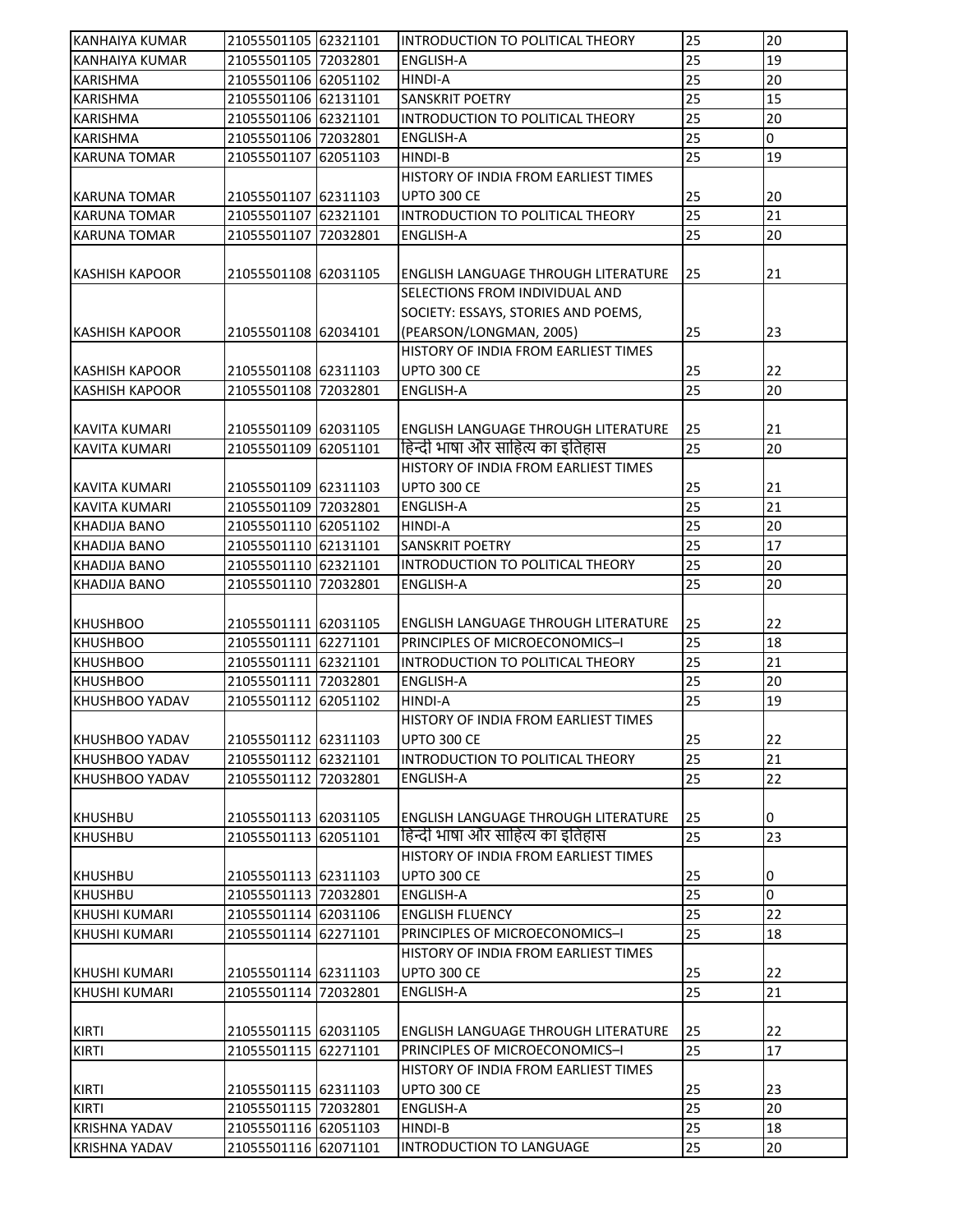| <b>KRISHNA YADAV</b>                    | 21055501116 62321101 |          | INTRODUCTION TO POLITICAL THEORY           | 25       | 21 |
|-----------------------------------------|----------------------|----------|--------------------------------------------|----------|----|
| KRISHNA YADAV                           | 21055501116 72032801 |          | ENGLISH-A                                  | 25       | 22 |
|                                         |                      |          |                                            |          |    |
| KUMARI SHRADHA SUMA21055501117 62031105 |                      |          | <b>ENGLISH LANGUAGE THROUGH LITERATURE</b> | 25       | 17 |
| KUMARI SHRADHA SUMA21055501117          |                      | 62271101 | PRINCIPLES OF MICROECONOMICS-I             | 25       | 15 |
| KUMARI SHRADHA SUMA 21055501117         |                      | 62351101 | <b>CALCULUS</b>                            | 25       | 21 |
| KUMARI SHRADHA SUMA21055501117          |                      | 72032801 | <b>ENGLISH-A</b>                           | 25       | 20 |
| <b>KUNAL</b>                            | 21055501118 62051102 |          | HINDI-A                                    | 25       | 20 |
|                                         |                      |          | HISTORY OF INDIA FROM EARLIEST TIMES       |          |    |
| <b>KUNAL</b>                            | 21055501118 62311103 |          | <b>UPTO 300 CE</b>                         | 25       | 18 |
| <b>KUNAL</b>                            | 21055501118 62321101 |          | INTRODUCTION TO POLITICAL THEORY           | 25       | 21 |
| <b>KUNAL</b>                            | 21055501118 72032801 |          | <b>ENGLISH-A</b>                           | 25       | 20 |
|                                         |                      |          |                                            |          |    |
| <b>LAIQ KHAN</b>                        | 21055501119 62031105 |          | <b>ENGLISH LANGUAGE THROUGH LITERATURE</b> | 25       | 16 |
| <b>LAIQ KHAN</b>                        | 21055501119 62271101 |          | PRINCIPLES OF MICROECONOMICS-I             | 25       | 18 |
|                                         |                      |          | HISTORY OF INDIA FROM EARLIEST TIMES       |          |    |
| <b>LAIQ KHAN</b>                        | 21055501119 62311103 |          | <b>UPTO 300 CE</b>                         | 25       | 19 |
| <b>LAIQ KHAN</b>                        | 21055501119 72032801 |          | <b>ENGLISH-A</b>                           | 25       | 20 |
| <b>LAKSHYA MEHRA</b>                    | 21055501120 62051103 |          | <b>HINDI-B</b>                             | 25       | 18 |
| LAKSHYA MEHRA                           | 21055501120 62131101 |          | <b>SANSKRIT POETRY</b>                     | 25       | 16 |
|                                         |                      |          | HISTORY OF INDIA FROM EARLIEST TIMES       |          |    |
|                                         | 21055501120 62311103 |          | <b>UPTO 300 CE</b>                         |          | 19 |
| LAKSHYA MEHRA                           |                      |          |                                            | 25<br>25 | 21 |
| LAKSHYA MEHRA                           | 21055501120 72032801 |          | <b>ENGLISH-A</b>                           |          |    |
|                                         |                      |          |                                            |          |    |
| <b>LALIT MEENA</b>                      | 21055501121 62031105 |          | <b>ENGLISH LANGUAGE THROUGH LITERATURE</b> | 25       | 20 |
| LALIT MEENA                             | 21055501121 62271101 |          | PRINCIPLES OF MICROECONOMICS-I             | 25       | 18 |
| LALIT MEENA                             | 21055501121 62321101 |          | INTRODUCTION TO POLITICAL THEORY           | 25       | 20 |
| LALIT MEENA                             | 21055501121 72032801 |          | ENGLISH-A                                  | 25       | 20 |
| <b>LAVANYA SHARMA</b>                   | 21055501122 62271101 |          | PRINCIPLES OF MICROECONOMICS-I             | 25       | 14 |
| LAVANYA SHARMA                          | 21055501122 62321135 |          | ADMINISTRATION AND PUBLIC POLICY           | 25       | 23 |
| LAVANYA SHARMA                          | 21055501122 62351101 |          | <b>CALCULUS</b>                            | 25       | 25 |
| <b>LAVANYA SHARMA</b>                   | 21055501122 72032801 |          | <b>ENGLISH-A</b>                           | 25       | 22 |
| LAXMI DEVI                              | 21055501123 62031106 |          | <b>ENGLISH FLUENCY</b>                     | 25       | 22 |
| <b>LAXMI DEVI</b>                       | 21055501123          | 62051101 | हिन्दी भाषा और साहित्य का इतिहास           | 25       | 21 |
|                                         |                      |          | HISTORY OF INDIA FROM EARLIEST TIMES       |          |    |
| LAXMI DEVI                              | 21055501123 62311103 |          | <b>UPTO 300 CE</b>                         | 25       | 20 |
| <b>LAXMI DEVI</b>                       | 21055501123 72032801 |          | <b>ENGLISH-A</b>                           | 25       | 16 |
| <b>MAHESH</b>                           | 21055501124 62051101 |          | हिन्दी भाषा और साहित्य का इतिहास           | 25       | 20 |
| <b>MAHESH</b>                           | 21055501124 62051103 |          | HINDI-B                                    | 25       | 18 |
| <b>MAHESH</b>                           | 21055501124 62321101 |          | INTRODUCTION TO POLITICAL THEORY           | 25       | 21 |
| <b>MAHESH</b>                           | 21055501124 72032801 |          | <b>ENGLISH-A</b>                           | 25       | 20 |
| <b>MAMTA KUMARI</b>                     | 21055501125 62051102 |          | HINDI-A                                    | 25       | 20 |
| <b>MAMTA KUMARI</b>                     | 21055501125 62131101 |          | <b>SANSKRIT POETRY</b>                     | 25       | 20 |
|                                         |                      |          | HISTORY OF INDIA FROM EARLIEST TIMES       |          |    |
| MAMTA KUMARI                            | 21055501125 62311103 |          | <b>UPTO 300 CE</b>                         | 25       | 20 |
| <b>MAMTA KUMARI</b>                     | 21055501125 72032801 |          | <b>ENGLISH-A</b>                           | 25       | 19 |
|                                         |                      |          |                                            |          |    |
| <b>MANAN</b>                            | 21055501126 62031105 |          | ENGLISH LANGUAGE THROUGH LITERATURE        | 25       | 21 |
| <b>MANAN</b>                            | 21055501126 62271101 |          | PRINCIPLES OF MICROECONOMICS-I             | 25       | 17 |
| <b>MANAN</b>                            | 21055501126 62321101 |          | INTRODUCTION TO POLITICAL THEORY           | 25       | 22 |
| <b>MANAN</b>                            | 21055501126 72032801 |          | <b>ENGLISH-A</b>                           | 25       | 21 |
| <b>MANISHA</b>                          | 21055501127          | 62051102 | HINDI-A                                    | 25       | 20 |
|                                         |                      |          | HISTORY OF INDIA FROM EARLIEST TIMES       |          |    |
| <b>MANISHA</b>                          | 21055501127 62311103 |          | <b>UPTO 300 CE</b>                         | 25       | 20 |
| <b>MANISHA</b>                          | 21055501127          | 62321101 | INTRODUCTION TO POLITICAL THEORY           | 25       | 21 |
| <b>MANISHA</b>                          | 21055501127          | 72032801 | <b>ENGLISH-A</b>                           | 25       | 19 |
|                                         |                      |          |                                            |          |    |
| <b>MANJEET</b>                          | 21055501128 62031105 |          | <b>ENGLISH LANGUAGE THROUGH LITERATURE</b> | 25       | 0  |
|                                         |                      |          |                                            |          |    |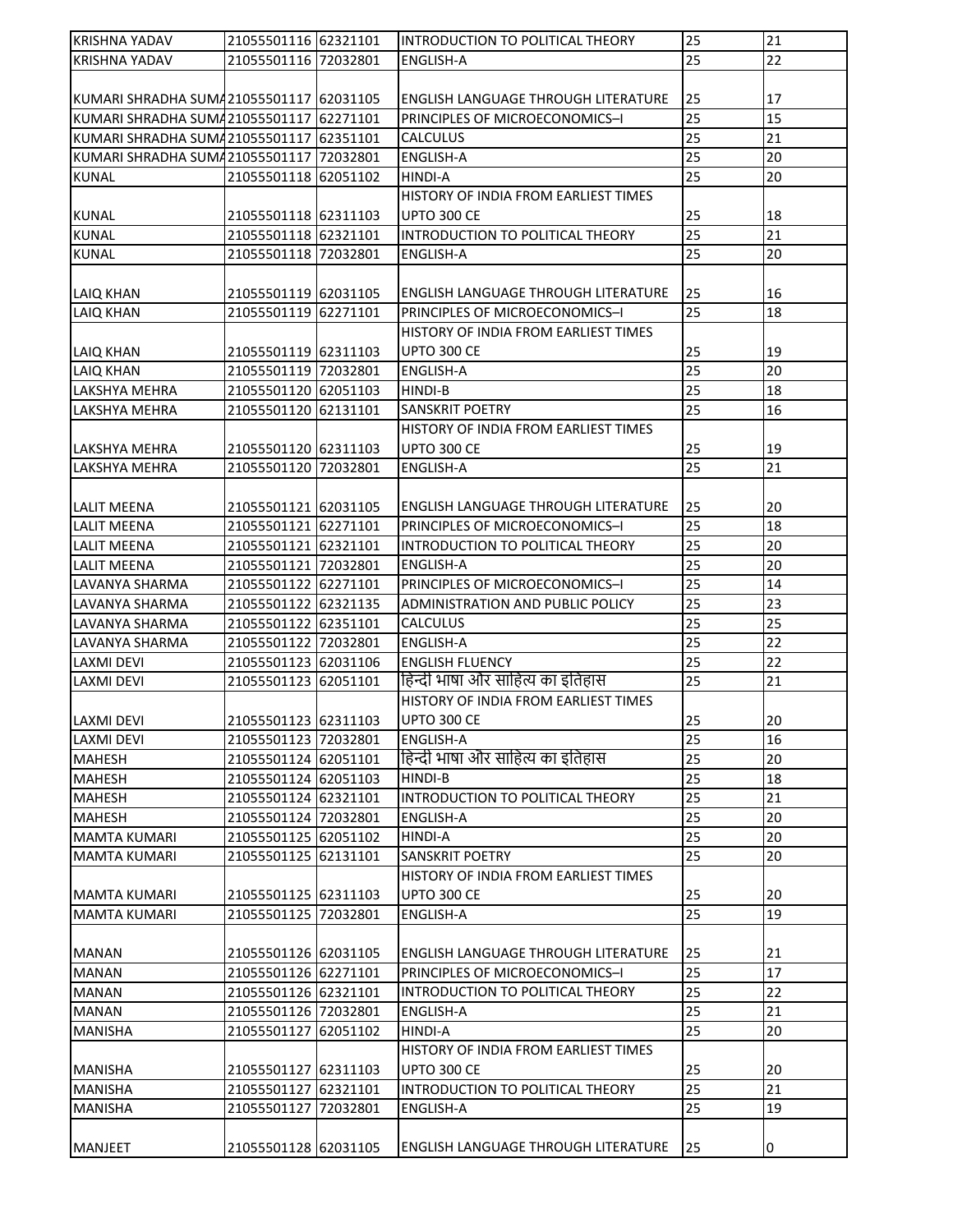| <b>MANJEET</b>                          | 21055501128 62271101 | PRINCIPLES OF MICROECONOMICS-I             | 25 | 14 |
|-----------------------------------------|----------------------|--------------------------------------------|----|----|
| <b>MANJEET</b>                          | 21055501128 62321101 | INTRODUCTION TO POLITICAL THEORY           | 25 | 20 |
| <b>MANJEET</b>                          | 21055501128 72032801 | <b>ENGLISH-A</b>                           | 25 | 20 |
| MANJU                                   | 21055501129 62051102 | <b>HINDI-A</b>                             | 25 | 20 |
| MANJU                                   | 21055501129 62071101 | INTRODUCTION TO LANGUAGE                   | 25 | 16 |
| MANJU                                   | 21055501129 62321101 | INTRODUCTION TO POLITICAL THEORY           | 25 | 20 |
| MANJU                                   | 21055501129 72032801 | <b>ENGLISH-A</b>                           | 25 | 18 |
| <b>MANU PRATAP SINGH</b>                | 21055501130 62051102 | <b>HINDI-A</b>                             | 25 | 19 |
|                                         |                      | HISTORY OF INDIA FROM EARLIEST TIMES       |    |    |
| MANU PRATAP SINGH                       | 21055501130 62311103 | <b>UPTO 300 CE</b>                         | 25 | 18 |
| <b>MANU PRATAP SINGH</b>                | 21055501130 62321101 | INTRODUCTION TO POLITICAL THEORY           | 25 | 20 |
|                                         |                      | हिंदी भाषा और सम्प्रेषण (FOR B.A.          |    |    |
| MANU PRATAP SINGH                       | 21055501130 72052804 | PROG/B.SC.(PROG.))                         | 25 | 20 |
|                                         |                      |                                            |    |    |
| <b>MANYA KUMAR</b>                      | 21055501131 62031105 | ENGLISH LANGUAGE THROUGH LITERATURE        | 25 | 0  |
|                                         |                      | SELECTIONS FROM INDIVIDUAL AND             |    |    |
|                                         |                      | SOCIETY: ESSAYS, STORIES AND POEMS,        |    |    |
| <b>MANYA KUMAR</b>                      | 21055501131 62034101 | (PEARSON/LONGMAN, 2005)                    | 25 | 22 |
| <b>MANYA KUMAR</b>                      | 21055501131 62071101 | INTRODUCTION TO LANGUAGE                   | 25 | 20 |
| <b>MANYA KUMAR</b>                      | 21055501131 72032801 | <b>ENGLISH-A</b>                           | 25 | 20 |
| <b>MAYANK SHARMA</b>                    | 21055501132 62051103 | <b>HINDI-B</b>                             | 25 | 14 |
| <b>MAYANK SHARMA</b>                    | 21055501132 62131101 | SANSKRIT POETRY                            | 25 | 19 |
| <b>MAYANK SHARMA</b>                    |                      |                                            | 25 | 21 |
|                                         | 21055501132 62321101 | INTRODUCTION TO POLITICAL THEORY           |    |    |
| <b>MAYANK SHARMA</b>                    | 21055501132 72032801 | <b>ENGLISH-A</b>                           | 25 | 20 |
|                                         |                      |                                            |    |    |
| <b>MD MAROOF</b>                        | 21055501133 62031105 | ENGLISH LANGUAGE THROUGH LITERATURE        | 25 | 20 |
|                                         |                      | SELECTIONS FROM INDIVIDUAL AND             |    |    |
|                                         |                      | SOCIETY: ESSAYS, STORIES AND POEMS,        |    |    |
| <b>MD MAROOF</b>                        | 21055501133 62034101 | (PEARSON/LONGMAN, 2005)                    | 25 | 23 |
|                                         |                      | HISTORY OF INDIA FROM EARLIEST TIMES       |    |    |
| <b>MD MAROOF</b>                        | 21055501133 62311103 | <b>UPTO 300 CE</b>                         | 25 | 21 |
| <b>MD MAROOF</b>                        | 21055501133 72032801 | ENGLISH-A                                  | 25 | 20 |
|                                         |                      |                                            |    |    |
| <b>MEENAKSHI MISHRA</b>                 | 21055501134 62031105 | <b>ENGLISH LANGUAGE THROUGH LITERATURE</b> | 25 | 20 |
| <b>MEENAKSHI MISHRA</b>                 | 21055501134 62271101 | PRINCIPLES OF MICROECONOMICS-I             | 25 | 20 |
| <b>MEENAKSHI MISHRA</b>                 | 21055501134 62321101 | INTRODUCTION TO POLITICAL THEORY           | 25 | 23 |
| MEENAKSHI MISHRA                        | 21055501134 72032801 | <b>ENGLISH-A</b>                           | 25 | 21 |
|                                         |                      | SELECTIONS FROM INDIVIDUAL AND             |    |    |
|                                         |                      | SOCIETY: ESSAYS, STORIES AND POEMS,        |    |    |
| <b>MEKHA CHANDRAN</b>                   | 21055501135 62034101 | (PEARSON/LONGMAN, 2005)                    | 25 | 23 |
| <b>MEKHA CHANDRAN</b>                   | 21055501135 62071101 | INTRODUCTION TO LANGUAGE                   | 25 | 23 |
| <b>MEKHA CHANDRAN</b>                   | 21055501135 62321135 | ADMINISTRATION AND PUBLIC POLICY           | 25 | 23 |
| <b>MEKHA CHANDRAN</b>                   | 21055501135 72032801 | ENGLISH-A                                  | 25 | 20 |
| MINAL GOYAL                             | 21055501136 62051102 | <b>HINDI-A</b>                             | 25 | 20 |
| <b>MINAL GOYAL</b>                      | 21055501136 62131101 | SANSKRIT POETRY                            | 25 | 20 |
|                                         |                      | HISTORY OF INDIA FROM EARLIEST TIMES       |    |    |
| MINAL GOYAL                             | 21055501136 62311103 | <b>UPTO 300 CE</b>                         | 25 | 20 |
| MINAL GOYAL                             | 21055501136 72032801 | ENGLISH-A                                  | 25 | 19 |
|                                         |                      |                                            |    |    |
| <b>MOHD AASIF ALI</b>                   | 21055501137 62031105 | ENGLISH LANGUAGE THROUGH LITERATURE        | 25 | 20 |
| <b>MOHD AASIF ALI</b>                   | 21055501137 62271101 | PRINCIPLES OF MICROECONOMICS-I             | 25 | 17 |
| MOHD AASIF ALI                          | 21055501137 62321101 | INTRODUCTION TO POLITICAL THEORY           | 25 | 20 |
| MOHD AASIF ALI                          | 21055501137 72032801 | ENGLISH-A                                  | 25 | 20 |
| MOHD MOJAMMIL ANSA 21055501138 62031106 |                      | <b>ENGLISH FLUENCY</b>                     | 25 | 21 |
| MOHD MOJAMMIL ANSA 21055501138 62271101 |                      | PRINCIPLES OF MICROECONOMICS-I             | 25 | 16 |
| MOHD MOJAMMIL ANSA 21055501138 62321101 |                      | INTRODUCTION TO POLITICAL THEORY           | 25 | 21 |
| MOHD MOJAMMIL ANSA 21055501138 72032801 |                      | <b>ENGLISH-A</b>                           | 25 | 0  |
|                                         |                      |                                            |    |    |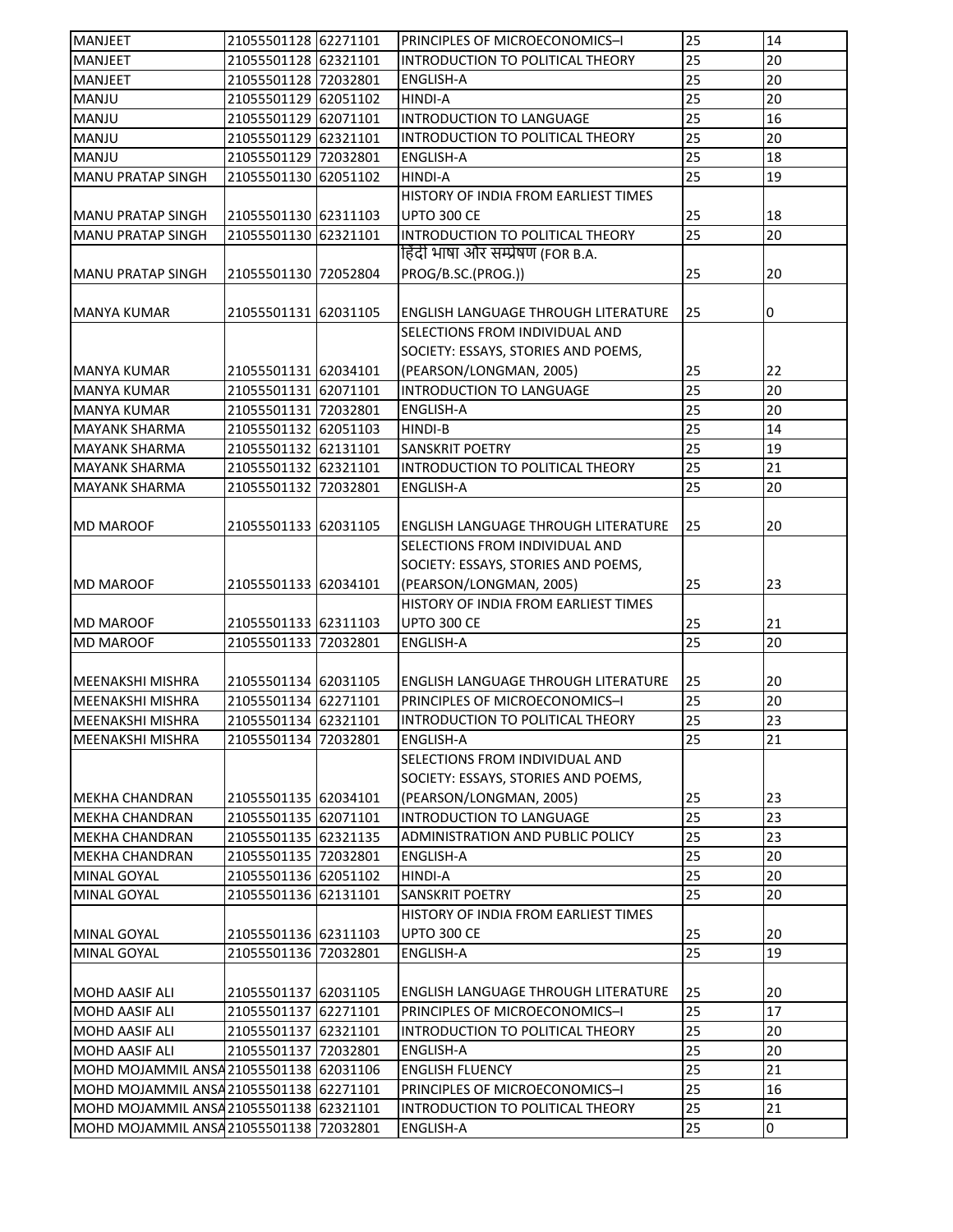| IMOHIT KARWASRA       | 21055501139 62031105 |          | <b>ENGLISH LANGUAGE THROUGH LITERATURE</b> | 25              | 23 |
|-----------------------|----------------------|----------|--------------------------------------------|-----------------|----|
|                       |                      |          | SELECTIONS FROM INDIVIDUAL AND             |                 |    |
|                       |                      |          | SOCIETY: ESSAYS, STORIES AND POEMS,        |                 |    |
| MOHIT KARWASRA        | 21055501139 62034101 |          | (PEARSON/LONGMAN, 2005)                    | 25              | 21 |
|                       |                      |          | HISTORY OF INDIA FROM EARLIEST TIMES       |                 |    |
| MOHIT KARWASRA        | 21055501139 62311103 |          | UPTO 300 CE                                | 25              | 22 |
| <b>MOHIT KARWASRA</b> | 21055501139 72032801 |          | <b>ENGLISH-A</b>                           | 25              | 20 |
|                       |                      |          |                                            |                 |    |
| MONIKA                | 21055501140 62031105 |          | <b>ENGLISH LANGUAGE THROUGH LITERATURE</b> | 25              | 0  |
|                       |                      |          | SELECTIONS FROM INDIVIDUAL AND             |                 |    |
|                       |                      |          | SOCIETY: ESSAYS, STORIES AND POEMS,        |                 |    |
| MONIKA                | 21055501140 62034101 |          | (PEARSON/LONGMAN, 2005)                    | 25              | 22 |
| <b>MONIKA</b>         | 21055501140 62071101 |          | INTRODUCTION TO LANGUAGE                   | 25              | 22 |
| <b>MONIKA</b>         | 21055501140 72032801 |          | <b>ENGLISH-A</b>                           | 25              | 20 |
|                       |                      |          |                                            |                 |    |
| <b>MUSKAN</b>         | 21055501141 62031105 |          | <b>ENGLISH LANGUAGE THROUGH LITERATURE</b> | 25              | 19 |
| <b>MUSKAN</b>         | 21055501141 62051101 |          | हिन्दी भाषा और साहित्य का इतिहास           | 25              | 23 |
|                       |                      |          | HISTORY OF INDIA FROM EARLIEST TIMES       |                 |    |
| <b>MUSKAN</b>         | 21055501141 62311103 |          | UPTO 300 CE                                | 25              | 20 |
|                       |                      |          | हिंदी भाषा और सम्प्रेषण (FOR B.A.          |                 |    |
| <b>MUSKAN</b>         | 21055501141 72052804 |          | PROG/B.SC.(PROG.))                         | 25              | 21 |
| <b>NAINA ADHIKARI</b> | 21055501142 62051102 |          | <b>HINDI-A</b>                             | 25              | 19 |
|                       |                      |          | HISTORY OF INDIA FROM EARLIEST TIMES       |                 |    |
| NAINA ADHIKARI        | 21055501142 62311103 |          | UPTO 300 CE                                | 25              | 21 |
| NAINA ADHIKARI        | 21055501142 62321101 |          | INTRODUCTION TO POLITICAL THEORY           | 25              | 20 |
| <b>NAINA ADHIKARI</b> | 21055501142 72032801 |          | <b>ENGLISH-A</b>                           | 25              | 23 |
| <b>NANCY</b>          | 21055501143 62051102 |          | <b>HINDI-A</b>                             | 25              | 20 |
| <b>NANCY</b>          | 21055501143 62071101 |          | INTRODUCTION TO LANGUAGE                   | 25              | 20 |
| <b>NANCY</b>          | 21055501143 62321101 |          | INTRODUCTION TO POLITICAL THEORY           | 25              | 22 |
| <b>NANCY</b>          | 21055501143 72032801 |          | <b>ENGLISH-A</b>                           | 25              | 22 |
| <b>NASREEN</b>        | 21055501144 62051102 |          | HINDI-A                                    | 25              | 20 |
|                       |                      |          | HISTORY OF INDIA FROM EARLIEST TIMES       |                 |    |
| <b>NASREEN</b>        | 21055501144 62311103 |          | <b>UPTO 300 CE</b>                         | 25              | 20 |
| <b>NASREEN</b>        | 21055501144 62321101 |          | INTRODUCTION TO POLITICAL THEORY           | $\overline{25}$ | 20 |
|                       |                      |          | हिंदी भाषा और सम्प्रेषण (FOR B.A.          |                 |    |
| <b>NASREEN</b>        | 21055501144 72052804 |          | PROG/B.SC.(PROG.))                         | 25              | 20 |
| <b>NAVEEN</b>         | 21055501145 62051102 |          | HINDI-A                                    | 25              | 20 |
| <b>NAVEEN</b>         | 21055501145 62131101 |          | <b>SANSKRIT POETRY</b>                     | 25              | 19 |
|                       |                      |          | HISTORY OF INDIA FROM EARLIEST TIMES       |                 |    |
| <b>NAVEEN</b>         | 21055501145 62311103 |          | <b>UPTO 300 CE</b>                         | 25              | 20 |
| <b>NAVEEN</b>         | 21055501145 72032801 |          | <b>ENGLISH-A</b>                           | 25              | 21 |
|                       |                      |          |                                            |                 |    |
| <b>NAVEEN KUMAR</b>   | 21055501146 62031105 |          | <b>ENGLISH LANGUAGE THROUGH LITERATURE</b> | 25              | 0  |
| <b>NAVEEN KUMAR</b>   | 21055501146 62051101 |          | हिन्दी भाषा और साहित्य का इतिहास           | 25              | 20 |
|                       |                      |          | HISTORY OF INDIA FROM EARLIEST TIMES       |                 |    |
| <b>NAVEEN KUMAR</b>   | 21055501146 62311103 |          | <b>UPTO 300 CE</b>                         | 25              | 19 |
| <b>NAVEEN KUMAR</b>   | 21055501146 72032801 |          | <b>ENGLISH-A</b>                           | 25              | 22 |
|                       |                      |          |                                            |                 |    |
| <b>NEETU KUMARI</b>   | 21055501147 62031105 |          | <b>ENGLISH LANGUAGE THROUGH LITERATURE</b> | 25              | 19 |
| <b>NEETU KUMARI</b>   | 21055501147          | 62051101 | हिन्दी भाषा और साहित्य का इतिहास           | 25              | 22 |
|                       |                      |          | HISTORY OF INDIA FROM EARLIEST TIMES       |                 |    |
| <b>NEETU KUMARI</b>   | 21055501147 62311103 |          | UPTO 300 CE                                | 25              | 20 |
| <b>NEETU KUMARI</b>   | 21055501147          | 72032801 | <b>ENGLISH-A</b>                           | 25              | 14 |
|                       |                      |          |                                            |                 |    |
| <b>NEHA</b>           | 21055501148 62031105 |          | <b>ENGLISH LANGUAGE THROUGH LITERATURE</b> | 25              | 0  |
|                       |                      |          |                                            |                 |    |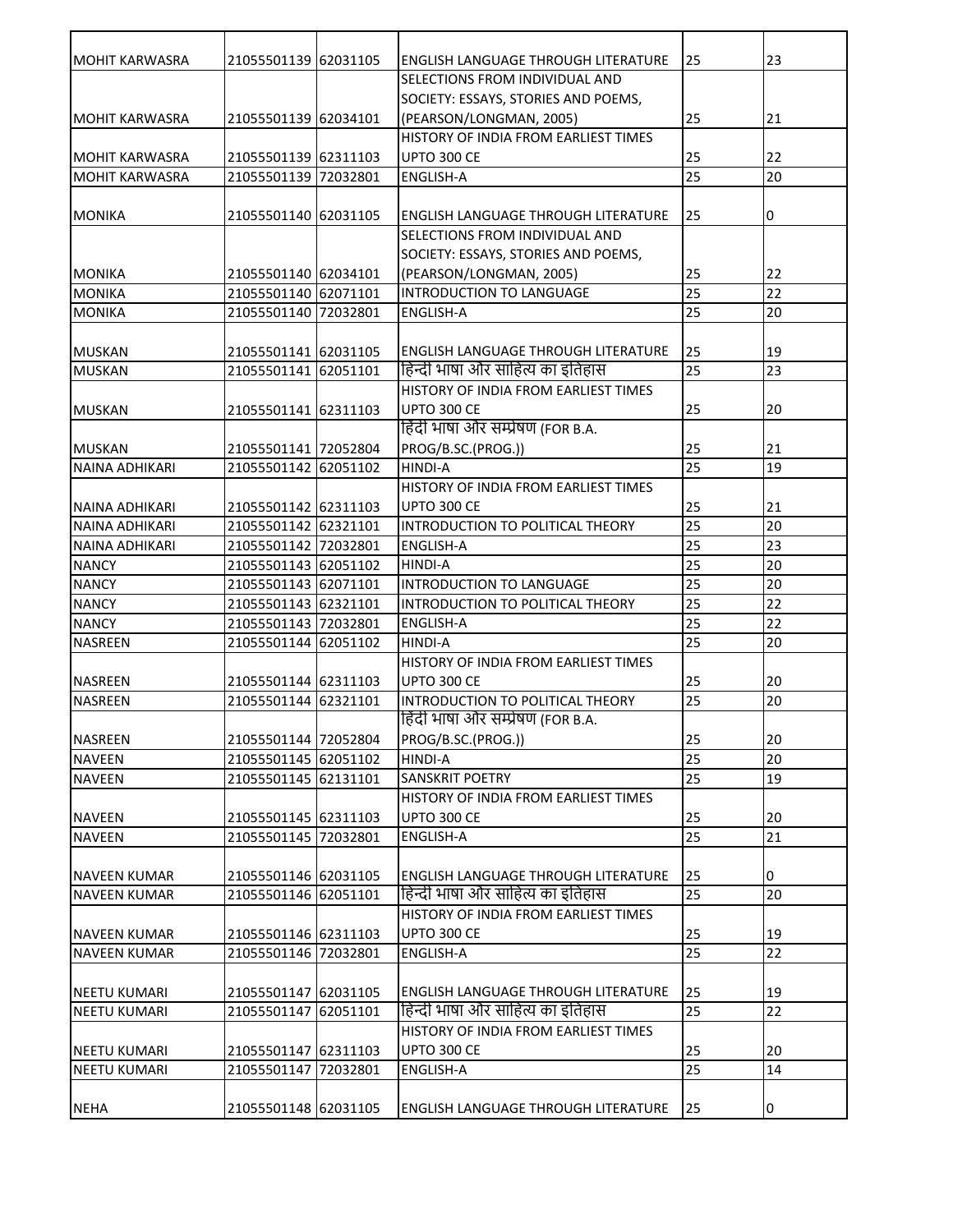|                     |                      | SELECTIONS FROM INDIVIDUAL AND             |    |    |
|---------------------|----------------------|--------------------------------------------|----|----|
|                     |                      | SOCIETY: ESSAYS, STORIES AND POEMS,        |    |    |
| <b>NEHA</b>         | 21055501148 62034101 | (PEARSON/LONGMAN, 2005)                    | 25 | 21 |
| <b>NEHA</b>         | 21055501148 62071101 | INTRODUCTION TO LANGUAGE                   | 25 | 18 |
| <b>NEHA</b>         | 21055501148 72032801 | ENGLISH-A                                  | 25 | 20 |
| <b>NIDHI</b>        | 21055501149 62051102 | <b>HINDI-A</b>                             | 25 | 20 |
|                     |                      | HISTORY OF INDIA FROM EARLIEST TIMES       |    |    |
| <b>NIDHI</b>        | 21055501149 62311103 | UPTO 300 CE                                | 25 | 21 |
| <b>NIDHI</b>        | 21055501149 62321101 | INTRODUCTION TO POLITICAL THEORY           | 25 | 20 |
|                     |                      | हिंदी भाषा और सम्प्रेषण (FOR B.A.          |    |    |
| <b>NIDHI</b>        | 21055501149 72052804 | PROG/B.SC.(PROG.))                         | 25 | 22 |
| <b>NIKHIL KUMAR</b> | 21055501150 62051102 | <b>HINDI-A</b>                             | 25 | 19 |
|                     |                      | HISTORY OF INDIA FROM EARLIEST TIMES       |    |    |
| <b>NIKHIL KUMAR</b> | 21055501150 62311103 | <b>UPTO 300 CE</b>                         | 25 | 20 |
| <b>NIKHIL KUMAR</b> | 21055501150 62321101 | INTRODUCTION TO POLITICAL THEORY           | 25 | 21 |
| <b>NIKHIL KUMAR</b> | 21055501150 72032801 | <b>ENGLISH-A</b>                           | 25 | 21 |
|                     |                      |                                            |    |    |
| NIKITA JOSHI        | 21055501151 62031105 | <b>ENGLISH LANGUAGE THROUGH LITERATURE</b> | 25 | 23 |
|                     |                      | SELECTIONS FROM INDIVIDUAL AND             |    |    |
|                     |                      | SOCIETY: ESSAYS, STORIES AND POEMS,        |    |    |
| NIKITA JOSHI        | 21055501151 62034101 | (PEARSON/LONGMAN, 2005)                    | 25 | 21 |
| NIKITA JOSHI        | 21055501151 62071101 | INTRODUCTION TO LANGUAGE                   | 25 | 22 |
| NIKITA JOSHI        | 21055501151 72032801 | <b>ENGLISH-A</b>                           | 25 | 20 |
| <b>NIKKI</b>        | 21055501152 62031106 | <b>ENGLISH FLUENCY</b>                     | 25 | 22 |
| <b>NIKKI</b>        | 21055501152 62271101 | PRINCIPLES OF MICROECONOMICS-I             | 25 | 19 |
|                     |                      | HISTORY OF INDIA FROM EARLIEST TIMES       |    |    |
| <b>NIKKI</b>        | 21055501152 62311103 | <b>UPTO 300 CE</b>                         | 25 | 23 |
|                     |                      | हिंदी भाषा और सम्प्रेषण (FOR B.A.          |    |    |
| <b>NIKKI</b>        | 21055501152 72052804 | PROG/B.SC.(PROG.))                         | 25 | 21 |
|                     |                      |                                            |    |    |
| <b>NISHA</b>        | 21055501153 62031105 | <b>ENGLISH LANGUAGE THROUGH LITERATURE</b> | 25 | 0  |
| <b>NISHA</b>        | 21055501153 62271101 | PRINCIPLES OF MICROECONOMICS-I             | 25 | 17 |
| <b>NISHA</b>        | 21055501153 62321101 | INTRODUCTION TO POLITICAL THEORY           | 25 | 21 |
|                     |                      | हिंदी भाषा और सम्प्रेषण (FOR B.A.          |    |    |
| <b>NISHA</b>        | 21055501153 72052804 | PROG/B.SC.(PROG.))                         | 25 | 20 |
|                     |                      |                                            |    |    |
| <b>NISHA KUMARI</b> | 21055501154 62031105 | <b>ENGLISH LANGUAGE THROUGH LITERATURE</b> | 25 | 21 |
| <b>NISHA KUMARI</b> | 21055501154 62271101 | PRINCIPLES OF MICROECONOMICS-I             | 25 | 16 |
| <b>NISHA KUMARI</b> | 21055501154 62321101 | INTRODUCTION TO POLITICAL THEORY           | 25 | 22 |
| NISHA KUMARI        | 21055501154 72032801 | <b>ENGLISH-A</b>                           | 25 | 21 |
| NISHA KUMARI        | 21055501155 62051102 | HINDI-A                                    | 25 | 20 |
| NISHA KUMARI        | 21055501155 62071101 | <b>INTRODUCTION TO LANGUAGE</b>            | 25 | 20 |
| NISHA KUMARI        | 21055501155 62321101 | INTRODUCTION TO POLITICAL THEORY           | 25 | 21 |
| <b>NISHA KUMARI</b> | 21055501155 72032801 | <b>ENGLISH-A</b>                           | 25 | 20 |
| <b>NISHANT RAJ</b>  | 21055501156 62051103 | HINDI-B                                    | 25 | 18 |
|                     |                      | HISTORY OF INDIA FROM EARLIEST TIMES       |    |    |
| <b>NISHANT RAJ</b>  | 21055501156 62311103 | <b>UPTO 300 CE</b>                         | 25 | 19 |
| <b>NISHANT RAJ</b>  | 21055501156 62321101 | INTRODUCTION TO POLITICAL THEORY           | 25 | 21 |
| NISHANT RAJ         | 21055501156 72032801 | ENGLISH-A                                  | 25 | 23 |
|                     |                      |                                            |    |    |
| NISHTHA DHIMAN      | 21055501157 62031105 | ENGLISH LANGUAGE THROUGH LITERATURE        | 25 | 22 |
| NISHTHA DHIMAN      | 21055501157 62271101 | PRINCIPLES OF MICROECONOMICS-I             | 25 | 17 |
| NISHTHA DHIMAN      | 21055501157 62321101 | INTRODUCTION TO POLITICAL THEORY           | 25 | 23 |
| NISHTHA DHIMAN      | 21055501157 72032801 | ENGLISH-A                                  | 25 | 23 |
| NITIKA PAYLA        | 21055501158 62051102 | <b>HINDI-A</b>                             | 25 | 20 |
|                     |                      | HISTORY OF INDIA FROM EARLIEST TIMES       |    |    |
| NITIKA PAYLA        | 21055501158 62311103 | <b>UPTO 300 CE</b>                         | 25 | 15 |
| NITIKA PAYLA        | 21055501158 62321101 | INTRODUCTION TO POLITICAL THEORY           | 25 | 20 |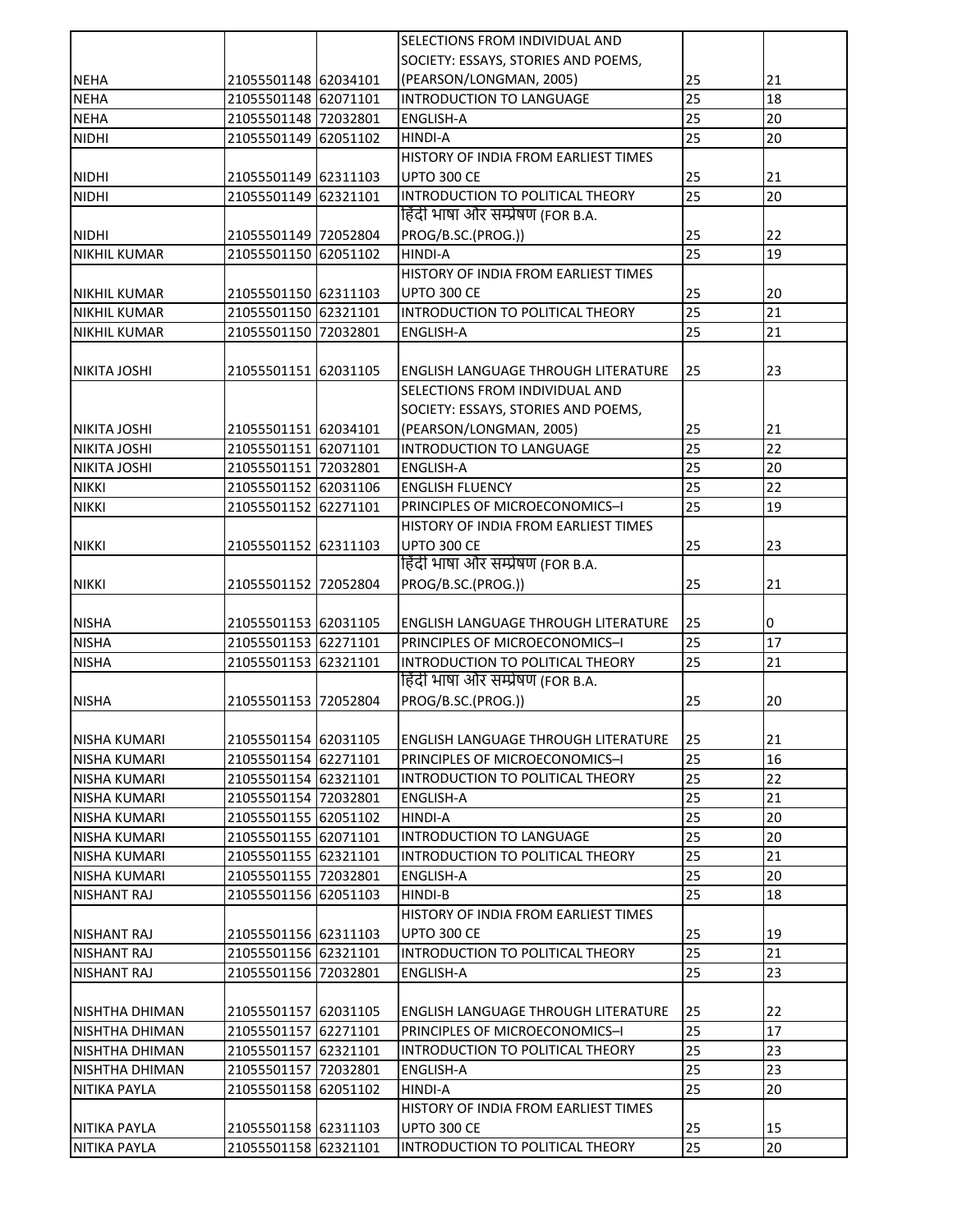| <b>NITIKA PAYLA</b>     | 21055501158 72032801 | <b>ENGLISH-A</b>                           | 25 | 23 |
|-------------------------|----------------------|--------------------------------------------|----|----|
|                         |                      |                                            |    |    |
| NITIN GOYAL             | 21055501159 62031105 | <b>ENGLISH LANGUAGE THROUGH LITERATURE</b> | 25 | 22 |
| NITIN GOYAL             | 21055501159 62271101 | PRINCIPLES OF MICROECONOMICS-I             | 25 | 19 |
| <b>NITIN GOYAL</b>      | 21055501159 62321101 | INTRODUCTION TO POLITICAL THEORY           | 25 | 21 |
| <b>NITIN GOYAL</b>      | 21055501159 72032801 | <b>ENGLISH-A</b>                           | 25 | 22 |
| <b>NUPUR BHATT</b>      | 21055501160 62051103 | <b>HINDI-B</b>                             | 25 | 18 |
| <b>NUPUR BHATT</b>      | 21055501160 62071101 | INTRODUCTION TO LANGUAGE                   | 25 | 22 |
| <b>NUPUR BHATT</b>      | 21055501160 62321101 | INTRODUCTION TO POLITICAL THEORY           | 25 | 21 |
| <b>NUPUR BHATT</b>      | 21055501160 72032801 | <b>ENGLISH-A</b>                           | 25 | 22 |
| <b>PARAS</b>            | 21055501161 62051102 | HINDI-A                                    | 25 | 19 |
| <b>PARAS</b>            | 21055501161 62131101 | <b>SANSKRIT POETRY</b>                     | 25 | 18 |
| <b>PARAS</b>            | 21055501161 62321101 | INTRODUCTION TO POLITICAL THEORY           | 25 | 21 |
| <b>PARAS</b>            | 21055501161 72032801 | <b>ENGLISH-A</b>                           | 25 | 21 |
| <b>PARUL SHARMA</b>     | 21055501162 62051103 | HINDI-B                                    | 25 | 19 |
|                         |                      | HISTORY OF INDIA FROM EARLIEST TIMES       |    |    |
| <b>PARUL SHARMA</b>     | 21055501162 62311103 | <b>UPTO 300 CE</b>                         | 25 | 22 |
| <b>PARUL SHARMA</b>     | 21055501162 62321101 | INTRODUCTION TO POLITICAL THEORY           | 25 | 21 |
| PARUL SHARMA            | 21055501162 72032801 | <b>ENGLISH-A</b>                           | 25 | 21 |
| <b>PAWAN</b>            | 21055501163 62051101 | हिन्दी भाषा और साहित्य का इतिहास           | 25 | 21 |
| <b>PAWAN</b>            | 21055501163 62051102 | <b>HINDI-A</b>                             | 25 | 20 |
|                         |                      | HISTORY OF INDIA FROM EARLIEST TIMES       |    |    |
| <b>PAWAN</b>            | 21055501163 62311103 | UPTO 300 CE                                | 25 | 0  |
|                         |                      | हिंदी भाषा और सम्प्रेषण (FOR B.A.          |    |    |
| <b>PAWAN</b>            | 21055501163 72052804 | PROG/B.SC.(PROG.))                         | 25 | 21 |
| PEEYUSH KATARIYA        | 21055501164 62051102 | <b>HINDI-A</b>                             | 25 | 20 |
|                         |                      | HISTORY OF INDIA FROM EARLIEST TIMES       |    |    |
| <b>PEEYUSH KATARIYA</b> | 21055501164 62311103 | <b>UPTO 300 CE</b>                         | 25 | 20 |
| <b>PEEYUSH KATARIYA</b> | 21055501164 62321101 | INTRODUCTION TO POLITICAL THEORY           | 25 | 20 |
| <b>PEEYUSH KATARIYA</b> | 21055501164 72032801 | <b>ENGLISH-A</b>                           | 25 | 20 |
| <b>PIYUSH SHAKYA</b>    | 21055501165 62051103 | <b>HINDI-B</b>                             | 25 | 18 |
|                         |                      | HISTORY OF INDIA FROM EARLIEST TIMES       |    |    |
| PIYUSH SHAKYA           | 21055501165 62311103 | UPTO 300 CE                                | 25 | 21 |
| <b>PIYUSH SHAKYA</b>    | 21055501165 62321101 | INTRODUCTION TO POLITICAL THEORY           | 25 | 20 |
| <b>PIYUSH SHAKYA</b>    | 21055501165 72032801 | ENGLISH-A                                  | 25 | 19 |
|                         |                      |                                            |    |    |
| <b>POOJA</b>            | 21055501166 62031105 | <b>ENGLISH LANGUAGE THROUGH LITERATURE</b> | 25 | 0  |
|                         |                      | SELECTIONS FROM INDIVIDUAL AND             |    |    |
|                         |                      | SOCIETY: ESSAYS, STORIES AND POEMS,        |    |    |
| POOJA                   | 21055501166 62034101 | (PEARSON/LONGMAN, 2005)                    | 25 | 21 |
| <b>POOJA</b>            | 21055501166 62071101 | INTRODUCTION TO LANGUAGE                   | 25 | 20 |
| POOJA                   | 21055501166 72032801 | <b>ENGLISH-A</b>                           | 25 | 20 |
| POOJA MISHRA            | 21055501167 62051101 | हिन्दी भाषा और साहित्य का इतिहास           | 25 | 22 |
| POOJA MISHRA            | 21055501167 62051102 | <b>HINDI-A</b>                             | 25 | 19 |
| POOJA MISHRA            | 21055501167 62321101 | INTRODUCTION TO POLITICAL THEORY           | 25 | 22 |
| POOJA MISHRA            | 21055501167 72032801 | <b>ENGLISH-A</b>                           | 25 | 23 |
|                         |                      |                                            |    |    |
| <b>PRACHI GUPTA</b>     | 21055501168 62031105 | <b>ENGLISH LANGUAGE THROUGH LITERATURE</b> | 25 | 22 |
|                         |                      | SELECTIONS FROM INDIVIDUAL AND             |    |    |
|                         |                      | SOCIETY: ESSAYS, STORIES AND POEMS,        |    |    |
|                         |                      | (PEARSON/LONGMAN, 2005)                    |    | 22 |
| <b>PRACHI GUPTA</b>     | 21055501168 62034101 |                                            | 25 | 23 |
| PRACHI GUPTA            | 21055501168 62071101 | INTRODUCTION TO LANGUAGE                   | 25 |    |
| PRACHI GUPTA            | 21055501168 72032801 | <b>ENGLISH-A</b>                           | 25 | 20 |
|                         |                      |                                            |    |    |
| PRANJAL CHAUDHARY       | 21055501169 62031105 | <b>ENGLISH LANGUAGE THROUGH LITERATURE</b> | 25 | 18 |
| PRANJAL CHAUDHARY       | 21055501169 62271101 | PRINCIPLES OF MICROECONOMICS-I             | 25 | 18 |
|                         |                      | HISTORY OF INDIA FROM EARLIEST TIMES       |    |    |
| PRANJAL CHAUDHARY       | 21055501169 62311103 | UPTO 300 CE                                | 25 | 22 |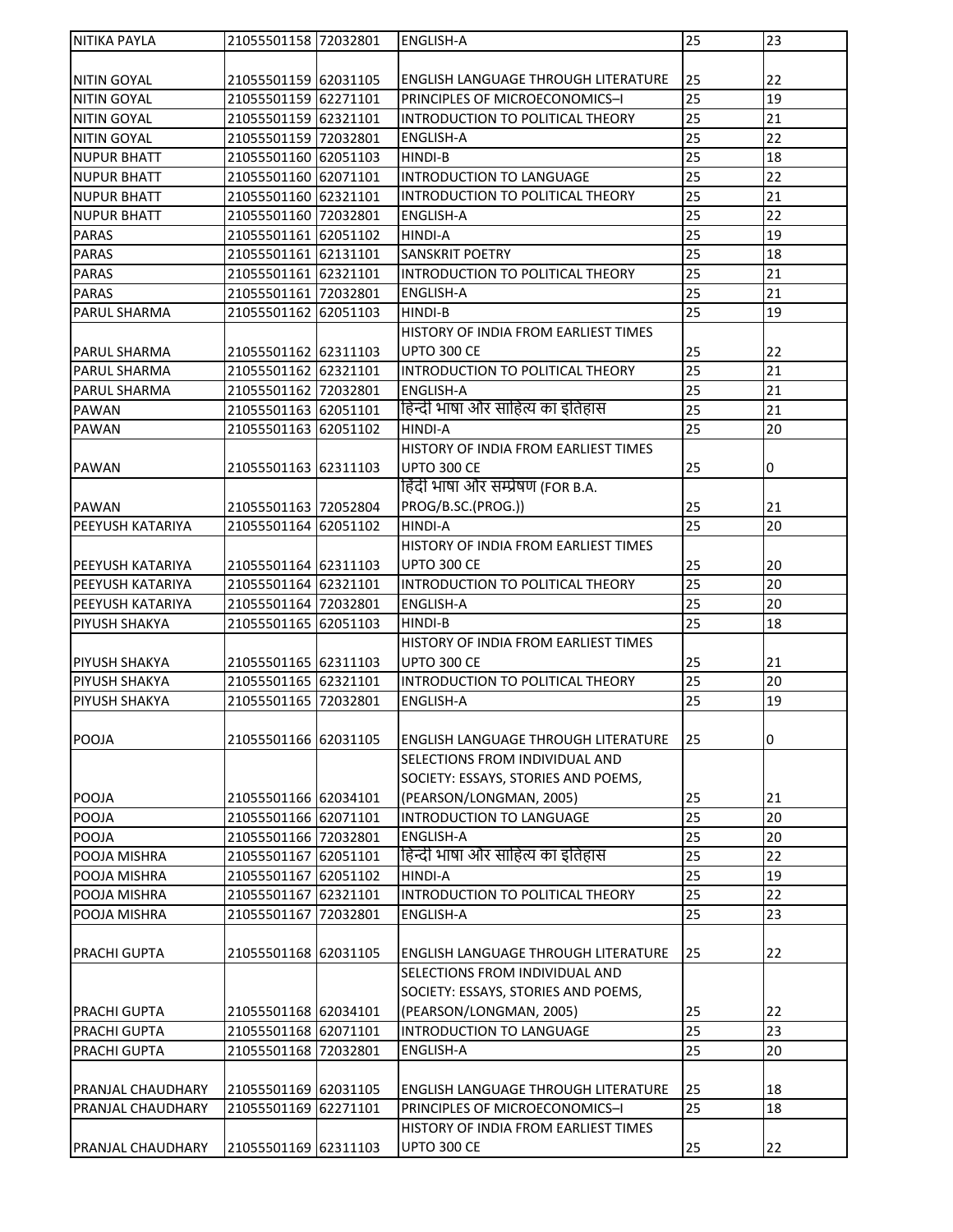| PRANJAL CHAUDHARY   | 21055501169 72032801 | <b>ENGLISH-A</b>                           | 25              | 22             |
|---------------------|----------------------|--------------------------------------------|-----------------|----------------|
| PRANJAL UPADHYAY    | 21055501170 62051101 | हिन्दी भाषा और साहित्य का इतिहास           | 25              | 23             |
| PRANJAL UPADHYAY    | 21055501170 62051103 | HINDI-B                                    | 25              | 19             |
|                     |                      | HISTORY OF INDIA FROM EARLIEST TIMES       |                 |                |
| PRANJAL UPADHYAY    | 21055501170 62311103 | <b>UPTO 300 CE</b>                         | 25              | 0              |
| PRANJAL UPADHYAY    | 21055501170 72032801 | <b>ENGLISH-A</b>                           | 25              | $\overline{0}$ |
| PRATEEK KUMAR       | 21055501171 62051103 | HINDI-B                                    | 25              | 18             |
|                     |                      | HISTORY OF INDIA FROM EARLIEST TIMES       |                 |                |
| PRATEEK KUMAR       | 21055501171 62311103 | <b>UPTO 300 CE</b>                         | 25              | 0              |
| PRATEEK KUMAR       | 21055501171 62321101 | INTRODUCTION TO POLITICAL THEORY           | 25              | 20             |
| PRATEEK KUMAR       | 21055501171 72032801 | <b>ENGLISH-A</b>                           | 25              | 22             |
|                     |                      |                                            |                 |                |
| PRATYUSH KUMAR      | 21055501172 62031105 | ENGLISH LANGUAGE THROUGH LITERATURE        | 25              | 22             |
| PRATYUSH KUMAR      | 21055501172 62271101 | PRINCIPLES OF MICROECONOMICS-I             | 25              | 16             |
|                     |                      | HISTORY OF INDIA FROM EARLIEST TIMES       |                 |                |
| PRATYUSH KUMAR      | 21055501172 62311103 | <b>UPTO 300 CE</b>                         | 25              | 22             |
| PRATYUSH KUMAR      | 21055501172 72032801 | <b>ENGLISH-A</b>                           | 25              | 20             |
| PREETI              | 21055501173 62051102 | <b>HINDI-A</b>                             | 25              | 20             |
|                     |                      | HISTORY OF INDIA FROM EARLIEST TIMES       |                 |                |
| PREETI              | 21055501173 62311103 | <b>UPTO 300 CE</b>                         | 25              | 20             |
| PREETI              | 21055501173 62321101 | INTRODUCTION TO POLITICAL THEORY           | 25              | 21             |
| PREETI              | 21055501173 72032801 | <b>ENGLISH-A</b>                           | 25              | 19             |
|                     |                      |                                            |                 |                |
|                     |                      |                                            |                 |                |
| <b>PRINCE</b>       | 21055501174 62031105 | <b>ENGLISH LANGUAGE THROUGH LITERATURE</b> | 25              | 0              |
| <b>PRINCE</b>       | 21055501174 62051101 | हिन्दी भाषा और साहित्य का इतिहास           | 25              | 22             |
|                     |                      | HISTORY OF INDIA FROM EARLIEST TIMES       |                 |                |
| <b>PRINCE</b>       | 21055501174 62311103 | <b>UPTO 300 CE</b>                         | 25              | 21             |
| <b>PRINCE</b>       | 21055501174 72032801 | <b>ENGLISH-A</b>                           | 25              | 0              |
|                     |                      |                                            |                 |                |
| <b>PRINCE KUMAR</b> | 21055501175 62031105 | <b>ENGLISH LANGUAGE THROUGH LITERATURE</b> | 25              | 20             |
| <b>PRINCE KUMAR</b> | 21055501175 62051101 | हिन्दी भाषा और साहित्य का इतिहास           | 25              | 22             |
|                     |                      | HISTORY OF INDIA FROM EARLIEST TIMES       |                 |                |
| PRINCE KUMAR        | 21055501175 62311103 | <b>UPTO 300 CE</b>                         | 25              | 20             |
| <b>PRINCE KUMAR</b> | 21055501175 72032801 | <b>ENGLISH-A</b>                           | 25              | 20             |
| <b>PRINCE KUMAR</b> | 21055501176 62051101 | हिन्दी भाषा और साहित्य का इतिहास           | 25              | 21             |
| <b>PRINCE KUMAR</b> | 21055501176 62051102 | HINDI-A                                    | 25              | 19             |
| PRINCE KUMAR        | 21055501176 62321101 | INTRODUCTION TO POLITICAL THEORY           | 25              | 20             |
| PRINCE KUMAR        | 21055501176 72032801 | <b>ENGLISH-A</b>                           | 25              | 20             |
|                     |                      |                                            |                 |                |
| PRITI JAISWAL       | 21055501177 62031105 | <b>ENGLISH LANGUAGE THROUGH LITERATURE</b> | 25              | 17             |
| PRITI JAISWAL       | 21055501177 62271101 | PRINCIPLES OF MICROECONOMICS-I             | 25              | 18             |
| PRITI JAISWAL       | 21055501177 62351101 | <b>CALCULUS</b>                            | 25              | 22             |
|                     |                      | हिंदी भाषा और सम्प्रेषण (FOR B.A.          |                 |                |
| PRITI JAISWAL       | 21055501177 72052804 | PROG/B.SC.(PROG.))                         | 25              | 21             |
|                     |                      |                                            |                 |                |
| PRIYA               | 21055501178 62031105 | <b>ENGLISH LANGUAGE THROUGH LITERATURE</b> | 25              | 0              |
|                     |                      | SELECTIONS FROM INDIVIDUAL AND             |                 |                |
|                     |                      | SOCIETY: ESSAYS, STORIES AND POEMS,        |                 |                |
| <b>PRIYA</b>        | 21055501178 62034101 | (PEARSON/LONGMAN, 2005)                    | 25              | 22             |
| PRIYA               | 21055501178 62071101 | INTRODUCTION TO LANGUAGE                   | $\overline{25}$ | 20             |
| PRIYA               | 21055501178 72032801 | ENGLISH-A                                  | 25              | $\overline{0}$ |
| PRIYANKA KUMARI     | 21055501179 62051102 | HINDI-A                                    | 25              | 20             |
|                     |                      | HISTORY OF INDIA FROM EARLIEST TIMES       |                 |                |
| PRIYANKA KUMARI     | 21055501179 62311103 | <b>UPTO 300 CE</b>                         | 25              | 20             |
| PRIYANKA KUMARI     | 21055501179 62321101 | INTRODUCTION TO POLITICAL THEORY           | 25              | 21             |
| PRIYANKA KUMARI     | 21055501179 72032801 | <b>ENGLISH-A</b>                           | 25              | 22             |
|                     |                      |                                            |                 |                |
| PRIYANSHI           | 21055501180 62031105 | <b>ENGLISH LANGUAGE THROUGH LITERATURE</b> | 25              | 23             |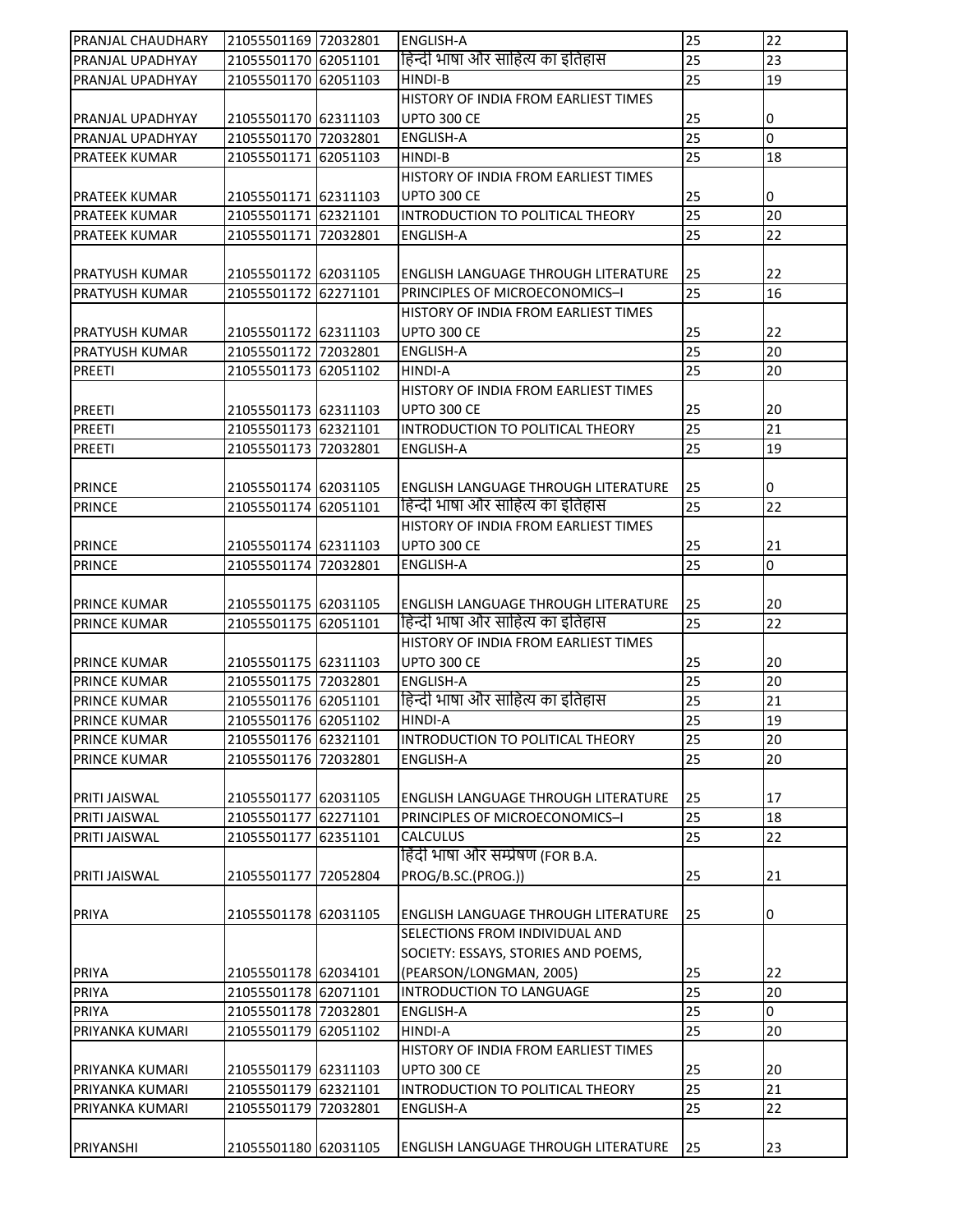|                           |                      | SELECTIONS FROM INDIVIDUAL AND             |                 |           |
|---------------------------|----------------------|--------------------------------------------|-----------------|-----------|
|                           |                      | SOCIETY: ESSAYS, STORIES AND POEMS,        |                 |           |
| PRIYANSHI                 | 21055501180 62034101 | (PEARSON/LONGMAN, 2005)                    | 25              | 21        |
|                           |                      | HISTORY OF INDIA FROM EARLIEST TIMES       |                 |           |
| PRIYANSHI                 | 21055501180 62311103 | <b>UPTO 300 CE</b>                         | 25              | 21        |
| PRIYANSHI                 | 21055501180 72032801 | <b>ENGLISH-A</b>                           | 25              | 20        |
| <b>PRIYANSHU GIRI</b>     | 21055501181 62051101 | हिन्दी भाषा और साहित्य का इतिहास           | 25              | 22        |
| PRIYANSHU GIRI            | 21055501181 62051103 | HINDI-B                                    | 25              | 19        |
|                           |                      | HISTORY OF INDIA FROM EARLIEST TIMES       |                 |           |
| PRIYANSHU GIRI            | 21055501181 62311103 | <b>UPTO 300 CE</b>                         | 25              | 21        |
| PRIYANSHU GIRI            | 21055501181 72032801 | <b>ENGLISH-A</b>                           | 25              | 22        |
| PULKIT KASHYAP            | 21055501182 62051102 | <b>HINDI-A</b>                             | 25              | 20        |
| PULKIT KASHYAP            | 21055501182 62271101 | PRINCIPLES OF MICROECONOMICS-I             | 25              | 19        |
| PULKIT KASHYAP            | 21055501182 62321101 | INTRODUCTION TO POLITICAL THEORY           | 25              | 21        |
|                           |                      | हिंदी भाषा और सम्प्रेषण (FOR B.A.          |                 |           |
| PULKIT KASHYAP            | 21055501182 72052804 | PROG/B.SC.(PROG.))                         | 25              | 22        |
|                           |                      |                                            |                 |           |
| <b>PUNIT VERMA</b>        | 21055501183 62031105 | <b>ENGLISH LANGUAGE THROUGH LITERATURE</b> | 25              | 20        |
| <b>PUNIT VERMA</b>        | 21055501183 62051101 | हिन्दी भाषा और साहित्य का इतिहास           | 25              | 23        |
|                           |                      | HISTORY OF INDIA FROM EARLIEST TIMES       |                 |           |
| <b>PUNIT VERMA</b>        | 21055501183 62311103 | <b>UPTO 300 CE</b>                         | 25              | 21        |
| <b>PUNIT VERMA</b>        | 21055501183 72032801 | <b>ENGLISH-A</b>                           | 25              | 21        |
|                           |                      |                                            |                 |           |
| <b>RADHIKA</b>            | 21055501184 62031105 | <b>ENGLISH LANGUAGE THROUGH LITERATURE</b> | 25              | 20        |
| <b>RADHIKA</b>            | 21055501184 62271101 | PRINCIPLES OF MICROECONOMICS-I             | 25              | 20        |
| <b>RADHIKA</b>            | 21055501184 62321101 | INTRODUCTION TO POLITICAL THEORY           | 25              | 20        |
| <b>RADHIKA</b>            | 21055501184 72032801 | <b>ENGLISH-A</b>                           | 25              | 22        |
| RAGHAV JAISWAL            | 21055501185 62031106 | <b>ENGLISH FLUENCY</b>                     | 25              | $\pmb{0}$ |
| RAGHAV JAISWAL            | 21055501185 62271101 | PRINCIPLES OF MICROECONOMICS-I             | 25              | 16        |
|                           |                      | HISTORY OF INDIA FROM EARLIEST TIMES       |                 |           |
| RAGHAV JAISWAL            | 21055501185 62311103 | <b>UPTO 300 CE</b>                         | 25              | 0         |
| <b>RAGHAV JAISWAL</b>     | 21055501185 72032801 | <b>ENGLISH-A</b>                           | $\overline{25}$ | l0        |
| <b>RAHUL KUMAR</b>        | 21055501186 62051101 | हिन्दी भाषा और साहित्य का इतिहास           | 25              | 21        |
| <b>RAHUL KUMAR</b>        | 21055501186 62051102 | <b>HINDI-A</b>                             | 25              | 19        |
| RAHUL KUMAR               | 21055501186 62321101 | INTRODUCTION TO POLITICAL THEORY           | 25              | 20        |
| <b>RAHUL KUMAR</b>        | 21055501186 72032801 | <b>ENGLISH-A</b>                           | 25              | 19        |
| RAHUL SINGH BAGHEL        | 21055501187 62031106 | <b>ENGLISH FLUENCY</b>                     | 25              | 22        |
| <b>RAHUL SINGH BAGHEL</b> | 21055501187 62271101 | PRINCIPLES OF MICROECONOMICS-I             | 25              | 17        |
|                           |                      | HISTORY OF INDIA FROM EARLIEST TIMES       |                 |           |
| RAHUL SINGH BAGHEL        | 21055501187 62311103 | <b>UPTO 300 CE</b>                         | 25              | 21        |
| RAHUL SINGH BAGHEL        |                      | <b>ENGLISH-A</b>                           | 25              | 20        |
| <b>RAJ VASHISHTH</b>      | 21055501188 62051103 | HINDI-B                                    | 25              | 18        |
| RAJ VASHISHTH             | 21055501188 62071101 | INTRODUCTION TO LANGUAGE                   | 25              | 23        |
| RAJ VASHISHTH             | 21055501188 62321101 | INTRODUCTION TO POLITICAL THEORY           | 25              | 20        |
| RAJ VASHISHTH             | 21055501188 72032801 | <b>ENGLISH-A</b>                           | 25              | 23        |
|                           |                      |                                            |                 |           |
| RAJNEESH KUMAR            | 21055501189 62031105 | <b>ENGLISH LANGUAGE THROUGH LITERATURE</b> | 25              | 19        |
| <b>RAJNEESH KUMAR</b>     | 21055501189 62271101 | PRINCIPLES OF MICROECONOMICS-I             | 25              | 16        |
| <b>RAJNEESH KUMAR</b>     | 21055501189 62351101 | <b>CALCULUS</b>                            | 25              | 21        |
| <b>RAJNEESH KUMAR</b>     | 21055501189 72032801 | ENGLISH-A                                  | 25              | 20        |
| <b>RAJU BAGHEL</b>        | 21055501190 62031106 | <b>ENGLISH FLUENCY</b>                     | 25              | 22        |
| RAJU BAGHEL               | 21055501190 62271101 | PRINCIPLES OF MICROECONOMICS-I             | 25              | 17        |
|                           |                      | HISTORY OF INDIA FROM EARLIEST TIMES       |                 |           |
| <b>RAJU BAGHEL</b>        | 21055501190 62311103 | <b>UPTO 300 CE</b>                         | 25              | 21        |
| <b>RAJU BAGHEL</b>        | 21055501190 72032801 | <b>ENGLISH-A</b>                           | 25              | 20        |
|                           |                      |                                            |                 |           |
| <b>RAKSHA GUPTA</b>       | 21055501191 62031105 | ENGLISH LANGUAGE THROUGH LITERATURE        | 25              | 22        |
| RAKSHA GUPTA              | 21055501191 62271101 | PRINCIPLES OF MICROECONOMICS-I             | 25              | 18        |
|                           |                      |                                            |                 |           |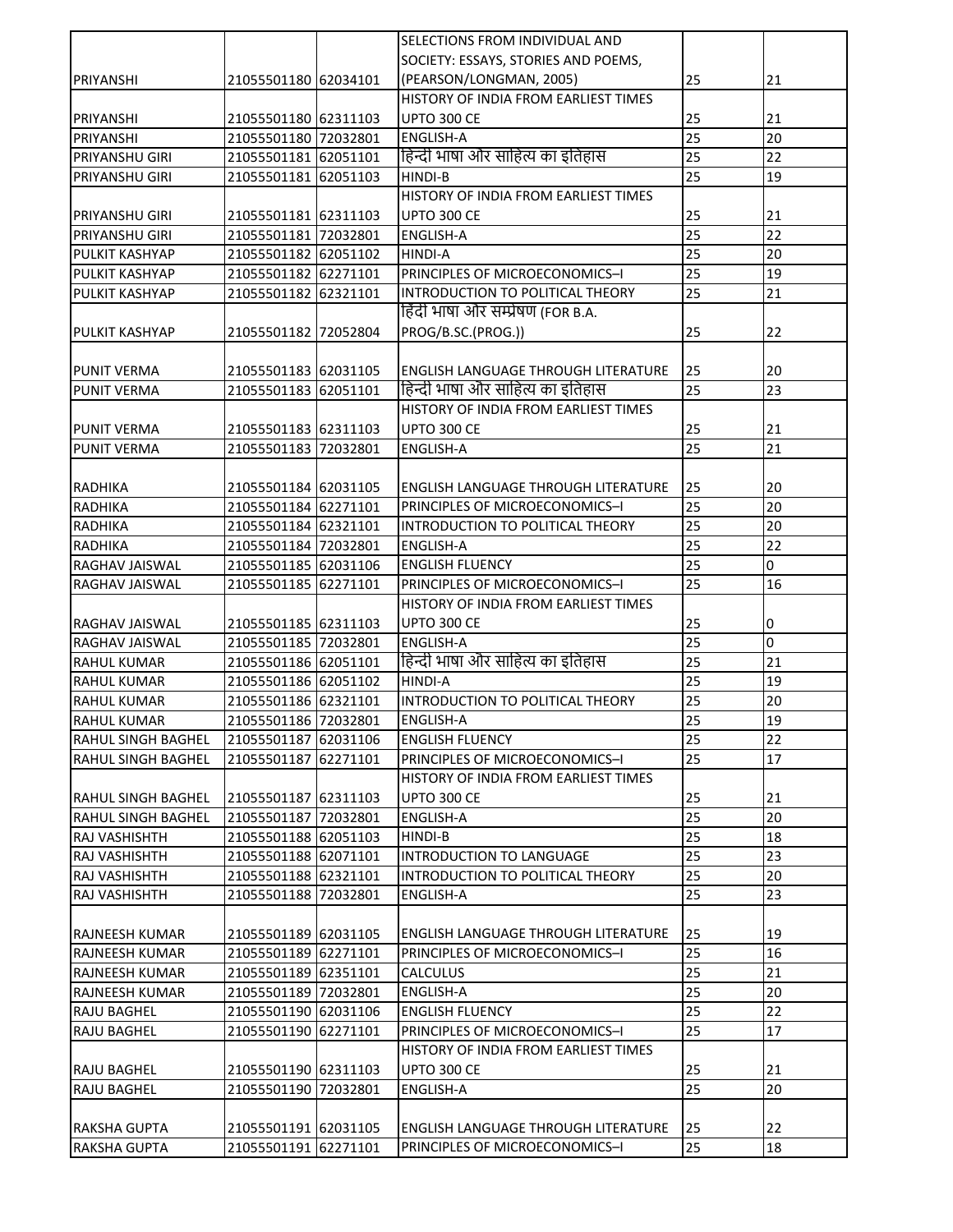|                                    |                      |          | HISTORY OF INDIA FROM EARLIEST TIMES       |    |    |
|------------------------------------|----------------------|----------|--------------------------------------------|----|----|
| <b>RAKSHA GUPTA</b>                | 21055501191 62311103 |          | <b>UPTO 300 CE</b>                         | 25 | 21 |
| <b>RAKSHA GUPTA</b>                | 21055501191 72032801 |          | <b>ENGLISH-A</b>                           | 25 | 22 |
| <b>RAMAN GARWAL</b>                | 21055501192 62051102 |          | <b>HINDI-A</b>                             | 25 | 19 |
| <b>RAMAN GARWAL</b>                | 21055501192 62131101 |          | <b>SANSKRIT POETRY</b>                     | 25 | 15 |
| <b>RAMAN GARWAL</b>                | 21055501192 62321101 |          | INTRODUCTION TO POLITICAL THEORY           | 25 | 21 |
| <b>RAMAN GARWAL</b>                | 21055501192 72032801 |          | <b>ENGLISH-A</b>                           | 25 | 22 |
| <b>RAMAN SINGH</b>                 | 21055501193 62051103 |          | <b>HINDI-B</b>                             | 25 | 19 |
|                                    |                      |          | HISTORY OF INDIA FROM EARLIEST TIMES       |    |    |
| <b>RAMAN SINGH</b>                 | 21055501193 62311103 |          | <b>UPTO 300 CE</b>                         | 25 | 20 |
| <b>RAMAN SINGH</b>                 | 21055501193 62321101 |          | INTRODUCTION TO POLITICAL THEORY           | 25 | 21 |
| <b>RAMAN SINGH</b>                 | 21055501193 72032801 |          | ENGLISH-A                                  | 25 | 23 |
| <b>RAMPRASAD</b>                   | 21055501194 62031106 |          | <b>ENGLISH FLUENCY</b>                     | 25 | 21 |
| <b>RAMPRASAD</b>                   | 21055501194 62271101 |          | PRINCIPLES OF MICROECONOMICS-I             | 25 | 15 |
| <b>RAMPRASAD</b>                   | 21055501194 62351101 |          | <b>CALCULUS</b>                            | 25 | 24 |
|                                    |                      |          | हिंदी भाषा और सम्प्रेषण (FOR B.A.          |    |    |
| RAMPRASAD                          | 21055501194 72052804 |          | PROG/B.SC.(PROG.))                         | 25 | 20 |
|                                    |                      |          |                                            |    |    |
|                                    | 21055501195 62031105 |          | <b>ENGLISH LANGUAGE THROUGH LITERATURE</b> | 25 | 21 |
| <b>RAVINDER</b><br><b>RAVINDER</b> | 21055501195 62271101 |          | PRINCIPLES OF MICROECONOMICS-I             | 25 | 20 |
|                                    |                      |          |                                            |    |    |
|                                    |                      |          | HISTORY OF INDIA FROM EARLIEST TIMES       |    |    |
| RAVINDER                           | 21055501195 62311103 |          | <b>UPTO 300 CE</b>                         | 25 | 20 |
|                                    |                      |          | हिंदी भाषा और सम्प्रेषण (FOR B.A.          |    |    |
| <b>RAVINDER</b>                    | 21055501195 72052804 |          | PROG/B.SC.(PROG.))                         | 25 | 22 |
| <b>RIDHI JAIN</b>                  | 21055501196 62051103 |          | HINDI-B                                    | 25 | 18 |
| <b>RIDHI JAIN</b>                  | 21055501196 62071101 |          | INTRODUCTION TO LANGUAGE                   | 25 | 21 |
| <b>RIDHI JAIN</b>                  | 21055501196 62321101 |          | INTRODUCTION TO POLITICAL THEORY           | 25 | 20 |
| <b>RIDHI JAIN</b>                  | 21055501196 72032801 |          | <b>ENGLISH-A</b>                           | 25 | 22 |
|                                    |                      |          |                                            |    |    |
| <b>RITIK MAURYA</b>                | 21055501197 62031105 |          | <b>ENGLISH LANGUAGE THROUGH LITERATURE</b> | 25 | 18 |
| <b>RITIK MAURYA</b>                | 21055501197          | 62271101 | PRINCIPLES OF MICROECONOMICS-I             | 25 | 17 |
|                                    |                      |          | HISTORY OF INDIA FROM EARLIEST TIMES       |    |    |
| <b>RITIK MAURYA</b>                | 21055501197 62311103 |          | UPTO 300 CE                                | 25 | 20 |
| <b>RITIK MAURYA</b>                | 21055501197 72032801 |          | <b>ENGLISH-A</b>                           | 25 | 20 |
| <b>RITIK SHARMA</b>                | 21055501198 62051101 |          | हिन्दी भाषा और साहित्य का इतिहास           | 25 | 21 |
| <b>RITIK SHARMA</b>                | 21055501198 62051102 |          | HINDI-A                                    | 25 | 20 |
| <b>RITIK SHARMA</b>                | 21055501198 62321101 |          | INTRODUCTION TO POLITICAL THEORY           | 25 | 21 |
|                                    |                      |          | हिंदी भाषा और सम्प्रेषण (FOR B.A.          |    |    |
| <b>RITIK SHARMA</b>                | 21055501198 72052804 |          | PROG/B.SC.(PROG.))                         | 25 | 21 |
|                                    |                      |          |                                            |    |    |
| <b>RITIKA</b>                      | 21055501199 62031105 |          | <b>ENGLISH LANGUAGE THROUGH LITERATURE</b> | 25 | 23 |
| <b>RITIKA</b>                      | 21055501199 62051101 |          | हिन्दी भाषा और साहित्य का इतिहास           | 25 | 22 |
|                                    |                      |          | HISTORY OF INDIA FROM EARLIEST TIMES       |    |    |
| <b>RITIKA</b>                      | 21055501199 62311103 |          | <b>UPTO 300 CE</b>                         | 25 | 20 |
| <b>RITIKA</b>                      | 21055501199 72032801 |          | <b>ENGLISH-A</b>                           | 25 | 16 |
| <b>RIYA</b>                        | 21055501200 62051102 |          | HINDI-A                                    | 25 | 20 |
|                                    |                      |          | HISTORY OF INDIA FROM EARLIEST TIMES       |    |    |
| <b>RIYA</b>                        | 21055501200 62311103 |          | <b>UPTO 300 CE</b>                         | 25 | 20 |
| <b>RIYA</b>                        | 21055501200 62321101 |          | INTRODUCTION TO POLITICAL THEORY           | 25 | 21 |
| <b>RIYA</b>                        | 21055501200 72032801 |          | <b>ENGLISH-A</b>                           | 25 | 23 |
|                                    |                      |          |                                            |    |    |
|                                    |                      |          |                                            |    |    |
| <b>ROSHANI</b>                     | 21055501201 62031105 |          | <b>ENGLISH LANGUAGE THROUGH LITERATURE</b> | 25 | 20 |
|                                    |                      |          | SELECTIONS FROM INDIVIDUAL AND             |    |    |
|                                    |                      |          | SOCIETY: ESSAYS, STORIES AND POEMS,        |    |    |
| <b>ROSHANI</b>                     | 21055501201 62034101 |          | (PEARSON/LONGMAN, 2005)                    | 25 | 21 |
|                                    |                      |          | HISTORY OF INDIA FROM EARLIEST TIMES       |    |    |
| <b>ROSHANI</b>                     | 21055501201 62311103 |          | <b>UPTO 300 CE</b>                         | 25 | 19 |
| <b>ROSHANI</b>                     | 21055501201 72032801 |          | <b>ENGLISH-A</b>                           | 25 | 20 |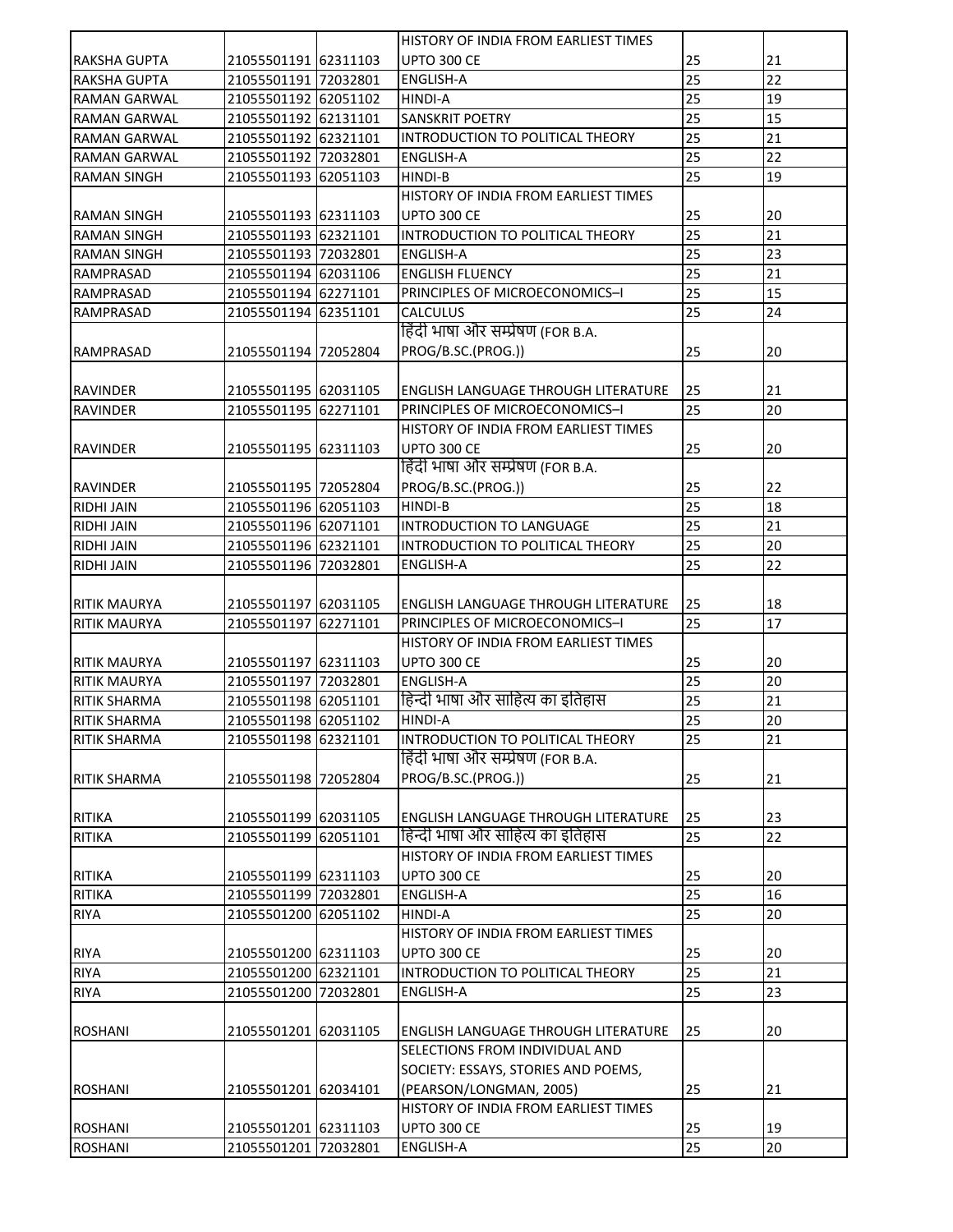| <b>RUBY PAL</b>      | 21055501202 62051101 | हिन्दी भाषा और साहित्य का इतिहास           | 25              | 22              |
|----------------------|----------------------|--------------------------------------------|-----------------|-----------------|
| <b>RUBY PAL</b>      | 21055501202 62051102 | <b>HINDI-A</b>                             | $\overline{25}$ | 20              |
| <b>RUBY PAL</b>      | 21055501202 62321101 | INTRODUCTION TO POLITICAL THEORY           | 25              | 22              |
| <b>RUBY PAL</b>      | 21055501202 72032801 | <b>ENGLISH-A</b>                           | 25              | 21              |
|                      |                      |                                            |                 |                 |
| <b>RUCHI</b>         | 21055501203 62031105 | <b>ENGLISH LANGUAGE THROUGH LITERATURE</b> | 25              | 20              |
|                      |                      | SELECTIONS FROM INDIVIDUAL AND             |                 |                 |
|                      |                      | SOCIETY: ESSAYS, STORIES AND POEMS,        |                 |                 |
| <b>RUCHI</b>         | 21055501203 62034101 | (PEARSON/LONGMAN, 2005)                    | 25              | 20              |
| <b>RUCHI</b>         | 21055501203 62071101 | INTRODUCTION TO LANGUAGE                   | 25              | 20              |
| <b>RUCHI</b>         | 21055501203 72032801 | <b>ENGLISH-A</b>                           | 25              | 20              |
| <b>RUCHIKA</b>       | 21055501204 62051102 | <b>HINDI-A</b>                             | 25              | 20              |
| <b>RUCHIKA</b>       | 21055501204 62131101 | <b>SANSKRIT POETRY</b>                     | 25              | 20              |
|                      |                      | HISTORY OF INDIA FROM EARLIEST TIMES       |                 |                 |
| <b>RUCHIKA</b>       | 21055501204 62311103 | <b>UPTO 300 CE</b>                         | 25              | 21              |
| <b>RUCHIKA</b>       | 21055501204 72032801 | <b>ENGLISH-A</b>                           | 25              | 21              |
|                      |                      |                                            |                 |                 |
| SABHYA RAI           | 21055501205 62031105 | ENGLISH LANGUAGE THROUGH LITERATURE        | 25              | 23              |
| SABHYA RAI           | 21055501205 62271101 | PRINCIPLES OF MICROECONOMICS-I             | 25              | 20              |
| SABHYA RAI           | 21055501205 62321101 | INTRODUCTION TO POLITICAL THEORY           | 25              | 22              |
| SABHYA RAI           | 21055501205 72032801 | <b>ENGLISH-A</b>                           | 25              | $\overline{0}$  |
| SACHIN KUMAR         | 21055501206 62051101 | हिन्दी भाषा और साहित्य का इतिहास           | 25              | 19              |
| <b>SACHIN KUMAR</b>  | 21055501206 62051102 | <b>HINDI-A</b>                             | 25              | 19              |
| <b>SACHIN KUMAR</b>  | 21055501206 62321101 | INTRODUCTION TO POLITICAL THEORY           | 25              | 21              |
|                      |                      | हिंदी भाषा और सम्प्रेषण (FOR B.A.          |                 |                 |
| SACHIN KUMAR         | 21055501206 72052804 | PROG/B.SC.(PROG.))                         | 25              | 21              |
| <b>SACHIN KUMAR</b>  | 21055501207 62031106 | <b>ENGLISH FLUENCY</b>                     | $\overline{25}$ | 22              |
| <b>SACHIN KUMAR</b>  | 21055501207 62271101 | PRINCIPLES OF MICROECONOMICS-I             | 25              | 18              |
| <b>SACHIN KUMAR</b>  | 21055501207 62321101 | INTRODUCTION TO POLITICAL THEORY           | 25              | 21              |
| <b>SACHIN KUMAR</b>  | 21055501207 72032801 | ENGLISH-A                                  | 25              | 22              |
| <b>SACHIN PANDEY</b> | 21055501208 62051101 | हिन्दी भाषा और साहित्य का इतिहास           | 25              | 22              |
| <b>SACHIN PANDEY</b> | 21055501208 62051102 | <b>HINDI-A</b>                             | 25              | 19              |
| <b>SACHIN PANDEY</b> | 21055501208 62321101 | INTRODUCTION TO POLITICAL THEORY           | 25              | 20              |
|                      |                      | हिंदी भाषा और सम्प्रेषण (FOR B.A.          |                 |                 |
| <b>SACHIN PANDEY</b> | 21055501208 72052804 | PROG/B.SC.(PROG.))                         | 25              | 20              |
| SADAB AALAM          | 21055501209 62051102 | HINDI-A                                    | 25              | 19              |
|                      |                      | HISTORY OF INDIA FROM EARLIEST TIMES       |                 |                 |
| SADAB AALAM          | 21055501209 62311103 | <b>UPTO 300 CE</b>                         | 25              | 19              |
| SADAB AALAM          | 21055501209 62321101 | INTRODUCTION TO POLITICAL THEORY           | $\overline{25}$ | $\overline{21}$ |
|                      |                      | हिंदी भाषा और सम्प्रेषण (FOR B.A.          |                 |                 |
| SADAB AALAM          | 21055501209 72052804 | PROG/B.SC.(PROG.))                         | 25              | 21              |
|                      |                      |                                            |                 |                 |
| SADHIKA MADAN        | 21055501210 62031105 | ENGLISH LANGUAGE THROUGH LITERATURE        | 25              | 23              |
| SADHIKA MADAN        | 21055501210 62271101 | PRINCIPLES OF MICROECONOMICS-I             | 25              | 17              |
| SADHIKA MADAN        | 21055501210 62351101 | <b>CALCULUS</b>                            | 25              | 22              |
|                      |                      | ENGLISH-A                                  | 25              | 22              |
| SADHIKA MADAN        | 21055501210 72032801 |                                            |                 |                 |
|                      |                      |                                            |                 |                 |
| SAHIL                | 21055501211 62031105 | <b>ENGLISH LANGUAGE THROUGH LITERATURE</b> | 25              | 21              |
|                      |                      | SELECTIONS FROM INDIVIDUAL AND             |                 |                 |
|                      |                      | SOCIETY: ESSAYS, STORIES AND POEMS,        |                 |                 |
| SAHIL                | 21055501211 62034101 | (PEARSON/LONGMAN, 2005)                    | 25              | 23              |
|                      |                      | HISTORY OF INDIA FROM EARLIEST TIMES       |                 |                 |
| SAHIL                | 21055501211 62311103 | <b>UPTO 300 CE</b>                         | 25              | 21              |
| SAHIL                | 21055501211 72032801 | ENGLISH-A                                  | 25              | 20              |
|                      |                      |                                            |                 |                 |
| SAHIL                | 21055501212 62031105 | <b>ENGLISH LANGUAGE THROUGH LITERATURE</b> | 25              | 0               |
| SAHIL                | 21055501212 62051101 | हिन्दी भाषा और साहित्य का इतिहास           | 25              | 20              |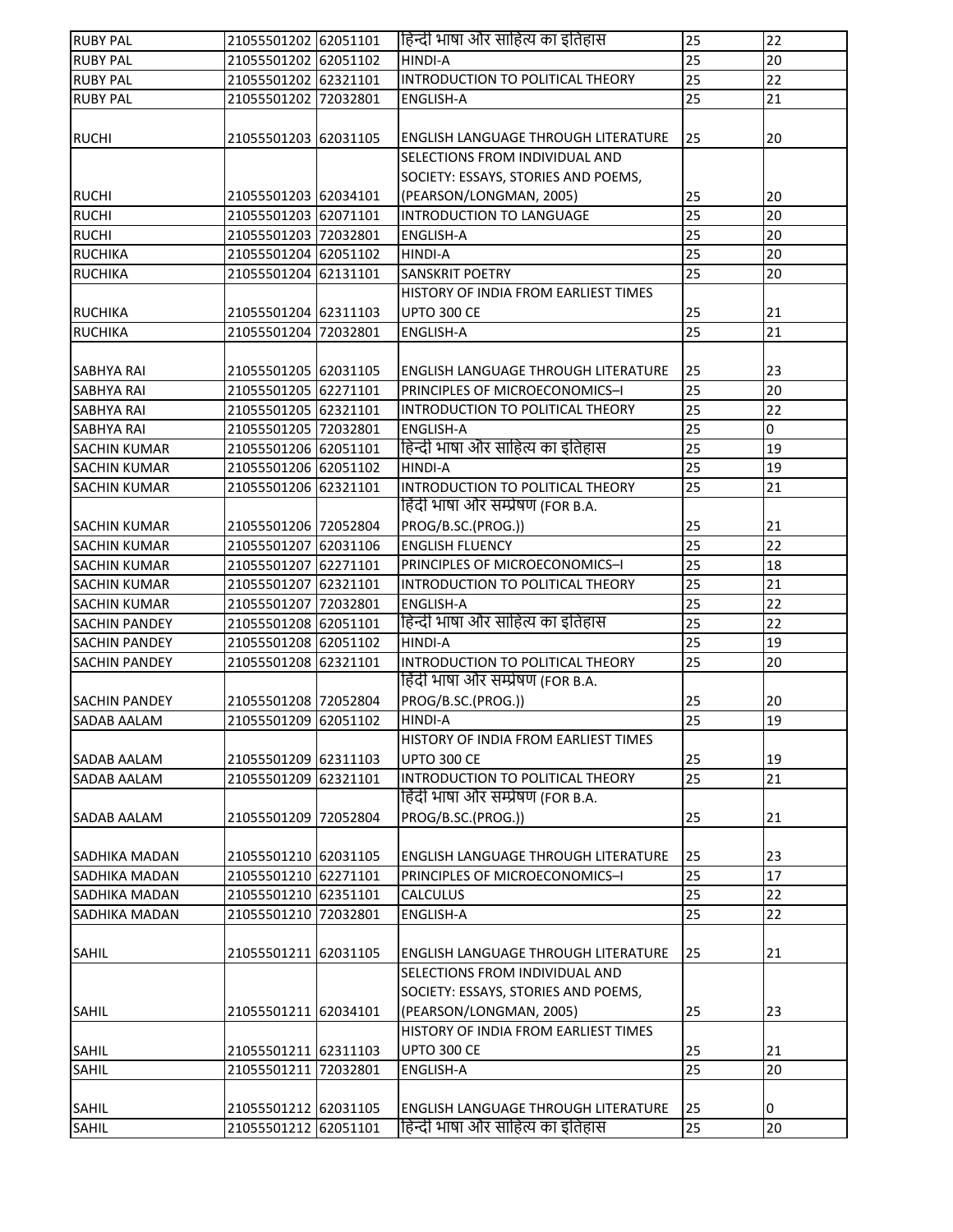| <b>SANCHIT KAUSHIK</b>                     | 21055501223 62031105                         | <b>ENGLISH LANGUAGE THROUGH LITERATURE</b>      | 25       | 17             |
|--------------------------------------------|----------------------------------------------|-------------------------------------------------|----------|----------------|
| <b>SAMIHA TAKHI</b>                        | 21055501222 72032801                         | <b>ENGLISH-A</b>                                | 25       | 0              |
| <b>SAMIHA TAKHI</b>                        | 21055501222 62071101                         | INTRODUCTION TO LANGUAGE                        | 25       | 16             |
| <b>SAMIHA TAKHI</b>                        | 21055501222 62034101                         | (PEARSON/LONGMAN, 2005)                         | 25       | 23             |
|                                            |                                              | SOCIETY: ESSAYS, STORIES AND POEMS,             |          |                |
|                                            |                                              | SELECTIONS FROM INDIVIDUAL AND                  |          |                |
| <b>SAMIHA TAKHI</b>                        | 21055501222 62031105                         | ENGLISH LANGUAGE THROUGH LITERATURE             | 25       | 23             |
|                                            |                                              |                                                 |          |                |
| <b>SAMEER VERMA</b>                        | 21055501221 72032801                         | <b>ENGLISH-A</b>                                | 25       | 20             |
| <b>SAMEER VERMA</b>                        | 21055501221 62321101                         | INTRODUCTION TO POLITICAL THEORY                | 25       | 20             |
| <b>SAMEER VERMA</b>                        | 21055501221 62311103                         | UPTO 300 CE                                     | 25       | 22             |
|                                            |                                              | HISTORY OF INDIA FROM EARLIEST TIMES            |          |                |
| <b>SAMEER VERMA</b>                        | 21055501221 62051103                         | HINDI-B                                         | 25       | 19             |
| SAIYAD ANSARI                              | 21055501220 72032801                         | <b>ENGLISH-A</b>                                | 25       | $\overline{0}$ |
| SAIYAD ANSARI                              | 21055501220 62311103                         | UPTO 300 CE                                     | 25       | 20             |
|                                            |                                              | HISTORY OF INDIA FROM EARLIEST TIMES            |          |                |
| <b>SAIYAD ANSARI</b>                       | 21055501220 62034101                         | (PEARSON/LONGMAN, 2005)                         | 25       | 0              |
|                                            |                                              | SOCIETY: ESSAYS, STORIES AND POEMS,             |          |                |
|                                            |                                              | SELECTIONS FROM INDIVIDUAL AND                  |          |                |
| <b>SAIYAD ANSARI</b>                       | 21055501220 62031106                         | <b>ENGLISH FLUENCY</b>                          | 25       | 21             |
| SAIESH GOSWAMI                             | 21055501219 72032801                         | <b>ENGLISH-A</b>                                | 25       | 20             |
| <b>SAIESH GOSWAMI</b>                      | 21055501219 62351101                         | <b>CALCULUS</b>                                 | 25       | 21             |
| SAIESH GOSWAMI                             | 21055501219 62271101                         | PRINCIPLES OF MICROECONOMICS-I                  | 25       | 18             |
| <b>SAIESH GOSWAMI</b>                      | 21055501219 62031105                         | ENGLISH LANGUAGE THROUGH LITERATURE             | 25       | 19             |
|                                            |                                              |                                                 |          |                |
| SAI AJAY GOWDU                             | 21055501218 72032801                         | <b>ENGLISH-A</b>                                | 25       | 20             |
| <b>SAI AJAY GOWDU</b>                      | 21055501218 62321135                         | ADMINISTRATION AND PUBLIC POLICY                | 25       | 23             |
| <b>SAI AJAY GOWDU</b>                      | 21055501218 62311103                         | <b>UPTO 300 CE</b>                              | 25       | 21             |
|                                            |                                              | HISTORY OF INDIA FROM EARLIEST TIMES            |          |                |
| SAI AJAY GOWDU                             | 21055501218 62271101                         | PRINCIPLES OF MICROECONOMICS-I                  | 25       | 15             |
| SAHINA KHATUN                              | 21055501217 72032801                         | ENGLISH-A                                       | 25       | 20             |
| <b>SAHINA KHATUN</b>                       | 21055501217 62321101                         | INTRODUCTION TO POLITICAL THEORY                | 25       | 21             |
| <b>SAHINA KHATUN</b>                       | 21055501217 62311103                         | <b>UPTO 300 CE</b>                              | 25       | 20             |
|                                            |                                              | HINDI-A<br>HISTORY OF INDIA FROM EARLIEST TIMES |          |                |
| <b>SAHIL YADAV</b><br><b>SAHINA KHATUN</b> | 21055501216 72032801<br>21055501217 62051102 |                                                 | 25       | 20             |
| SAHIL YADAV                                | 21055501216 62351101                         | <b>CALCULUS</b><br><b>ENGLISH-A</b>             | 25<br>25 | 23<br>0        |
| SAHIL YADAV                                | 21055501216 62271101                         | PRINCIPLES OF MICROECONOMICS-I                  | 25       | 17             |
| SAHIL YADAV                                | 21055501216 62031105                         | ENGLISH LANGUAGE THROUGH LITERATURE             | 25       | 23             |
|                                            |                                              |                                                 |          |                |
| <b>SAHIL RAJAK</b>                         | 21055501215 72032801                         | <b>ENGLISH-A</b>                                | 25       | 21             |
| SAHIL RAJAK                                | 21055501215 62311103                         | <b>UPTO 300 CE</b>                              | 25       | 20             |
|                                            |                                              | HISTORY OF INDIA FROM EARLIEST TIMES            |          |                |
| <b>SAHIL RAJAK</b>                         | 21055501215 62271101                         | PRINCIPLES OF MICROECONOMICS-I                  | 25       | 17             |
| <b>SAHIL RAJAK</b>                         | 21055501215 62051102                         | HINDI-A                                         | 25       | 19             |
| <b>SAHIL PAL</b>                           | 21055501214 72032801                         | <b>ENGLISH-A</b>                                | 25       | 20             |
| <b>SAHIL PAL</b>                           | 21055501214 62321101                         | INTRODUCTION TO POLITICAL THEORY                | 25       | 20             |
| <b>SAHIL PAL</b>                           | 21055501214 62051102                         | HINDI-A                                         | 25       | 20             |
| <b>SAHIL PAL</b>                           | 21055501214 62051101                         | हिन्दी भाषा और साहित्य का इतिहास                | 25       | 21             |
| <b>SAHIL CHHACHHIYA</b>                    | 21055501213 72032801                         | <b>ENGLISH-A</b>                                | 25       | 17             |
| <b>SAHIL CHHACHHIYA</b>                    | 21055501213 62321101                         | INTRODUCTION TO POLITICAL THEORY                | 25       | 21             |
| <b>SAHIL CHHACHHIYA</b>                    | 21055501213 62311103                         | <b>UPTO 300 CE</b>                              | 25       | 19             |
|                                            |                                              | HISTORY OF INDIA FROM EARLIEST TIMES            |          |                |
| SAHIL CHHACHHIYA                           | 21055501213 62051103                         | HINDI-B                                         | 25       | 19             |
| <b>SAHIL</b>                               | 21055501212 72032801                         | <b>ENGLISH-A</b>                                | 25       | 0              |
| SAHIL                                      | 21055501212 62311103                         | <b>UPTO 300 CE</b>                              | 25       | 20             |
|                                            |                                              | HISTORY OF INDIA FROM EARLIEST TIMES            |          |                |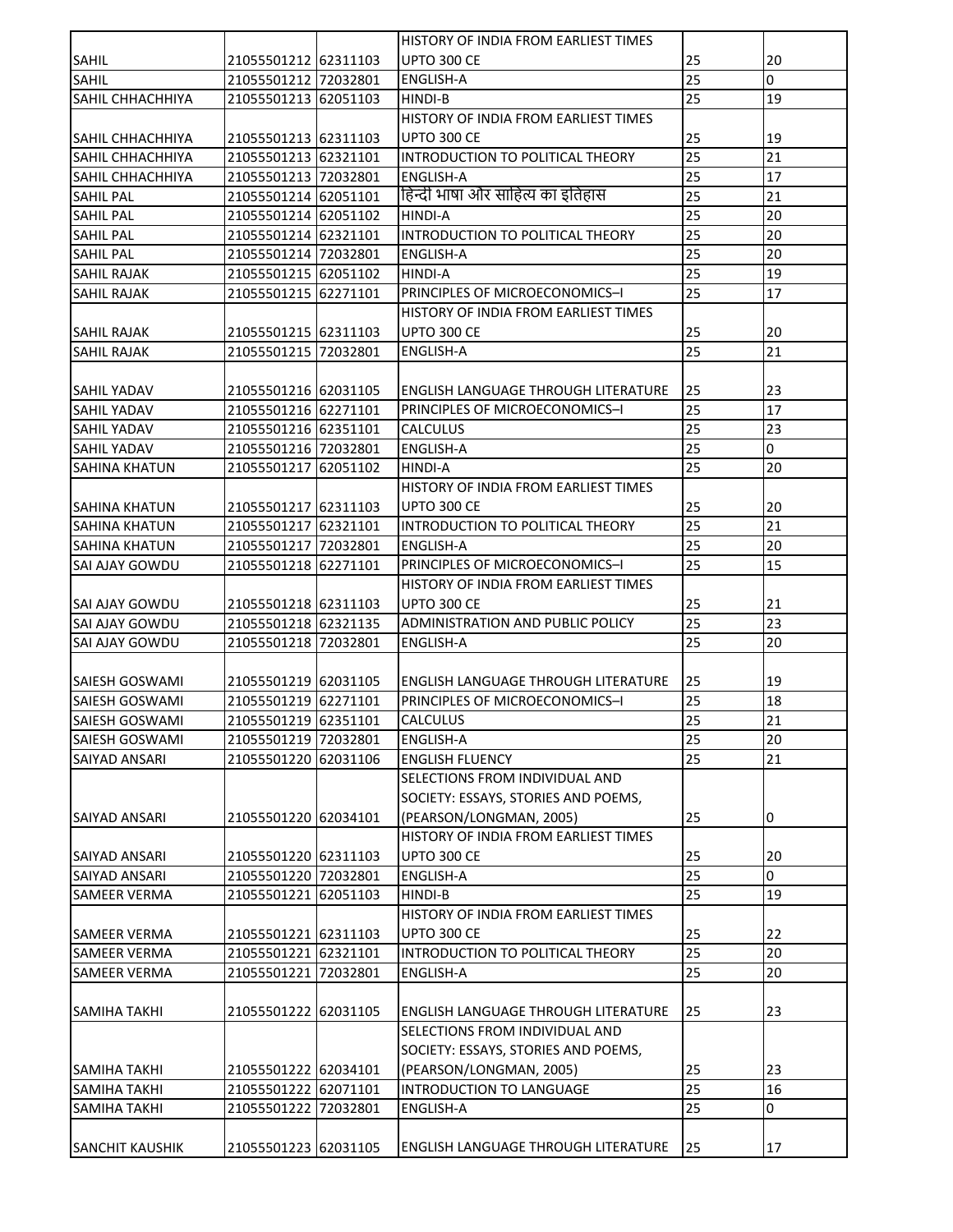| <b>SANCHIT KAUSHIK</b>              | 21055501223 62271101 | PRINCIPLES OF MICROECONOMICS-I                                         | 25              | 18          |
|-------------------------------------|----------------------|------------------------------------------------------------------------|-----------------|-------------|
| SANCHIT KAUSHIK                     | 21055501223 62321101 | INTRODUCTION TO POLITICAL THEORY                                       | 25              | 21          |
| <b>SANCHIT KAUSHIK</b>              | 21055501223 72032801 | ENGLISH-A                                                              | 25              | 20          |
|                                     |                      |                                                                        |                 |             |
| SANJEEV                             | 21055501224 62031105 | ENGLISH LANGUAGE THROUGH LITERATURE                                    | 25              | 0           |
| SANJEEV                             | 21055501224 62271101 | PRINCIPLES OF MICROECONOMICS-I                                         | 25              | 17          |
| SANJEEV                             | 21055501224 62351101 | CALCULUS                                                               | 25              | 22          |
| SANJEEV                             | 21055501224 72032801 | <b>ENGLISH-A</b>                                                       | 25              | $\mathbf 0$ |
| SANJEEV MISHRA                      | 21055501225 62051101 | हिन्दी भाषा और साहित्य का इतिहास                                       | 25              | 20          |
| <b>SANJEEV MISHRA</b>               | 21055501225 62051102 | HINDI-A                                                                | 25              | 20          |
|                                     |                      | HISTORY OF INDIA FROM EARLIEST TIMES                                   |                 |             |
| SANJEEV MISHRA                      | 21055501225 62311103 | <b>UPTO 300 CE</b>                                                     | 25              | 20          |
|                                     |                      | हिंदी भाषा और सम्प्रेषण (FOR B.A.                                      |                 |             |
| <b>SANJEEV MISHRA</b>               | 21055501225 72052804 | PROG/B.SC.(PROG.))                                                     | 25              | 20          |
|                                     |                      |                                                                        |                 |             |
| SANSKRITI PANDEY                    | 21055501226 62031105 | ENGLISH LANGUAGE THROUGH LITERATURE                                    | 25              | 21          |
| SANSKRITI PANDEY                    | 21055501226 62271101 | PRINCIPLES OF MICROECONOMICS-I                                         | 25              | 17          |
|                                     |                      | HISTORY OF INDIA FROM EARLIEST TIMES                                   |                 |             |
| <b>SANSKRITI PANDEY</b>             | 21055501226 62311103 | UPTO 300 CE                                                            | 25              | 22          |
| <b>SANSKRITI PANDEY</b>             | 21055501226 72032801 | <b>ENGLISH-A</b>                                                       | 25              | 21          |
|                                     |                      |                                                                        |                 |             |
| SANYA                               | 21055501227 62031105 | <b>ENGLISH LANGUAGE THROUGH LITERATURE</b>                             | 25              | 0           |
| SANYA                               | 21055501227 62271101 | PRINCIPLES OF MICROECONOMICS-I                                         | 25              | 19          |
| SANYA                               | 21055501227 62321101 | INTRODUCTION TO POLITICAL THEORY                                       | 25              | 20          |
| SANYA                               | 21055501227 72032801 | ENGLISH-A                                                              | $\overline{25}$ | 20          |
| SATYAM SINGH                        | 21055501228 62051102 | HINDI-A                                                                | 25              | 20          |
|                                     |                      | HISTORY OF INDIA FROM EARLIEST TIMES                                   |                 |             |
| SATYAM SINGH                        | 21055501228 62311103 | <b>UPTO 300 CE</b>                                                     | 25              | 23          |
| SATYAM SINGH                        | 21055501228 62321101 | INTRODUCTION TO POLITICAL THEORY                                       | 25              | 20          |
|                                     |                      |                                                                        | 25              | 21          |
| SATYAM SINGH                        | 21055501228 72032801 | ENGLISH-A                                                              | 25              | 22          |
| <b>SAUMYA SINGH</b><br>SAUMYA SINGH | 21055501229 62031106 | <b>ENGLISH FLUENCY</b>                                                 | 25              | 14          |
|                                     | 21055501229 62271101 | PRINCIPLES OF MICROECONOMICS-I<br>HISTORY OF INDIA FROM EARLIEST TIMES |                 |             |
|                                     |                      |                                                                        |                 |             |
| <b>SAUMYA SINGH</b>                 | 21055501229 62311103 | <b>UPTO 300 CE</b>                                                     | 25              | 21          |
| <b>SAUMYA SINGH</b>                 | 21055501229 72032801 | <b>ENGLISH-A</b>                                                       | 25              | 20          |
| SAURAV                              | 21055501230 62051102 | <b>HINDI-A</b>                                                         | 25              | 19          |
| SAURAV                              | 21055501230 62071101 | INTRODUCTION TO LANGUAGE                                               | 25              | 16          |
| SAURAV                              | 21055501230 62321101 | INTRODUCTION TO POLITICAL THEORY                                       | $\overline{25}$ | 21          |
| SAURAV                              | 21055501230 72032801 | <b>ENGLISH-A</b>                                                       | 25              | 23          |
| SHAFQAT HUSSAIN                     | 21055501231 62031106 | <b>ENGLISH FLUENCY</b>                                                 | 25              | 0           |
| SHAFQAT HUSSAIN                     | 21055501231 62131101 | SANSKRIT POETRY                                                        | 25              | 16          |
|                                     |                      | HISTORY OF INDIA FROM EARLIEST TIMES                                   |                 |             |
| <b>SHAFQAT HUSSAIN</b>              | 21055501231 62311103 | <b>UPTO 300 CE</b>                                                     | 25              | 18          |
|                                     |                      | हिंदी भाषा और सम्प्रेषण (FOR B.A.                                      |                 |             |
| <b>SHAFQAT HUSSAIN</b>              | 21055501231 72052804 | PROG/B.SC.(PROG.))                                                     | 25              | 20          |
|                                     |                      |                                                                        |                 |             |
| SHAILENDRA                          | 21055501232 62031105 | ENGLISH LANGUAGE THROUGH LITERATURE                                    | 25              | 20          |
| SHAILENDRA                          | 21055501232 62271101 | PRINCIPLES OF MICROECONOMICS-I                                         | 25              | 18          |
| <b>SHAILENDRA</b>                   | 21055501232 62321101 | INTRODUCTION TO POLITICAL THEORY                                       | 25              | 20          |
| SHAILENDRA                          | 21055501232 72032801 | <b>ENGLISH-A</b>                                                       | $\overline{25}$ | 20          |
|                                     |                      |                                                                        |                 |             |
| SHALINI KUMARI                      | 21055501233 62031105 | <b>ENGLISH LANGUAGE THROUGH LITERATURE</b>                             | 25              | 23          |
|                                     |                      | SELECTIONS FROM INDIVIDUAL AND                                         |                 |             |
|                                     |                      | SOCIETY: ESSAYS, STORIES AND POEMS,                                    |                 |             |
| <b>SHALINI KUMARI</b>               | 21055501233 62034101 | (PEARSON/LONGMAN, 2005)                                                | 25              | 21          |
| <b>SHALINI KUMARI</b>               | 21055501233 62071101 | INTRODUCTION TO LANGUAGE                                               | 25              | 18          |
| SHALINI KUMARI                      | 21055501233 72032801 | ENGLISH-A                                                              | 25              | 20          |
| SHALINI KUMARI                      | 21055501234 62051102 | <b>HINDI-A</b>                                                         | 25              | 19          |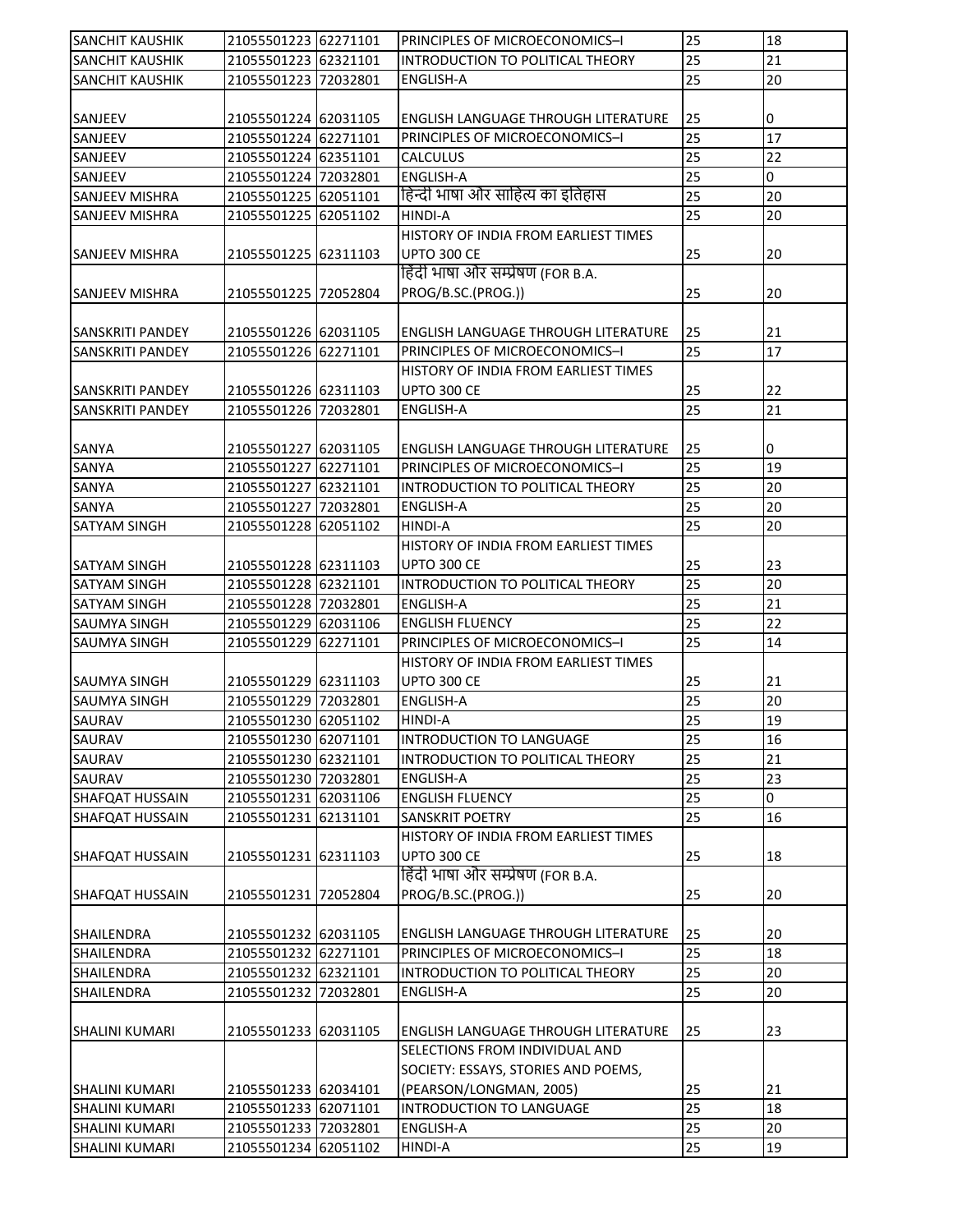| <b>SHALINI KUMARI</b>                    | 21055501234 62131101 |          | <b>SANSKRIT POETRY</b>                                                | 25 | 19 |
|------------------------------------------|----------------------|----------|-----------------------------------------------------------------------|----|----|
|                                          |                      |          | HISTORY OF INDIA FROM EARLIEST TIMES                                  |    |    |
| <b>SHALINI KUMARI</b>                    | 21055501234 62311103 |          | <b>UPTO 300 CE</b>                                                    | 25 | 19 |
| <b>SHALINI KUMARI</b>                    | 21055501234 72032801 |          | <b>ENGLISH-A</b>                                                      | 25 | 20 |
|                                          |                      |          |                                                                       |    |    |
| <b>SHALU</b>                             | 21055501235 62031105 |          | <b>ENGLISH LANGUAGE THROUGH LITERATURE</b>                            | 25 | 16 |
| SHALU                                    | 21055501235 62271101 |          | PRINCIPLES OF MICROECONOMICS-I                                        | 25 | 17 |
| SHALU                                    | 21055501235 62351101 |          | <b>CALCULUS</b>                                                       | 25 | 25 |
| SHALU                                    | 21055501235 72032801 |          | <b>ENGLISH-A</b>                                                      | 25 | 20 |
| <b>SHANTNU RAJ</b>                       | 21055501236 62051102 |          | <b>HINDI-A</b>                                                        | 25 | 20 |
|                                          |                      |          | HISTORY OF INDIA FROM EARLIEST TIMES                                  |    |    |
| <b>SHANTNU RAJ</b>                       | 21055501236 62311103 |          | <b>UPTO 300 CE</b>                                                    | 25 | 24 |
| <b>SHANTNU RAJ</b>                       | 21055501236 62321101 |          | INTRODUCTION TO POLITICAL THEORY                                      | 25 | 23 |
| <b>SHANTNU RAJ</b>                       | 21055501236 72032801 |          | <b>ENGLISH-A</b>                                                      | 25 | 19 |
|                                          |                      |          |                                                                       |    |    |
|                                          |                      |          |                                                                       |    |    |
| SHAURYA KARAN SHARM 21055501237 62031105 |                      |          | ENGLISH LANGUAGE THROUGH LITERATURE                                   | 25 | 23 |
| SHAURYA KARAN SHARM 21055501237 62131101 |                      |          | <b>SANSKRIT POETRY</b>                                                | 25 | 19 |
| SHAURYA KARAN SHARM 21055501237          |                      | 62321101 | INTRODUCTION TO POLITICAL THEORY                                      | 25 | 21 |
| SHAURYA KARAN SHARM 21055501237          |                      | 72032801 | <b>ENGLISH-A</b>                                                      | 25 | 21 |
| <b>SHEETAL CHOUDHARY</b>                 | 21055501238 62051102 |          | <b>HINDI-A</b>                                                        | 25 | 19 |
| <b>SHEETAL CHOUDHARY</b>                 | 21055501238 62131101 |          | <b>SANSKRIT POETRY</b>                                                | 25 | 21 |
|                                          |                      |          | HISTORY OF INDIA FROM EARLIEST TIMES                                  |    |    |
| <b>SHEETAL CHOUDHARY</b>                 | 21055501238 62311103 |          | <b>UPTO 300 CE</b>                                                    | 25 | 21 |
| <b>SHEETAL CHOUDHARY</b>                 | 21055501238 72032801 |          | <b>ENGLISH-A</b>                                                      | 25 | 21 |
|                                          |                      |          |                                                                       |    |    |
| <b>SHEETAL PALI</b>                      | 21055501239 62031105 |          | ENGLISH LANGUAGE THROUGH LITERATURE                                   | 25 | 23 |
|                                          |                      |          | SELECTIONS FROM INDIVIDUAL AND                                        |    |    |
|                                          |                      |          | SOCIETY: ESSAYS, STORIES AND POEMS,                                   |    |    |
| <b>SHEETAL PALI</b>                      | 21055501239 62034101 |          | (PEARSON/LONGMAN, 2005)                                               | 25 | 22 |
|                                          |                      |          | HISTORY OF INDIA FROM EARLIEST TIMES                                  |    |    |
| SHEETAL PALI                             | 21055501239 62311103 |          | <b>UPTO 300 CE</b>                                                    | 25 | 22 |
| SHEETAL PALI                             | 21055501239 72032801 |          | <b>ENGLISH-A</b>                                                      | 25 | 20 |
| SHIKHA YADAV                             | 21055501240 62051103 |          | HINDI-B                                                               | 25 | 19 |
|                                          |                      |          | HISTORY OF INDIA FROM EARLIEST TIMES                                  |    |    |
| <b>SHIKHA YADAV</b>                      | 21055501240 62311103 |          | <b>UPTO 300 CE</b>                                                    | 25 | 20 |
| SHIKHA YADAV                             | 21055501240 62321101 |          | INTRODUCTION TO POLITICAL THEORY                                      | 25 | 20 |
| SHIKHA YADAV                             | 21055501240 72032801 |          | <b>ENGLISH-A</b>                                                      | 25 | 23 |
| SHIVAM                                   | 21055501241 62051102 |          | HINDI-A                                                               | 25 | 20 |
|                                          |                      |          | HISTORY OF INDIA FROM EARLIEST TIMES                                  |    |    |
|                                          |                      |          |                                                                       |    |    |
| SHIVAM                                   | 21055501241 62311103 |          | UPTO 300 CE                                                           | 25 | 20 |
| <b>SHIVAM</b>                            | 21055501241 62321101 |          | INTRODUCTION TO POLITICAL THEORY<br>हिंदी भाषा और सम्प्रेषण (FOR B.A. | 25 | 21 |
|                                          |                      |          |                                                                       |    |    |
| SHIVAM                                   | 21055501241 72052804 |          | PROG/B.SC.(PROG.))                                                    | 25 | 20 |
| <b>SHIVAM CHANDELA</b>                   | 21055501242 62051102 |          | HINDI-A                                                               | 25 | 20 |
| <b>SHIVAM CHANDELA</b>                   | 21055501242 62131101 |          | <b>SANSKRIT POETRY</b>                                                | 25 | 20 |
| <b>SHIVAM CHANDELA</b>                   | 21055501242 62321101 |          | INTRODUCTION TO POLITICAL THEORY                                      | 25 | 21 |
| <b>SHIVAM CHANDELA</b>                   | 21055501242 72032801 |          | <b>ENGLISH-A</b>                                                      | 25 | 22 |
|                                          |                      |          |                                                                       |    |    |
| SHIVAM KUMAR SINGH 21055501243 62031105  |                      |          | <b>ENGLISH LANGUAGE THROUGH LITERATURE</b>                            | 25 | 22 |
| <b>SHIVAM KUMAR SINGH</b>                | 21055501243 62271101 |          | PRINCIPLES OF MICROECONOMICS-I                                        | 25 | 17 |
| <b>SHIVAM KUMAR SINGH</b>                | 21055501243 62351101 |          | <b>CALCULUS</b>                                                       | 25 | 24 |
| <b>SHIVAM KUMAR SINGH</b>                | 21055501243 72032801 |          | <b>ENGLISH-A</b>                                                      | 25 | 23 |
| <b>SHIVANI SINGH</b>                     | 21055501244 62051102 |          | <b>HINDI-A</b>                                                        | 25 | 20 |
| SHIVANI SINGH                            | 21055501244          | 62131101 | SANSKRIT POETRY                                                       | 25 | 18 |
|                                          |                      |          | HISTORY OF INDIA FROM EARLIEST TIMES                                  |    |    |
| <b>SHIVANI SINGH</b>                     | 21055501244 62311103 |          | <b>UPTO 300 CE</b>                                                    | 25 | 19 |
|                                          |                      |          | हिंदी भाषा और सम्प्रेषण (FOR B.A.                                     |    |    |
| <b>SHIVANI SINGH</b>                     | 21055501244 72052804 |          | PROG/B.SC.(PROG.))                                                    | 25 | 20 |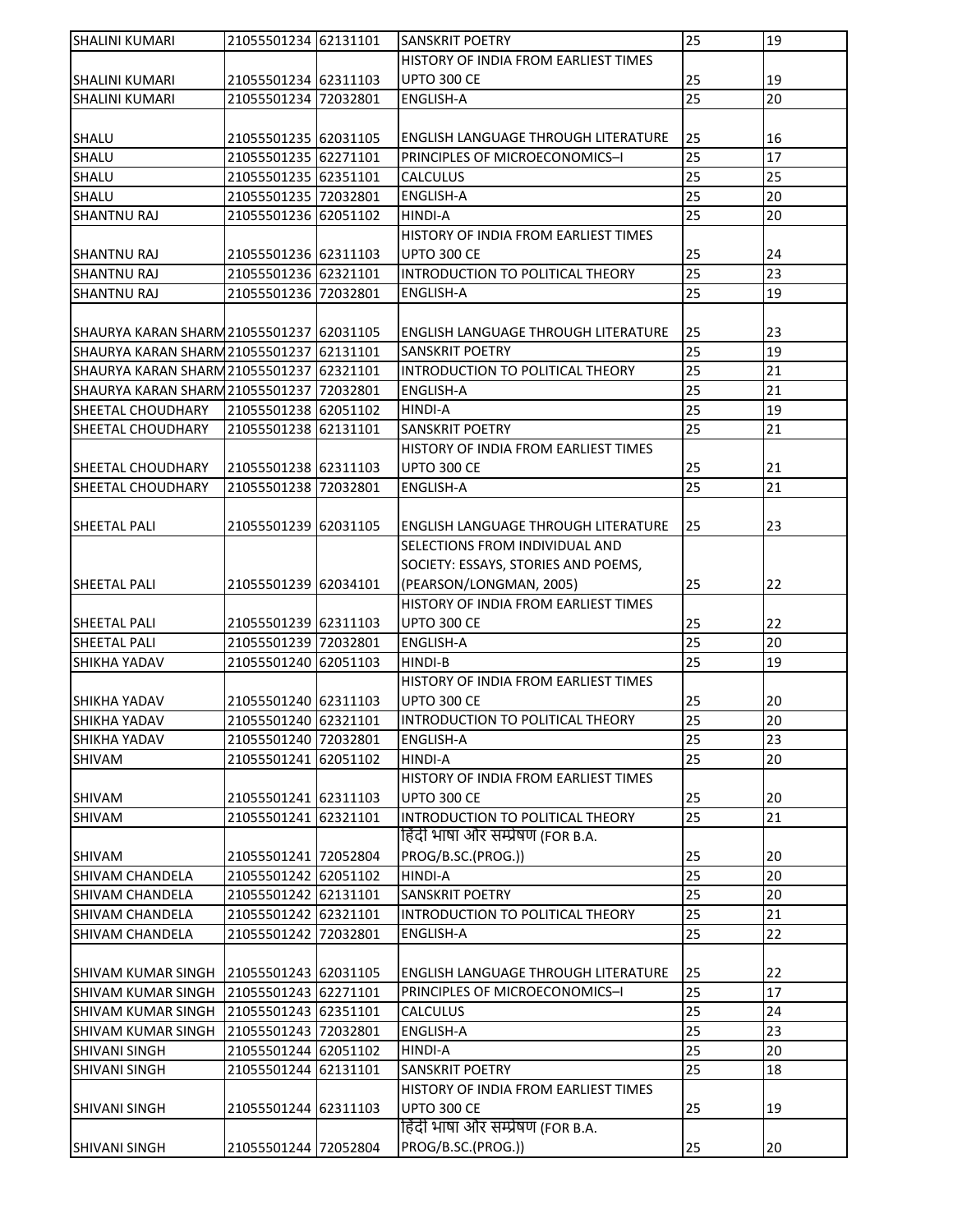| <b>SHIVRAJ SINGH CHIB</b>              | 21055501245 62051103 |          | <b>HINDI-B</b>                                                        | 25 | 19       |
|----------------------------------------|----------------------|----------|-----------------------------------------------------------------------|----|----------|
|                                        |                      |          | HISTORY OF INDIA FROM EARLIEST TIMES                                  |    |          |
| SHIVRAJ SINGH CHIB                     | 21055501245 62311103 |          | <b>UPTO 300 CE</b>                                                    | 25 | 21       |
| <b>SHIVRAJ SINGH CHIB</b>              | 21055501245 62321101 |          | INTRODUCTION TO POLITICAL THEORY                                      | 25 | 20       |
| <b>SHIVRAJ SINGH CHIB</b>              | 21055501245 72032801 |          | <b>ENGLISH-A</b>                                                      | 25 | 23       |
| <b>SHUBHAM</b>                         | 21055501246 62031106 |          | <b>ENGLISH FLUENCY</b>                                                | 25 | 17       |
| SHUBHAM                                | 21055501246 62051101 |          | हिन्दी भाषा और साहित्य का इतिहास                                      | 25 | 20       |
|                                        |                      |          | HISTORY OF INDIA FROM EARLIEST TIMES                                  |    |          |
| <b>SHUBHAM</b>                         | 21055501246 62311103 |          | <b>UPTO 300 CE</b>                                                    | 25 | 19       |
| <b>SHUBHAM</b>                         | 21055501246 72032801 |          | <b>ENGLISH-A</b>                                                      | 25 | 17       |
| <b>SHUBHAM DEV</b>                     | 21055501247 62051102 |          | <b>HINDI-A</b>                                                        | 25 | 20       |
| <b>SHUBHAM DEV</b>                     | 21055501247 62131101 |          | <b>SANSKRIT POETRY</b>                                                | 25 | 16       |
| <b>SHUBHAM DEV</b>                     | 21055501247 62321101 |          | INTRODUCTION TO POLITICAL THEORY                                      | 25 | 21       |
| <b>SHUBHAM DEV</b>                     | 21055501247          | 72032801 | <b>ENGLISH-A</b>                                                      | 25 | 22       |
| <b>SHUBHAM TYAGI</b>                   | 21055501248 62051101 |          | हिन्दी भाषा और साहित्य का इतिहास                                      | 25 | 23       |
| <b>SHUBHAM TYAGI</b>                   | 21055501248 62051102 |          | HINDI-A                                                               | 25 | 19       |
| <b>SHUBHAM TYAGI</b>                   | 21055501248 62321101 |          | INTRODUCTION TO POLITICAL THEORY                                      | 25 | 20       |
| SHUBHAM TYAGI                          | 21055501248 72032801 |          | <b>ENGLISH-A</b>                                                      | 25 | 22       |
|                                        |                      |          |                                                                       |    |          |
| <b>SHUBHANI SARAOGI</b>                | 21055501249 62031105 |          | ENGLISH LANGUAGE THROUGH LITERATURE                                   | 25 | 22       |
|                                        |                      |          | SELECTIONS FROM INDIVIDUAL AND                                        |    |          |
|                                        |                      |          | SOCIETY: ESSAYS, STORIES AND POEMS,                                   |    |          |
| <b>SHUBHANI SARAOGI</b>                | 21055501249 62034101 |          | (PEARSON/LONGMAN, 2005)                                               | 25 | 23       |
| <b>SHUBHANI SARAOGI</b>                | 21055501249 62071101 |          | INTRODUCTION TO LANGUAGE                                              | 25 | 20       |
| <b>SHUBHANI SARAOGI</b>                | 21055501249 72032801 |          | <b>ENGLISH-A</b>                                                      | 25 | 20       |
|                                        |                      |          | HISTORY OF INDIA FROM EARLIEST TIMES                                  |    |          |
| SHYAMALIMA BARMAN 21055501250 62311103 |                      |          | <b>UPTO 300 CE</b>                                                    | 25 | 20       |
| SHYAMALIMA BARMAN                      | 21055501250 62321101 |          | INTRODUCTION TO POLITICAL THEORY                                      | 25 | 20       |
|                                        |                      |          | ADMINISTRATION AND PUBLIC POLICY                                      |    |          |
| SHYAMALIMA BARMAN                      | 21055501250 62321135 |          |                                                                       | 25 | 23<br>23 |
| SHYAMALIMA BARMAN                      | 21055501250 72032801 |          | <b>ENGLISH-A</b>                                                      | 25 |          |
|                                        |                      |          |                                                                       |    |          |
| SIDDHANT DEY                           | 21055501251 62031105 |          | ENGLISH LANGUAGE THROUGH LITERATURE<br>PRINCIPLES OF MICROECONOMICS-I | 25 | 18       |
| SIDDHANT DEY                           | 21055501251 62271101 |          |                                                                       | 25 | 17       |
|                                        |                      |          | HISTORY OF INDIA FROM EARLIEST TIMES                                  |    |          |
| SIDDHANT DEY                           | 21055501251 62311103 |          | <b>UPTO 300 CE</b>                                                    | 25 | 18       |
| SIDDHANT DEY                           | 21055501251 72032801 |          | <b>ENGLISH-A</b>                                                      | 25 | 20       |
|                                        |                      |          |                                                                       |    |          |
| SIDDHARTH MISHRA                       | 21055501252 62031105 |          | ENGLISH LANGUAGE THROUGH LITERATURE                                   | 25 | 19       |
| SIDDHARTH MISHRA                       | 21055501252 62271101 |          | PRINCIPLES OF MICROECONOMICS-I                                        | 25 | 16       |
| SIDDHARTH MISHRA                       | 21055501252 62351101 |          | CALCULUS                                                              | 25 | 21       |
| SIDDHARTH MISHRA                       | 21055501252 72032801 |          | <b>ENGLISH-A</b>                                                      | 25 | 21       |
| <b>SIMRAN</b>                          | 21055501253 62051102 |          | HINDI-A                                                               | 25 | 20       |
| <b>SIMRAN</b>                          | 21055501253 62131101 |          | SANSKRIT POETRY                                                       | 25 | 21       |
|                                        |                      |          | HISTORY OF INDIA FROM EARLIEST TIMES                                  |    |          |
| <b>SIMRAN</b>                          | 21055501253 62311103 |          | <b>UPTO 300 CE</b>                                                    | 25 | 20       |
| <b>SIMRAN</b>                          | 21055501253 72032801 |          | <b>ENGLISH-A</b>                                                      | 25 | 21       |
| <b>SIMRAN</b>                          | 21055501254 62051102 |          | HINDI-A                                                               | 25 | 19       |
| <b>SIMRAN</b>                          | 21055501254 62131101 |          | <b>SANSKRIT POETRY</b>                                                | 25 | 22       |
|                                        |                      |          | HISTORY OF INDIA FROM EARLIEST TIMES                                  |    |          |
| SIMRAN                                 | 21055501254 62311103 |          | <b>UPTO 300 CE</b>                                                    | 25 | 21       |
| <b>SIMRAN</b>                          | 21055501254 72032801 |          | <b>ENGLISH-A</b>                                                      | 25 | 21       |
| SOMYA SHARMA                           | 21055501255 62051103 |          | HINDI-B                                                               | 25 | 15       |
|                                        |                      |          | HISTORY OF INDIA FROM EARLIEST TIMES                                  |    |          |
| SOMYA SHARMA                           |                      |          | <b>UPTO 300 CE</b>                                                    | 25 | 18       |
|                                        | 21055501255 62311103 |          |                                                                       |    |          |
| SOMYA SHARMA                           | 21055501255 62321101 |          | INTRODUCTION TO POLITICAL THEORY                                      | 25 | O        |
| SOMYA SHARMA                           | 21055501255 72032801 |          | ENGLISH-A                                                             | 25 | 21       |
|                                        |                      |          |                                                                       |    |          |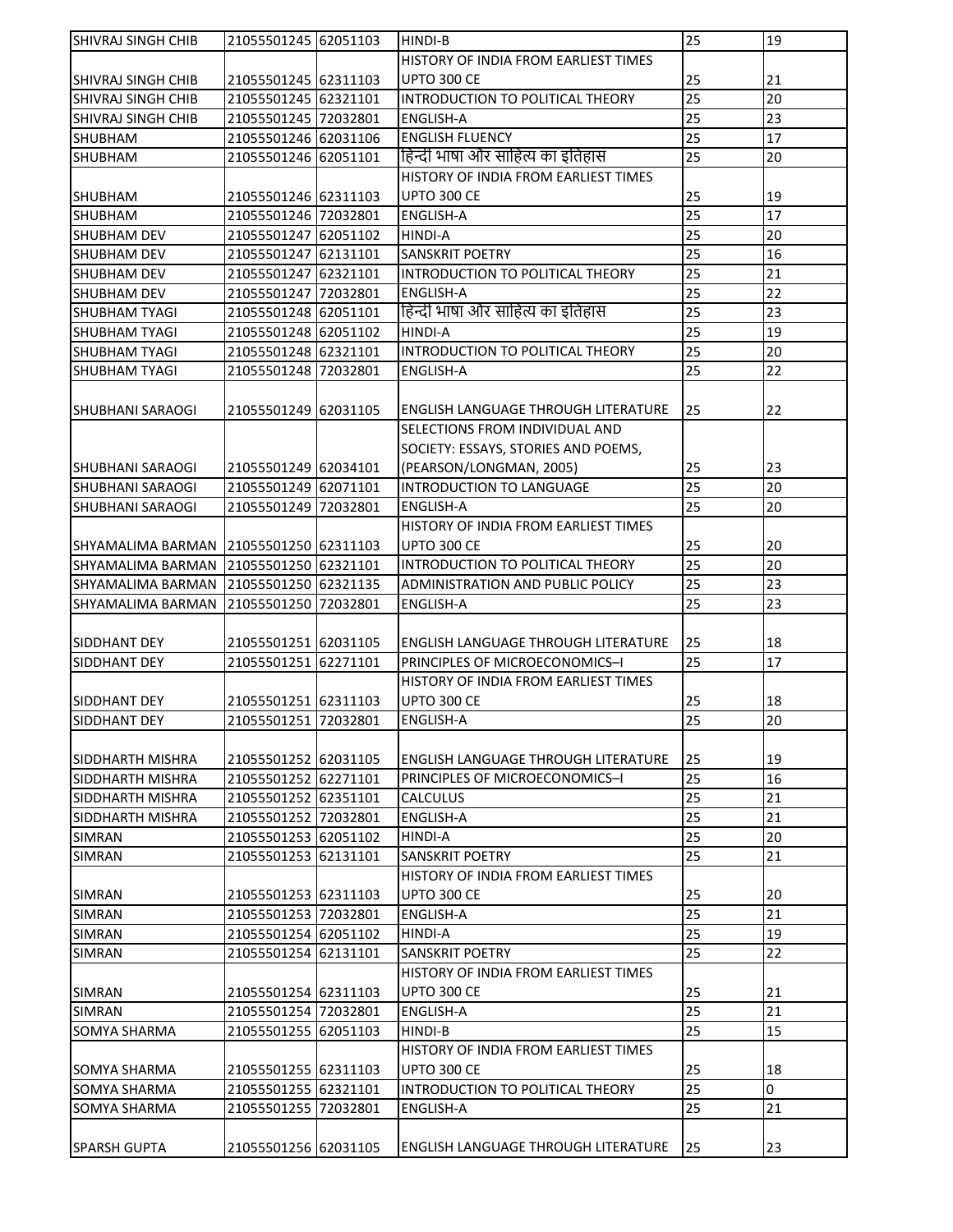| SOCIETY: ESSAYS, STORIES AND POEMS,<br>21055501256 62034101<br>(PEARSON/LONGMAN, 2005)<br>25<br>21<br><b>SPARSH GUPTA</b><br>HISTORY OF INDIA FROM EARLIEST TIMES<br>UPTO 300 CE<br>22<br><b>SPARSH GUPTA</b><br>21055501256 62311103<br>25<br>25<br>20<br>21055501256 72032801<br><b>SPARSH GUPTA</b><br><b>ENGLISH-A</b><br>25<br><b>SUDEEP</b><br>21055501257 62051102<br>19<br><b>HINDI-A</b><br>HISTORY OF INDIA FROM EARLIEST TIMES<br>21055501257 62311103<br>25<br>18<br><b>SUDEEP</b><br><b>UPTO 300 CE</b><br>$\overline{25}$<br>21<br><b>SUDEEP</b><br>62321101<br>INTRODUCTION TO POLITICAL THEORY<br>21055501257<br>25<br>20<br><b>SUDEEP</b><br><b>ENGLISH-A</b><br>21055501257 72032801<br>25<br>$\overline{0}$<br><b>SUMIT KUMAR</b><br>21055501258 62031106<br><b>ENGLISH FLUENCY</b><br>हिन्दी भाषा और साहित्य का इतिहास<br>25<br>20<br><b>SUMIT KUMAR</b><br>21055501258 62051101<br>HISTORY OF INDIA FROM EARLIEST TIMES<br><b>UPTO 300 CE</b><br><b>SUMIT KUMAR</b><br>21055501258 62311103<br>25<br>20<br>25<br>22<br><b>SUMIT KUMAR</b><br>21055501258 72032801<br><b>ENGLISH-A</b><br>21<br><b>SUNIL</b><br>21055501259 62031105<br><b>ENGLISH LANGUAGE THROUGH LITERATURE</b><br>25<br>17<br>PRINCIPLES OF MICROECONOMICS-I<br>25<br><b>SUNIL</b><br>21055501259 62271101<br>25<br><b>SUNIL</b><br>21055501259 62351101<br><b>CALCULUS</b><br>22<br>25<br>SUNIL<br>20<br>21055501259 72032801<br><b>ENGLISH-A</b><br>25<br>20<br>21055501260 62051102<br><b>HINDI-A</b><br><b>SUNITA KUMARI</b><br>25<br>18<br>21055501260 62071101<br><b>SUNITA KUMARI</b><br>INTRODUCTION TO LANGUAGE<br>25<br>20<br><b>SUNITA KUMARI</b><br>21055501260 62321101<br>INTRODUCTION TO POLITICAL THEORY<br>हिंदी भाषा और सम्प्रेषण (FOR B.A.<br>PROG/B.SC.(PROG.))<br>25<br>20<br>21055501260 72052804<br><b>SUNITA KUMARI</b><br><b>SUNNY</b><br>21055501261 62031105<br>25<br>0<br><b>ENGLISH LANGUAGE THROUGH LITERATURE</b><br>25<br>18<br><b>SUNNY</b><br>21055501261 62271101<br>PRINCIPLES OF MICROECONOMICS-I<br>25<br>20<br><b>SUNNY</b><br>21055501261 62321101<br>INTRODUCTION TO POLITICAL THEORY<br>25<br>20<br><b>SUNNY</b><br>21055501261 72032801<br><b>ENGLISH-A</b><br>25<br>23<br><b>SUPRIM KUMAR</b><br>21055501262<br>62051104<br>HINDI-C<br>HISTORY OF INDIA FROM EARLIEST TIMES<br>25<br><b>SUPRIM KUMAR</b><br>21055501262 62311103<br>UPTO 300 CE<br>21<br>25<br>20<br><b>SUPRIM KUMAR</b><br>21055501262 62321101<br>INTRODUCTION TO POLITICAL THEORY<br>25<br>23<br><b>ENGLISH-A</b><br><b>SUPRIM KUMAR</b><br>21055501262 72032801<br><b>SURAJ</b><br>21055501263 62031105<br>25<br>19<br>ENGLISH LANGUAGE THROUGH LITERATURE<br>18<br><b>SURAJ</b><br>25<br>21055501263 62271101<br>PRINCIPLES OF MICROECONOMICS-I<br>25<br>22<br>21055501263 62321101<br><b>SURAJ</b><br>INTRODUCTION TO POLITICAL THEORY<br>20<br>21055501263 72032801<br>25<br><b>SURAJ</b><br><b>ENGLISH-A</b><br>25<br>15<br><b>SURAJ KUMAR</b><br>21055501264 62051103<br>HINDI-B<br>HISTORY OF INDIA FROM EARLIEST TIMES<br>UPTO 300 CE<br>25<br>18<br><b>SURAJ KUMAR</b><br>21055501264 62311103<br>25<br>22<br>21055501264 62321101<br>INTRODUCTION TO POLITICAL THEORY<br><b>SURAJ KUMAR</b><br>25<br>0<br><b>SURAJ KUMAR</b><br>21055501264 72032801<br>ENGLISH-A<br>25<br>18<br>21055501265 62031105<br><b>SURYANSH SHANU</b><br><b>ENGLISH LANGUAGE THROUGH LITERATURE</b><br>$\overline{25}$<br>17<br><b>SURYANSH SHANU</b><br>21055501265 62271101<br>PRINCIPLES OF MICROECONOMICS-I<br>HISTORY OF INDIA FROM EARLIEST TIMES<br><b>UPTO 300 CE</b><br>25<br>19<br>21055501265 62311103<br>ISURYANSH SHANU<br>हिंदी भाषा और सम्प्रेषण (FOR B.A.<br>PROG/B.SC.(PROG.))<br><b>SURYANSH SHANU</b><br>21055501265 72052804<br>25<br>20<br>25<br>20<br>21055501266 62051102<br>HINDI-A<br><b>SWETA PANDEY</b><br>HISTORY OF INDIA FROM EARLIEST TIMES<br><b>UPTO 300 CE</b><br>21<br><b>SWETA PANDEY</b><br>21055501266 62311103<br>25<br>25<br><b>SWETA PANDEY</b><br>21055501266 62321101<br>INTRODUCTION TO POLITICAL THEORY<br>20 |  | SELECTIONS FROM INDIVIDUAL AND |  |
|------------------------------------------------------------------------------------------------------------------------------------------------------------------------------------------------------------------------------------------------------------------------------------------------------------------------------------------------------------------------------------------------------------------------------------------------------------------------------------------------------------------------------------------------------------------------------------------------------------------------------------------------------------------------------------------------------------------------------------------------------------------------------------------------------------------------------------------------------------------------------------------------------------------------------------------------------------------------------------------------------------------------------------------------------------------------------------------------------------------------------------------------------------------------------------------------------------------------------------------------------------------------------------------------------------------------------------------------------------------------------------------------------------------------------------------------------------------------------------------------------------------------------------------------------------------------------------------------------------------------------------------------------------------------------------------------------------------------------------------------------------------------------------------------------------------------------------------------------------------------------------------------------------------------------------------------------------------------------------------------------------------------------------------------------------------------------------------------------------------------------------------------------------------------------------------------------------------------------------------------------------------------------------------------------------------------------------------------------------------------------------------------------------------------------------------------------------------------------------------------------------------------------------------------------------------------------------------------------------------------------------------------------------------------------------------------------------------------------------------------------------------------------------------------------------------------------------------------------------------------------------------------------------------------------------------------------------------------------------------------------------------------------------------------------------------------------------------------------------------------------------------------------------------------------------------------------------------------------------------------------------------------------------------------------------------------------------------------------------------------------------------------------------------------------------------------------------------------------------------------------------------------------------------------------------------------------------------------------------------------------------------------------------------------------------------------------------------------------------------------------------------------------------------------------------------------------------------------------------------------------------------------------------------------------------------------------------------------------------------------------------------------------------------------------|--|--------------------------------|--|
|                                                                                                                                                                                                                                                                                                                                                                                                                                                                                                                                                                                                                                                                                                                                                                                                                                                                                                                                                                                                                                                                                                                                                                                                                                                                                                                                                                                                                                                                                                                                                                                                                                                                                                                                                                                                                                                                                                                                                                                                                                                                                                                                                                                                                                                                                                                                                                                                                                                                                                                                                                                                                                                                                                                                                                                                                                                                                                                                                                                                                                                                                                                                                                                                                                                                                                                                                                                                                                                                                                                                                                                                                                                                                                                                                                                                                                                                                                                                                                                                                                                      |  |                                |  |
|                                                                                                                                                                                                                                                                                                                                                                                                                                                                                                                                                                                                                                                                                                                                                                                                                                                                                                                                                                                                                                                                                                                                                                                                                                                                                                                                                                                                                                                                                                                                                                                                                                                                                                                                                                                                                                                                                                                                                                                                                                                                                                                                                                                                                                                                                                                                                                                                                                                                                                                                                                                                                                                                                                                                                                                                                                                                                                                                                                                                                                                                                                                                                                                                                                                                                                                                                                                                                                                                                                                                                                                                                                                                                                                                                                                                                                                                                                                                                                                                                                                      |  |                                |  |
|                                                                                                                                                                                                                                                                                                                                                                                                                                                                                                                                                                                                                                                                                                                                                                                                                                                                                                                                                                                                                                                                                                                                                                                                                                                                                                                                                                                                                                                                                                                                                                                                                                                                                                                                                                                                                                                                                                                                                                                                                                                                                                                                                                                                                                                                                                                                                                                                                                                                                                                                                                                                                                                                                                                                                                                                                                                                                                                                                                                                                                                                                                                                                                                                                                                                                                                                                                                                                                                                                                                                                                                                                                                                                                                                                                                                                                                                                                                                                                                                                                                      |  |                                |  |
|                                                                                                                                                                                                                                                                                                                                                                                                                                                                                                                                                                                                                                                                                                                                                                                                                                                                                                                                                                                                                                                                                                                                                                                                                                                                                                                                                                                                                                                                                                                                                                                                                                                                                                                                                                                                                                                                                                                                                                                                                                                                                                                                                                                                                                                                                                                                                                                                                                                                                                                                                                                                                                                                                                                                                                                                                                                                                                                                                                                                                                                                                                                                                                                                                                                                                                                                                                                                                                                                                                                                                                                                                                                                                                                                                                                                                                                                                                                                                                                                                                                      |  |                                |  |
|                                                                                                                                                                                                                                                                                                                                                                                                                                                                                                                                                                                                                                                                                                                                                                                                                                                                                                                                                                                                                                                                                                                                                                                                                                                                                                                                                                                                                                                                                                                                                                                                                                                                                                                                                                                                                                                                                                                                                                                                                                                                                                                                                                                                                                                                                                                                                                                                                                                                                                                                                                                                                                                                                                                                                                                                                                                                                                                                                                                                                                                                                                                                                                                                                                                                                                                                                                                                                                                                                                                                                                                                                                                                                                                                                                                                                                                                                                                                                                                                                                                      |  |                                |  |
|                                                                                                                                                                                                                                                                                                                                                                                                                                                                                                                                                                                                                                                                                                                                                                                                                                                                                                                                                                                                                                                                                                                                                                                                                                                                                                                                                                                                                                                                                                                                                                                                                                                                                                                                                                                                                                                                                                                                                                                                                                                                                                                                                                                                                                                                                                                                                                                                                                                                                                                                                                                                                                                                                                                                                                                                                                                                                                                                                                                                                                                                                                                                                                                                                                                                                                                                                                                                                                                                                                                                                                                                                                                                                                                                                                                                                                                                                                                                                                                                                                                      |  |                                |  |
|                                                                                                                                                                                                                                                                                                                                                                                                                                                                                                                                                                                                                                                                                                                                                                                                                                                                                                                                                                                                                                                                                                                                                                                                                                                                                                                                                                                                                                                                                                                                                                                                                                                                                                                                                                                                                                                                                                                                                                                                                                                                                                                                                                                                                                                                                                                                                                                                                                                                                                                                                                                                                                                                                                                                                                                                                                                                                                                                                                                                                                                                                                                                                                                                                                                                                                                                                                                                                                                                                                                                                                                                                                                                                                                                                                                                                                                                                                                                                                                                                                                      |  |                                |  |
|                                                                                                                                                                                                                                                                                                                                                                                                                                                                                                                                                                                                                                                                                                                                                                                                                                                                                                                                                                                                                                                                                                                                                                                                                                                                                                                                                                                                                                                                                                                                                                                                                                                                                                                                                                                                                                                                                                                                                                                                                                                                                                                                                                                                                                                                                                                                                                                                                                                                                                                                                                                                                                                                                                                                                                                                                                                                                                                                                                                                                                                                                                                                                                                                                                                                                                                                                                                                                                                                                                                                                                                                                                                                                                                                                                                                                                                                                                                                                                                                                                                      |  |                                |  |
|                                                                                                                                                                                                                                                                                                                                                                                                                                                                                                                                                                                                                                                                                                                                                                                                                                                                                                                                                                                                                                                                                                                                                                                                                                                                                                                                                                                                                                                                                                                                                                                                                                                                                                                                                                                                                                                                                                                                                                                                                                                                                                                                                                                                                                                                                                                                                                                                                                                                                                                                                                                                                                                                                                                                                                                                                                                                                                                                                                                                                                                                                                                                                                                                                                                                                                                                                                                                                                                                                                                                                                                                                                                                                                                                                                                                                                                                                                                                                                                                                                                      |  |                                |  |
|                                                                                                                                                                                                                                                                                                                                                                                                                                                                                                                                                                                                                                                                                                                                                                                                                                                                                                                                                                                                                                                                                                                                                                                                                                                                                                                                                                                                                                                                                                                                                                                                                                                                                                                                                                                                                                                                                                                                                                                                                                                                                                                                                                                                                                                                                                                                                                                                                                                                                                                                                                                                                                                                                                                                                                                                                                                                                                                                                                                                                                                                                                                                                                                                                                                                                                                                                                                                                                                                                                                                                                                                                                                                                                                                                                                                                                                                                                                                                                                                                                                      |  |                                |  |
|                                                                                                                                                                                                                                                                                                                                                                                                                                                                                                                                                                                                                                                                                                                                                                                                                                                                                                                                                                                                                                                                                                                                                                                                                                                                                                                                                                                                                                                                                                                                                                                                                                                                                                                                                                                                                                                                                                                                                                                                                                                                                                                                                                                                                                                                                                                                                                                                                                                                                                                                                                                                                                                                                                                                                                                                                                                                                                                                                                                                                                                                                                                                                                                                                                                                                                                                                                                                                                                                                                                                                                                                                                                                                                                                                                                                                                                                                                                                                                                                                                                      |  |                                |  |
|                                                                                                                                                                                                                                                                                                                                                                                                                                                                                                                                                                                                                                                                                                                                                                                                                                                                                                                                                                                                                                                                                                                                                                                                                                                                                                                                                                                                                                                                                                                                                                                                                                                                                                                                                                                                                                                                                                                                                                                                                                                                                                                                                                                                                                                                                                                                                                                                                                                                                                                                                                                                                                                                                                                                                                                                                                                                                                                                                                                                                                                                                                                                                                                                                                                                                                                                                                                                                                                                                                                                                                                                                                                                                                                                                                                                                                                                                                                                                                                                                                                      |  |                                |  |
|                                                                                                                                                                                                                                                                                                                                                                                                                                                                                                                                                                                                                                                                                                                                                                                                                                                                                                                                                                                                                                                                                                                                                                                                                                                                                                                                                                                                                                                                                                                                                                                                                                                                                                                                                                                                                                                                                                                                                                                                                                                                                                                                                                                                                                                                                                                                                                                                                                                                                                                                                                                                                                                                                                                                                                                                                                                                                                                                                                                                                                                                                                                                                                                                                                                                                                                                                                                                                                                                                                                                                                                                                                                                                                                                                                                                                                                                                                                                                                                                                                                      |  |                                |  |
|                                                                                                                                                                                                                                                                                                                                                                                                                                                                                                                                                                                                                                                                                                                                                                                                                                                                                                                                                                                                                                                                                                                                                                                                                                                                                                                                                                                                                                                                                                                                                                                                                                                                                                                                                                                                                                                                                                                                                                                                                                                                                                                                                                                                                                                                                                                                                                                                                                                                                                                                                                                                                                                                                                                                                                                                                                                                                                                                                                                                                                                                                                                                                                                                                                                                                                                                                                                                                                                                                                                                                                                                                                                                                                                                                                                                                                                                                                                                                                                                                                                      |  |                                |  |
|                                                                                                                                                                                                                                                                                                                                                                                                                                                                                                                                                                                                                                                                                                                                                                                                                                                                                                                                                                                                                                                                                                                                                                                                                                                                                                                                                                                                                                                                                                                                                                                                                                                                                                                                                                                                                                                                                                                                                                                                                                                                                                                                                                                                                                                                                                                                                                                                                                                                                                                                                                                                                                                                                                                                                                                                                                                                                                                                                                                                                                                                                                                                                                                                                                                                                                                                                                                                                                                                                                                                                                                                                                                                                                                                                                                                                                                                                                                                                                                                                                                      |  |                                |  |
|                                                                                                                                                                                                                                                                                                                                                                                                                                                                                                                                                                                                                                                                                                                                                                                                                                                                                                                                                                                                                                                                                                                                                                                                                                                                                                                                                                                                                                                                                                                                                                                                                                                                                                                                                                                                                                                                                                                                                                                                                                                                                                                                                                                                                                                                                                                                                                                                                                                                                                                                                                                                                                                                                                                                                                                                                                                                                                                                                                                                                                                                                                                                                                                                                                                                                                                                                                                                                                                                                                                                                                                                                                                                                                                                                                                                                                                                                                                                                                                                                                                      |  |                                |  |
|                                                                                                                                                                                                                                                                                                                                                                                                                                                                                                                                                                                                                                                                                                                                                                                                                                                                                                                                                                                                                                                                                                                                                                                                                                                                                                                                                                                                                                                                                                                                                                                                                                                                                                                                                                                                                                                                                                                                                                                                                                                                                                                                                                                                                                                                                                                                                                                                                                                                                                                                                                                                                                                                                                                                                                                                                                                                                                                                                                                                                                                                                                                                                                                                                                                                                                                                                                                                                                                                                                                                                                                                                                                                                                                                                                                                                                                                                                                                                                                                                                                      |  |                                |  |
|                                                                                                                                                                                                                                                                                                                                                                                                                                                                                                                                                                                                                                                                                                                                                                                                                                                                                                                                                                                                                                                                                                                                                                                                                                                                                                                                                                                                                                                                                                                                                                                                                                                                                                                                                                                                                                                                                                                                                                                                                                                                                                                                                                                                                                                                                                                                                                                                                                                                                                                                                                                                                                                                                                                                                                                                                                                                                                                                                                                                                                                                                                                                                                                                                                                                                                                                                                                                                                                                                                                                                                                                                                                                                                                                                                                                                                                                                                                                                                                                                                                      |  |                                |  |
|                                                                                                                                                                                                                                                                                                                                                                                                                                                                                                                                                                                                                                                                                                                                                                                                                                                                                                                                                                                                                                                                                                                                                                                                                                                                                                                                                                                                                                                                                                                                                                                                                                                                                                                                                                                                                                                                                                                                                                                                                                                                                                                                                                                                                                                                                                                                                                                                                                                                                                                                                                                                                                                                                                                                                                                                                                                                                                                                                                                                                                                                                                                                                                                                                                                                                                                                                                                                                                                                                                                                                                                                                                                                                                                                                                                                                                                                                                                                                                                                                                                      |  |                                |  |
|                                                                                                                                                                                                                                                                                                                                                                                                                                                                                                                                                                                                                                                                                                                                                                                                                                                                                                                                                                                                                                                                                                                                                                                                                                                                                                                                                                                                                                                                                                                                                                                                                                                                                                                                                                                                                                                                                                                                                                                                                                                                                                                                                                                                                                                                                                                                                                                                                                                                                                                                                                                                                                                                                                                                                                                                                                                                                                                                                                                                                                                                                                                                                                                                                                                                                                                                                                                                                                                                                                                                                                                                                                                                                                                                                                                                                                                                                                                                                                                                                                                      |  |                                |  |
|                                                                                                                                                                                                                                                                                                                                                                                                                                                                                                                                                                                                                                                                                                                                                                                                                                                                                                                                                                                                                                                                                                                                                                                                                                                                                                                                                                                                                                                                                                                                                                                                                                                                                                                                                                                                                                                                                                                                                                                                                                                                                                                                                                                                                                                                                                                                                                                                                                                                                                                                                                                                                                                                                                                                                                                                                                                                                                                                                                                                                                                                                                                                                                                                                                                                                                                                                                                                                                                                                                                                                                                                                                                                                                                                                                                                                                                                                                                                                                                                                                                      |  |                                |  |
|                                                                                                                                                                                                                                                                                                                                                                                                                                                                                                                                                                                                                                                                                                                                                                                                                                                                                                                                                                                                                                                                                                                                                                                                                                                                                                                                                                                                                                                                                                                                                                                                                                                                                                                                                                                                                                                                                                                                                                                                                                                                                                                                                                                                                                                                                                                                                                                                                                                                                                                                                                                                                                                                                                                                                                                                                                                                                                                                                                                                                                                                                                                                                                                                                                                                                                                                                                                                                                                                                                                                                                                                                                                                                                                                                                                                                                                                                                                                                                                                                                                      |  |                                |  |
|                                                                                                                                                                                                                                                                                                                                                                                                                                                                                                                                                                                                                                                                                                                                                                                                                                                                                                                                                                                                                                                                                                                                                                                                                                                                                                                                                                                                                                                                                                                                                                                                                                                                                                                                                                                                                                                                                                                                                                                                                                                                                                                                                                                                                                                                                                                                                                                                                                                                                                                                                                                                                                                                                                                                                                                                                                                                                                                                                                                                                                                                                                                                                                                                                                                                                                                                                                                                                                                                                                                                                                                                                                                                                                                                                                                                                                                                                                                                                                                                                                                      |  |                                |  |
|                                                                                                                                                                                                                                                                                                                                                                                                                                                                                                                                                                                                                                                                                                                                                                                                                                                                                                                                                                                                                                                                                                                                                                                                                                                                                                                                                                                                                                                                                                                                                                                                                                                                                                                                                                                                                                                                                                                                                                                                                                                                                                                                                                                                                                                                                                                                                                                                                                                                                                                                                                                                                                                                                                                                                                                                                                                                                                                                                                                                                                                                                                                                                                                                                                                                                                                                                                                                                                                                                                                                                                                                                                                                                                                                                                                                                                                                                                                                                                                                                                                      |  |                                |  |
|                                                                                                                                                                                                                                                                                                                                                                                                                                                                                                                                                                                                                                                                                                                                                                                                                                                                                                                                                                                                                                                                                                                                                                                                                                                                                                                                                                                                                                                                                                                                                                                                                                                                                                                                                                                                                                                                                                                                                                                                                                                                                                                                                                                                                                                                                                                                                                                                                                                                                                                                                                                                                                                                                                                                                                                                                                                                                                                                                                                                                                                                                                                                                                                                                                                                                                                                                                                                                                                                                                                                                                                                                                                                                                                                                                                                                                                                                                                                                                                                                                                      |  |                                |  |
|                                                                                                                                                                                                                                                                                                                                                                                                                                                                                                                                                                                                                                                                                                                                                                                                                                                                                                                                                                                                                                                                                                                                                                                                                                                                                                                                                                                                                                                                                                                                                                                                                                                                                                                                                                                                                                                                                                                                                                                                                                                                                                                                                                                                                                                                                                                                                                                                                                                                                                                                                                                                                                                                                                                                                                                                                                                                                                                                                                                                                                                                                                                                                                                                                                                                                                                                                                                                                                                                                                                                                                                                                                                                                                                                                                                                                                                                                                                                                                                                                                                      |  |                                |  |
|                                                                                                                                                                                                                                                                                                                                                                                                                                                                                                                                                                                                                                                                                                                                                                                                                                                                                                                                                                                                                                                                                                                                                                                                                                                                                                                                                                                                                                                                                                                                                                                                                                                                                                                                                                                                                                                                                                                                                                                                                                                                                                                                                                                                                                                                                                                                                                                                                                                                                                                                                                                                                                                                                                                                                                                                                                                                                                                                                                                                                                                                                                                                                                                                                                                                                                                                                                                                                                                                                                                                                                                                                                                                                                                                                                                                                                                                                                                                                                                                                                                      |  |                                |  |
|                                                                                                                                                                                                                                                                                                                                                                                                                                                                                                                                                                                                                                                                                                                                                                                                                                                                                                                                                                                                                                                                                                                                                                                                                                                                                                                                                                                                                                                                                                                                                                                                                                                                                                                                                                                                                                                                                                                                                                                                                                                                                                                                                                                                                                                                                                                                                                                                                                                                                                                                                                                                                                                                                                                                                                                                                                                                                                                                                                                                                                                                                                                                                                                                                                                                                                                                                                                                                                                                                                                                                                                                                                                                                                                                                                                                                                                                                                                                                                                                                                                      |  |                                |  |
|                                                                                                                                                                                                                                                                                                                                                                                                                                                                                                                                                                                                                                                                                                                                                                                                                                                                                                                                                                                                                                                                                                                                                                                                                                                                                                                                                                                                                                                                                                                                                                                                                                                                                                                                                                                                                                                                                                                                                                                                                                                                                                                                                                                                                                                                                                                                                                                                                                                                                                                                                                                                                                                                                                                                                                                                                                                                                                                                                                                                                                                                                                                                                                                                                                                                                                                                                                                                                                                                                                                                                                                                                                                                                                                                                                                                                                                                                                                                                                                                                                                      |  |                                |  |
|                                                                                                                                                                                                                                                                                                                                                                                                                                                                                                                                                                                                                                                                                                                                                                                                                                                                                                                                                                                                                                                                                                                                                                                                                                                                                                                                                                                                                                                                                                                                                                                                                                                                                                                                                                                                                                                                                                                                                                                                                                                                                                                                                                                                                                                                                                                                                                                                                                                                                                                                                                                                                                                                                                                                                                                                                                                                                                                                                                                                                                                                                                                                                                                                                                                                                                                                                                                                                                                                                                                                                                                                                                                                                                                                                                                                                                                                                                                                                                                                                                                      |  |                                |  |
|                                                                                                                                                                                                                                                                                                                                                                                                                                                                                                                                                                                                                                                                                                                                                                                                                                                                                                                                                                                                                                                                                                                                                                                                                                                                                                                                                                                                                                                                                                                                                                                                                                                                                                                                                                                                                                                                                                                                                                                                                                                                                                                                                                                                                                                                                                                                                                                                                                                                                                                                                                                                                                                                                                                                                                                                                                                                                                                                                                                                                                                                                                                                                                                                                                                                                                                                                                                                                                                                                                                                                                                                                                                                                                                                                                                                                                                                                                                                                                                                                                                      |  |                                |  |
|                                                                                                                                                                                                                                                                                                                                                                                                                                                                                                                                                                                                                                                                                                                                                                                                                                                                                                                                                                                                                                                                                                                                                                                                                                                                                                                                                                                                                                                                                                                                                                                                                                                                                                                                                                                                                                                                                                                                                                                                                                                                                                                                                                                                                                                                                                                                                                                                                                                                                                                                                                                                                                                                                                                                                                                                                                                                                                                                                                                                                                                                                                                                                                                                                                                                                                                                                                                                                                                                                                                                                                                                                                                                                                                                                                                                                                                                                                                                                                                                                                                      |  |                                |  |
|                                                                                                                                                                                                                                                                                                                                                                                                                                                                                                                                                                                                                                                                                                                                                                                                                                                                                                                                                                                                                                                                                                                                                                                                                                                                                                                                                                                                                                                                                                                                                                                                                                                                                                                                                                                                                                                                                                                                                                                                                                                                                                                                                                                                                                                                                                                                                                                                                                                                                                                                                                                                                                                                                                                                                                                                                                                                                                                                                                                                                                                                                                                                                                                                                                                                                                                                                                                                                                                                                                                                                                                                                                                                                                                                                                                                                                                                                                                                                                                                                                                      |  |                                |  |
|                                                                                                                                                                                                                                                                                                                                                                                                                                                                                                                                                                                                                                                                                                                                                                                                                                                                                                                                                                                                                                                                                                                                                                                                                                                                                                                                                                                                                                                                                                                                                                                                                                                                                                                                                                                                                                                                                                                                                                                                                                                                                                                                                                                                                                                                                                                                                                                                                                                                                                                                                                                                                                                                                                                                                                                                                                                                                                                                                                                                                                                                                                                                                                                                                                                                                                                                                                                                                                                                                                                                                                                                                                                                                                                                                                                                                                                                                                                                                                                                                                                      |  |                                |  |
|                                                                                                                                                                                                                                                                                                                                                                                                                                                                                                                                                                                                                                                                                                                                                                                                                                                                                                                                                                                                                                                                                                                                                                                                                                                                                                                                                                                                                                                                                                                                                                                                                                                                                                                                                                                                                                                                                                                                                                                                                                                                                                                                                                                                                                                                                                                                                                                                                                                                                                                                                                                                                                                                                                                                                                                                                                                                                                                                                                                                                                                                                                                                                                                                                                                                                                                                                                                                                                                                                                                                                                                                                                                                                                                                                                                                                                                                                                                                                                                                                                                      |  |                                |  |
|                                                                                                                                                                                                                                                                                                                                                                                                                                                                                                                                                                                                                                                                                                                                                                                                                                                                                                                                                                                                                                                                                                                                                                                                                                                                                                                                                                                                                                                                                                                                                                                                                                                                                                                                                                                                                                                                                                                                                                                                                                                                                                                                                                                                                                                                                                                                                                                                                                                                                                                                                                                                                                                                                                                                                                                                                                                                                                                                                                                                                                                                                                                                                                                                                                                                                                                                                                                                                                                                                                                                                                                                                                                                                                                                                                                                                                                                                                                                                                                                                                                      |  |                                |  |
|                                                                                                                                                                                                                                                                                                                                                                                                                                                                                                                                                                                                                                                                                                                                                                                                                                                                                                                                                                                                                                                                                                                                                                                                                                                                                                                                                                                                                                                                                                                                                                                                                                                                                                                                                                                                                                                                                                                                                                                                                                                                                                                                                                                                                                                                                                                                                                                                                                                                                                                                                                                                                                                                                                                                                                                                                                                                                                                                                                                                                                                                                                                                                                                                                                                                                                                                                                                                                                                                                                                                                                                                                                                                                                                                                                                                                                                                                                                                                                                                                                                      |  |                                |  |
|                                                                                                                                                                                                                                                                                                                                                                                                                                                                                                                                                                                                                                                                                                                                                                                                                                                                                                                                                                                                                                                                                                                                                                                                                                                                                                                                                                                                                                                                                                                                                                                                                                                                                                                                                                                                                                                                                                                                                                                                                                                                                                                                                                                                                                                                                                                                                                                                                                                                                                                                                                                                                                                                                                                                                                                                                                                                                                                                                                                                                                                                                                                                                                                                                                                                                                                                                                                                                                                                                                                                                                                                                                                                                                                                                                                                                                                                                                                                                                                                                                                      |  |                                |  |
|                                                                                                                                                                                                                                                                                                                                                                                                                                                                                                                                                                                                                                                                                                                                                                                                                                                                                                                                                                                                                                                                                                                                                                                                                                                                                                                                                                                                                                                                                                                                                                                                                                                                                                                                                                                                                                                                                                                                                                                                                                                                                                                                                                                                                                                                                                                                                                                                                                                                                                                                                                                                                                                                                                                                                                                                                                                                                                                                                                                                                                                                                                                                                                                                                                                                                                                                                                                                                                                                                                                                                                                                                                                                                                                                                                                                                                                                                                                                                                                                                                                      |  |                                |  |
|                                                                                                                                                                                                                                                                                                                                                                                                                                                                                                                                                                                                                                                                                                                                                                                                                                                                                                                                                                                                                                                                                                                                                                                                                                                                                                                                                                                                                                                                                                                                                                                                                                                                                                                                                                                                                                                                                                                                                                                                                                                                                                                                                                                                                                                                                                                                                                                                                                                                                                                                                                                                                                                                                                                                                                                                                                                                                                                                                                                                                                                                                                                                                                                                                                                                                                                                                                                                                                                                                                                                                                                                                                                                                                                                                                                                                                                                                                                                                                                                                                                      |  |                                |  |
|                                                                                                                                                                                                                                                                                                                                                                                                                                                                                                                                                                                                                                                                                                                                                                                                                                                                                                                                                                                                                                                                                                                                                                                                                                                                                                                                                                                                                                                                                                                                                                                                                                                                                                                                                                                                                                                                                                                                                                                                                                                                                                                                                                                                                                                                                                                                                                                                                                                                                                                                                                                                                                                                                                                                                                                                                                                                                                                                                                                                                                                                                                                                                                                                                                                                                                                                                                                                                                                                                                                                                                                                                                                                                                                                                                                                                                                                                                                                                                                                                                                      |  |                                |  |
|                                                                                                                                                                                                                                                                                                                                                                                                                                                                                                                                                                                                                                                                                                                                                                                                                                                                                                                                                                                                                                                                                                                                                                                                                                                                                                                                                                                                                                                                                                                                                                                                                                                                                                                                                                                                                                                                                                                                                                                                                                                                                                                                                                                                                                                                                                                                                                                                                                                                                                                                                                                                                                                                                                                                                                                                                                                                                                                                                                                                                                                                                                                                                                                                                                                                                                                                                                                                                                                                                                                                                                                                                                                                                                                                                                                                                                                                                                                                                                                                                                                      |  |                                |  |
|                                                                                                                                                                                                                                                                                                                                                                                                                                                                                                                                                                                                                                                                                                                                                                                                                                                                                                                                                                                                                                                                                                                                                                                                                                                                                                                                                                                                                                                                                                                                                                                                                                                                                                                                                                                                                                                                                                                                                                                                                                                                                                                                                                                                                                                                                                                                                                                                                                                                                                                                                                                                                                                                                                                                                                                                                                                                                                                                                                                                                                                                                                                                                                                                                                                                                                                                                                                                                                                                                                                                                                                                                                                                                                                                                                                                                                                                                                                                                                                                                                                      |  |                                |  |
|                                                                                                                                                                                                                                                                                                                                                                                                                                                                                                                                                                                                                                                                                                                                                                                                                                                                                                                                                                                                                                                                                                                                                                                                                                                                                                                                                                                                                                                                                                                                                                                                                                                                                                                                                                                                                                                                                                                                                                                                                                                                                                                                                                                                                                                                                                                                                                                                                                                                                                                                                                                                                                                                                                                                                                                                                                                                                                                                                                                                                                                                                                                                                                                                                                                                                                                                                                                                                                                                                                                                                                                                                                                                                                                                                                                                                                                                                                                                                                                                                                                      |  |                                |  |
|                                                                                                                                                                                                                                                                                                                                                                                                                                                                                                                                                                                                                                                                                                                                                                                                                                                                                                                                                                                                                                                                                                                                                                                                                                                                                                                                                                                                                                                                                                                                                                                                                                                                                                                                                                                                                                                                                                                                                                                                                                                                                                                                                                                                                                                                                                                                                                                                                                                                                                                                                                                                                                                                                                                                                                                                                                                                                                                                                                                                                                                                                                                                                                                                                                                                                                                                                                                                                                                                                                                                                                                                                                                                                                                                                                                                                                                                                                                                                                                                                                                      |  |                                |  |
|                                                                                                                                                                                                                                                                                                                                                                                                                                                                                                                                                                                                                                                                                                                                                                                                                                                                                                                                                                                                                                                                                                                                                                                                                                                                                                                                                                                                                                                                                                                                                                                                                                                                                                                                                                                                                                                                                                                                                                                                                                                                                                                                                                                                                                                                                                                                                                                                                                                                                                                                                                                                                                                                                                                                                                                                                                                                                                                                                                                                                                                                                                                                                                                                                                                                                                                                                                                                                                                                                                                                                                                                                                                                                                                                                                                                                                                                                                                                                                                                                                                      |  |                                |  |
|                                                                                                                                                                                                                                                                                                                                                                                                                                                                                                                                                                                                                                                                                                                                                                                                                                                                                                                                                                                                                                                                                                                                                                                                                                                                                                                                                                                                                                                                                                                                                                                                                                                                                                                                                                                                                                                                                                                                                                                                                                                                                                                                                                                                                                                                                                                                                                                                                                                                                                                                                                                                                                                                                                                                                                                                                                                                                                                                                                                                                                                                                                                                                                                                                                                                                                                                                                                                                                                                                                                                                                                                                                                                                                                                                                                                                                                                                                                                                                                                                                                      |  |                                |  |
|                                                                                                                                                                                                                                                                                                                                                                                                                                                                                                                                                                                                                                                                                                                                                                                                                                                                                                                                                                                                                                                                                                                                                                                                                                                                                                                                                                                                                                                                                                                                                                                                                                                                                                                                                                                                                                                                                                                                                                                                                                                                                                                                                                                                                                                                                                                                                                                                                                                                                                                                                                                                                                                                                                                                                                                                                                                                                                                                                                                                                                                                                                                                                                                                                                                                                                                                                                                                                                                                                                                                                                                                                                                                                                                                                                                                                                                                                                                                                                                                                                                      |  |                                |  |
|                                                                                                                                                                                                                                                                                                                                                                                                                                                                                                                                                                                                                                                                                                                                                                                                                                                                                                                                                                                                                                                                                                                                                                                                                                                                                                                                                                                                                                                                                                                                                                                                                                                                                                                                                                                                                                                                                                                                                                                                                                                                                                                                                                                                                                                                                                                                                                                                                                                                                                                                                                                                                                                                                                                                                                                                                                                                                                                                                                                                                                                                                                                                                                                                                                                                                                                                                                                                                                                                                                                                                                                                                                                                                                                                                                                                                                                                                                                                                                                                                                                      |  |                                |  |
|                                                                                                                                                                                                                                                                                                                                                                                                                                                                                                                                                                                                                                                                                                                                                                                                                                                                                                                                                                                                                                                                                                                                                                                                                                                                                                                                                                                                                                                                                                                                                                                                                                                                                                                                                                                                                                                                                                                                                                                                                                                                                                                                                                                                                                                                                                                                                                                                                                                                                                                                                                                                                                                                                                                                                                                                                                                                                                                                                                                                                                                                                                                                                                                                                                                                                                                                                                                                                                                                                                                                                                                                                                                                                                                                                                                                                                                                                                                                                                                                                                                      |  |                                |  |
|                                                                                                                                                                                                                                                                                                                                                                                                                                                                                                                                                                                                                                                                                                                                                                                                                                                                                                                                                                                                                                                                                                                                                                                                                                                                                                                                                                                                                                                                                                                                                                                                                                                                                                                                                                                                                                                                                                                                                                                                                                                                                                                                                                                                                                                                                                                                                                                                                                                                                                                                                                                                                                                                                                                                                                                                                                                                                                                                                                                                                                                                                                                                                                                                                                                                                                                                                                                                                                                                                                                                                                                                                                                                                                                                                                                                                                                                                                                                                                                                                                                      |  |                                |  |
|                                                                                                                                                                                                                                                                                                                                                                                                                                                                                                                                                                                                                                                                                                                                                                                                                                                                                                                                                                                                                                                                                                                                                                                                                                                                                                                                                                                                                                                                                                                                                                                                                                                                                                                                                                                                                                                                                                                                                                                                                                                                                                                                                                                                                                                                                                                                                                                                                                                                                                                                                                                                                                                                                                                                                                                                                                                                                                                                                                                                                                                                                                                                                                                                                                                                                                                                                                                                                                                                                                                                                                                                                                                                                                                                                                                                                                                                                                                                                                                                                                                      |  |                                |  |
|                                                                                                                                                                                                                                                                                                                                                                                                                                                                                                                                                                                                                                                                                                                                                                                                                                                                                                                                                                                                                                                                                                                                                                                                                                                                                                                                                                                                                                                                                                                                                                                                                                                                                                                                                                                                                                                                                                                                                                                                                                                                                                                                                                                                                                                                                                                                                                                                                                                                                                                                                                                                                                                                                                                                                                                                                                                                                                                                                                                                                                                                                                                                                                                                                                                                                                                                                                                                                                                                                                                                                                                                                                                                                                                                                                                                                                                                                                                                                                                                                                                      |  |                                |  |
|                                                                                                                                                                                                                                                                                                                                                                                                                                                                                                                                                                                                                                                                                                                                                                                                                                                                                                                                                                                                                                                                                                                                                                                                                                                                                                                                                                                                                                                                                                                                                                                                                                                                                                                                                                                                                                                                                                                                                                                                                                                                                                                                                                                                                                                                                                                                                                                                                                                                                                                                                                                                                                                                                                                                                                                                                                                                                                                                                                                                                                                                                                                                                                                                                                                                                                                                                                                                                                                                                                                                                                                                                                                                                                                                                                                                                                                                                                                                                                                                                                                      |  |                                |  |
|                                                                                                                                                                                                                                                                                                                                                                                                                                                                                                                                                                                                                                                                                                                                                                                                                                                                                                                                                                                                                                                                                                                                                                                                                                                                                                                                                                                                                                                                                                                                                                                                                                                                                                                                                                                                                                                                                                                                                                                                                                                                                                                                                                                                                                                                                                                                                                                                                                                                                                                                                                                                                                                                                                                                                                                                                                                                                                                                                                                                                                                                                                                                                                                                                                                                                                                                                                                                                                                                                                                                                                                                                                                                                                                                                                                                                                                                                                                                                                                                                                                      |  |                                |  |
|                                                                                                                                                                                                                                                                                                                                                                                                                                                                                                                                                                                                                                                                                                                                                                                                                                                                                                                                                                                                                                                                                                                                                                                                                                                                                                                                                                                                                                                                                                                                                                                                                                                                                                                                                                                                                                                                                                                                                                                                                                                                                                                                                                                                                                                                                                                                                                                                                                                                                                                                                                                                                                                                                                                                                                                                                                                                                                                                                                                                                                                                                                                                                                                                                                                                                                                                                                                                                                                                                                                                                                                                                                                                                                                                                                                                                                                                                                                                                                                                                                                      |  |                                |  |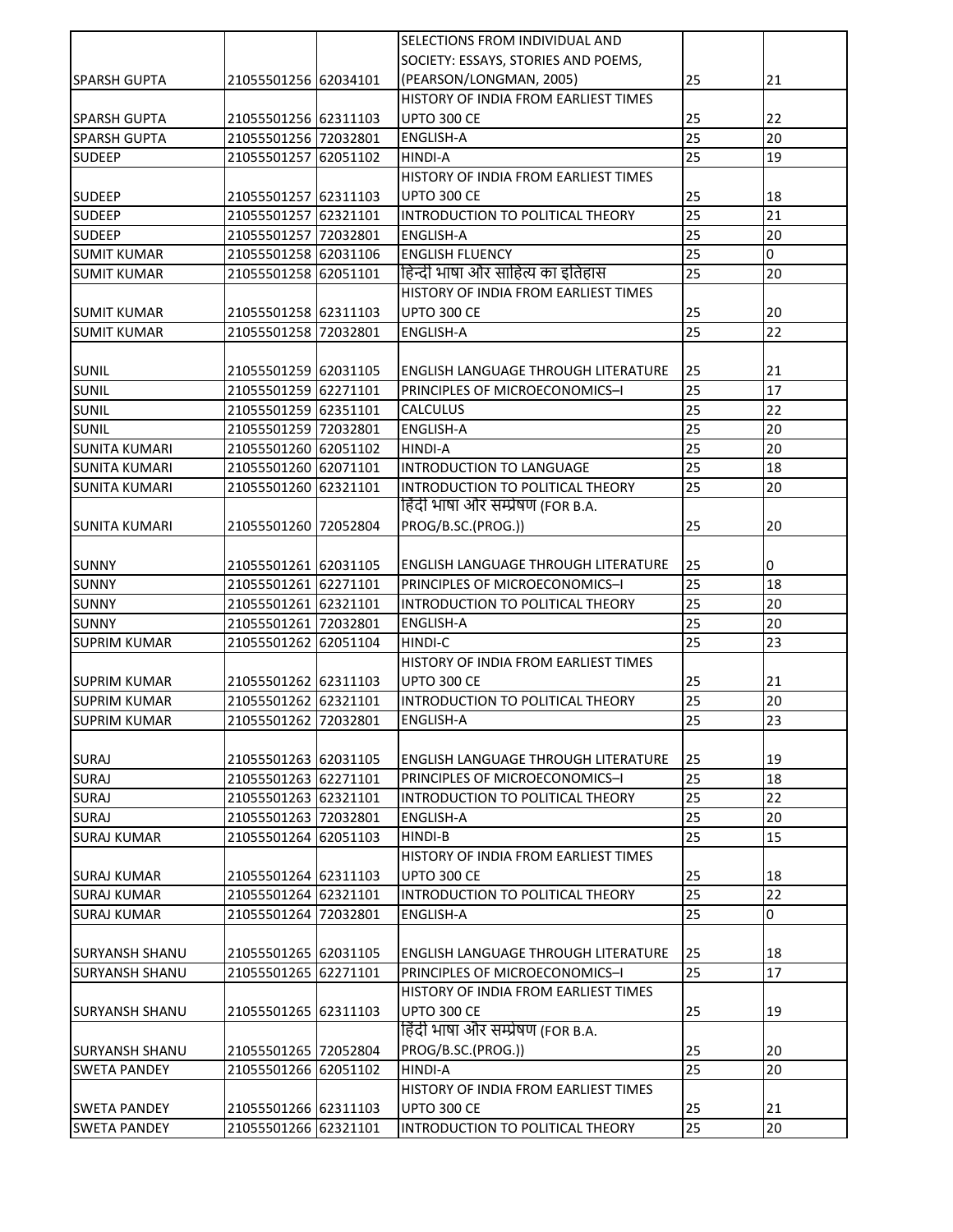|                                         |                      |          | हिंदी भाषा और सम्प्रेषण (FOR B.A.          |          |    |
|-----------------------------------------|----------------------|----------|--------------------------------------------|----------|----|
| <b>SWETA PANDEY</b>                     | 21055501266 72052804 |          | PROG/B.SC.(PROG.))                         | 25       | 21 |
| <b>TAMANNA CHAUHAN</b>                  | 21055501267 62051103 |          | HINDI-B                                    | 25       | 15 |
| TAMANNA CHAUHAN                         | 21055501267 62131101 |          | SANSKRIT POETRY                            | 25       | 19 |
| TAMANNA CHAUHAN                         | 21055501267 62321101 |          | INTRODUCTION TO POLITICAL THEORY           | 25       | 20 |
| TAMANNA CHAUHAN                         | 21055501267 72032801 |          | <b>ENGLISH-A</b>                           | 25       | 18 |
|                                         |                      |          |                                            |          |    |
| <b>TANISHA BANSAL</b>                   | 21055501268 62031105 |          | <b>ENGLISH LANGUAGE THROUGH LITERATURE</b> | 25       | 20 |
| <b>TANISHA BANSAL</b>                   | 21055501268 62271101 |          | PRINCIPLES OF MICROECONOMICS-I             | 25       | 16 |
| <b>TANISHA BANSAL</b>                   | 21055501268 62351101 |          | <b>CALCULUS</b>                            | 25       | 25 |
| <b>TANISHA BANSAL</b>                   | 21055501268 72032801 |          | <b>ENGLISH-A</b>                           | 25       | 20 |
|                                         |                      |          |                                            |          |    |
| TANISHA JAIN                            | 21055501269 62031105 |          | <b>ENGLISH LANGUAGE THROUGH LITERATURE</b> | 25       | 0  |
|                                         |                      |          | SELECTIONS FROM INDIVIDUAL AND             |          |    |
|                                         |                      |          | SOCIETY: ESSAYS, STORIES AND POEMS,        |          |    |
| <b>TANISHA JAIN</b>                     | 21055501269 62034101 |          | (PEARSON/LONGMAN, 2005)                    | 25       | 23 |
| <b>TANISHA JAIN</b>                     | 21055501269 62071101 |          | INTRODUCTION TO LANGUAGE                   | 25       | 23 |
| TANISHA JAIN                            | 21055501269 72032801 |          | <b>ENGLISH-A</b>                           | 25       | 20 |
| <b>TANISHA JAISWAL</b>                  | 21055501270 62051103 |          | HINDI-B                                    | 25       | 13 |
|                                         |                      |          | HISTORY OF INDIA FROM EARLIEST TIMES       |          |    |
| <b>TANISHA JAISWAL</b>                  | 21055501270 62311103 |          | UPTO 300 CE                                | 25       | 21 |
| <b>TANISHA JAISWAL</b>                  | 21055501270 62321101 |          | INTRODUCTION TO POLITICAL THEORY           | 25       | 20 |
| <b>TANISHA JAISWAL</b>                  | 21055501270 72032801 |          | <b>ENGLISH-A</b>                           | 25       | 23 |
|                                         |                      |          |                                            |          |    |
| <b>TANISHQ YADAV</b>                    | 21055501271 62031105 |          | <b>ENGLISH LANGUAGE THROUGH LITERATURE</b> | 25       | 20 |
|                                         |                      |          | SELECTIONS FROM INDIVIDUAL AND             |          |    |
|                                         |                      |          | SOCIETY: ESSAYS, STORIES AND POEMS,        |          |    |
| <b>TANISHQ YADAV</b>                    | 21055501271 62034101 |          | (PEARSON/LONGMAN, 2005)                    | 25       | 21 |
|                                         |                      |          | HISTORY OF INDIA FROM EARLIEST TIMES       |          |    |
| <b>TANISHQ YADAV</b>                    | 21055501271 62311103 |          | <b>UPTO 300 CE</b>                         | 25       | 19 |
| <b>TANISHQ YADAV</b>                    | 21055501271 72032801 |          | <b>ENGLISH-A</b>                           | 25       | 20 |
| <b>TANNU</b>                            | 21055501272 62051102 |          | <b>HINDI-A</b>                             | 25       | 20 |
| <b>TANNU</b>                            | 21055501272 62131101 |          | <b>SANSKRIT POETRY</b>                     | 25       | 19 |
|                                         |                      |          | HISTORY OF INDIA FROM EARLIEST TIMES       |          |    |
| <b>TANNU</b>                            | 21055501272 62311103 |          | <b>UPTO 300 CE</b>                         | 25       | 20 |
| <b>TANNU</b>                            | 21055501272 72032801 |          | <b>ENGLISH-A</b>                           | 25       | 18 |
| <b>TANNU</b>                            | 21055501273 62051103 |          | HINDI-B                                    | 25       | 19 |
|                                         |                      |          | HISTORY OF INDIA FROM EARLIEST TIMES       |          |    |
| <b>TANNU</b>                            | 21055501273 62311103 |          | <b>UPTO 300 CE</b>                         | 25       | 20 |
| <b>TANNU</b>                            | 21055501273 62321101 |          | INTRODUCTION TO POLITICAL THEORY           | 25       | 20 |
| <b>TANNU</b>                            | 21055501273 72032801 |          | <b>ENGLISH-A</b>                           | 25       | 23 |
| <b>TANU GAUR</b>                        | 21055501274 62051101 |          | हिन्दी भाषा और साहित्य का इतिहास           | 25       | 22 |
| <b>TANU GAUR</b>                        | 21055501274 62051102 |          | HINDI-A                                    | 25       | 19 |
|                                         |                      |          | HISTORY OF INDIA FROM EARLIEST TIMES       |          |    |
| <b>TANU GAUR</b>                        | 21055501274 62311103 |          | UPTO 300 CE                                | 25       | 21 |
| <b>TANU GAUR</b>                        | 21055501274 72032801 |          | <b>ENGLISH-A</b>                           | 25       | 20 |
| <b>TANU YADAV</b>                       | 21055501275 62051104 |          | HINDI-C                                    | 25       | 21 |
| <b>TANU YADAV</b>                       | 21055501275 62071101 |          | INTRODUCTION TO LANGUAGE                   | 25       | 0  |
| <b>TANU YADAV</b>                       | 21055501275 62321101 |          | INTRODUCTION TO POLITICAL THEORY           | 25       | 21 |
| <b>TANU YADAV</b>                       | 21055501275 72032801 |          | <b>ENGLISH-A</b>                           | 25       | 0  |
| <b>TARANNUM</b>                         | 21055501276 62051102 |          | HINDI-A                                    | 25       | 19 |
| <b>TARANNUM</b>                         | 21055501276 62131101 |          | SANSKRIT POETRY                            | 25       | 21 |
|                                         |                      |          | HISTORY OF INDIA FROM EARLIEST TIMES       |          |    |
|                                         |                      |          | <b>UPTO 300 CE</b>                         |          |    |
| <b>TARANNUM</b>                         | 21055501276 62311103 |          |                                            | 25<br>25 | 21 |
| TARANNUM                                | 21055501276 72032801 |          | <b>ENGLISH-A</b>                           | 25       | 15 |
| <b>TARUSH KUMAR SUMAN 21055501277</b>   |                      | 62051102 | HINDI-A                                    |          | 19 |
|                                         |                      |          | HISTORY OF INDIA FROM EARLIEST TIMES       |          |    |
| TARUSH KUMAR SUMAN 21055501277 62311103 |                      |          | <b>UPTO 300 CE</b>                         | 25       | 18 |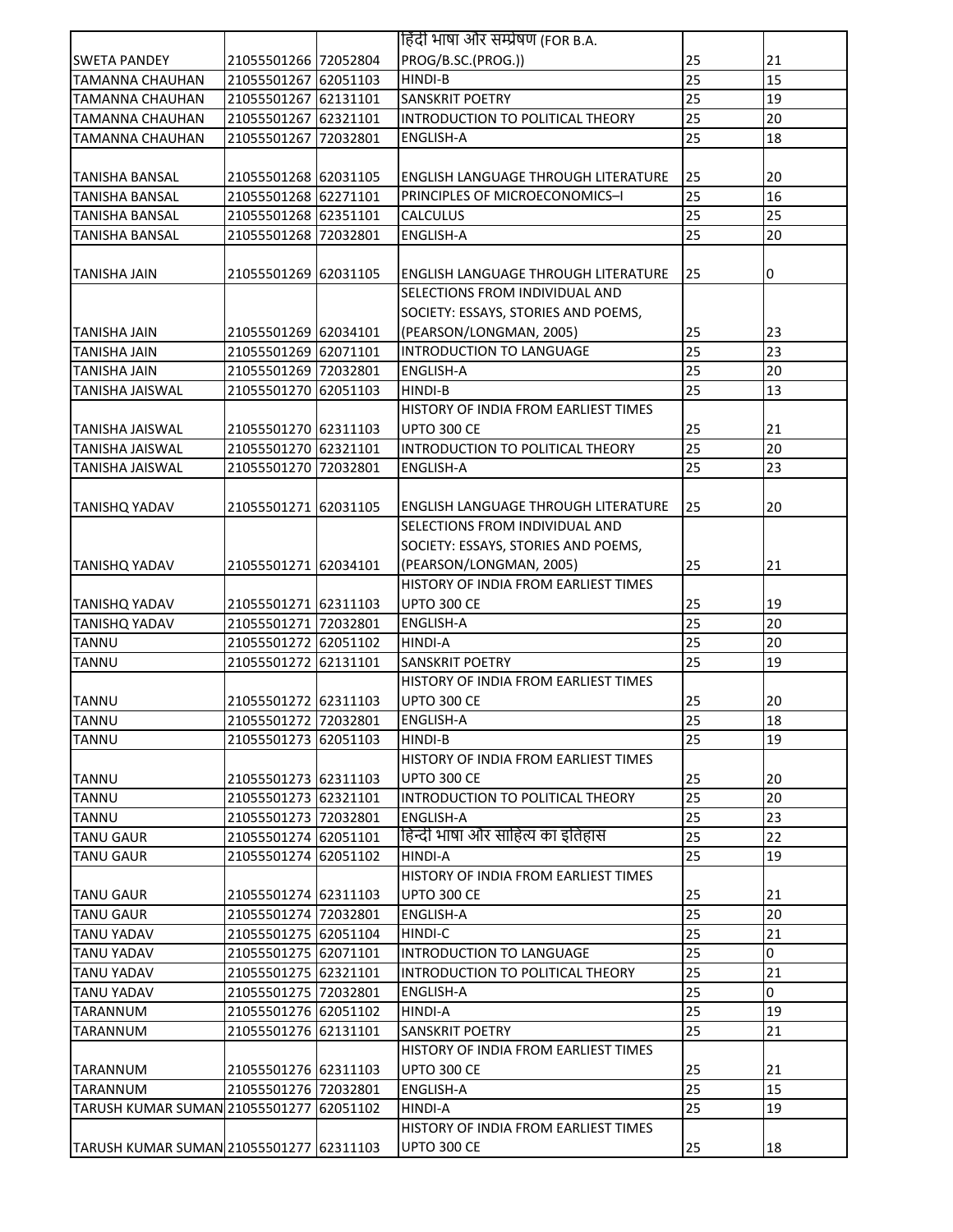| TARUSH KUMAR SUMAN 21055501277 62321101     |                      | INTRODUCTION TO POLITICAL THEORY           | 25              | 21              |
|---------------------------------------------|----------------------|--------------------------------------------|-----------------|-----------------|
| TARUSH KUMAR SUMAN 21055501277 72032801     |                      | <b>ENGLISH-A</b>                           | $\overline{25}$ | 20              |
| <b>TILAK RAJ</b>                            | 21055501278 62051101 | हिन्दी भाषा और साहित्य का इतिहास           | 25              | 21              |
| <b>TILAK RAJ</b>                            | 21055501278 62051102 | HINDI-A                                    | 25              | 19              |
| <b>TILAK RAJ</b>                            | 21055501278 62321101 | INTRODUCTION TO POLITICAL THEORY           | 25              | 21              |
| <b>TILAK RAJ</b>                            | 21055501278 72032801 | <b>ENGLISH-A</b>                           | 25              | 20              |
| <b>TRILOK CHAND</b>                         | 21055501279 62051102 | <b>HINDI-A</b>                             | 25              | 19              |
| <b>TRILOK CHAND</b>                         | 21055501279 62131101 | SANSKRIT POETRY                            | 25              | 18              |
| <b>TRILOK CHAND</b>                         | 21055501279 62321101 | INTRODUCTION TO POLITICAL THEORY           | 25              | 20              |
| <b>TRILOK CHAND</b>                         | 21055501279 72032801 | <b>ENGLISH-A</b>                           | 25              | 19              |
| <b>TRIPTI PANDEY</b>                        | 21055501280 62051102 | HINDI-A                                    | 25              | 20              |
|                                             |                      | HISTORY OF INDIA FROM EARLIEST TIMES       |                 |                 |
| TRIPTI PANDEY                               | 21055501280 62311103 | <b>UPTO 300 CE</b>                         | 25              | 22              |
| <b>TRIPTI PANDEY</b>                        | 21055501280 62321101 | INTRODUCTION TO POLITICAL THEORY           | $\overline{25}$ | $\overline{21}$ |
| <b>TRIPTI PANDEY</b>                        | 21055501280 72032801 | <b>ENGLISH-A</b>                           | 25              | 20              |
|                                             |                      |                                            |                 |                 |
| <b>TRIPTI SHARMA</b>                        | 21055501281 62031105 | ENGLISH LANGUAGE THROUGH LITERATURE        | 25              | 0               |
|                                             |                      | SELECTIONS FROM INDIVIDUAL AND             |                 |                 |
|                                             |                      | SOCIETY: ESSAYS, STORIES AND POEMS,        |                 |                 |
| <b>TRIPTI SHARMA</b>                        | 21055501281 62034101 | (PEARSON/LONGMAN, 2005)                    | 25              | 21              |
| TRIPTI SHARMA                               | 21055501281 62071101 | INTRODUCTION TO LANGUAGE                   | 25              | 22              |
| TRIPTI SHARMA                               | 21055501281 72032801 | <b>ENGLISH-A</b>                           | 25              | 20              |
|                                             |                      |                                            |                 |                 |
| <b>TUMPA</b>                                | 21055501282 62031105 | <b>ENGLISH LANGUAGE THROUGH LITERATURE</b> | 25              | 20              |
| <b>TUMPA</b>                                | 21055501282 62051101 | हिन्दी भाषा और साहित्य का इतिहास           | 25              | 22              |
|                                             |                      | HISTORY OF INDIA FROM EARLIEST TIMES       |                 |                 |
| <b>TUMPA</b>                                | 21055501282 62311103 | <b>UPTO 300 CE</b>                         | 25              | 20              |
| <b>TUMPA</b>                                | 21055501282 72032801 | <b>ENGLISH-A</b>                           | 25              | $\Omega$        |
| <b>TUSHAR AHUJA</b>                         | 21055501283 62051103 | HINDI-B                                    | 25              | 19              |
|                                             |                      | HISTORY OF INDIA FROM EARLIEST TIMES       |                 |                 |
| <b>TUSHAR AHUJA</b>                         | 21055501283 62311103 | <b>UPTO 300 CE</b>                         | 25              | 18              |
| <b>TUSHAR AHUJA</b>                         | 21055501283 62321101 | INTRODUCTION TO POLITICAL THEORY           | 25              | 21              |
| <b>TUSHAR AHUJA</b>                         | 21055501283 72032801 | ENGLISH-A                                  | 25              | 23              |
|                                             |                      |                                            |                 |                 |
| <b>TUSHAR SAINI</b>                         | 21055501284 62031105 | ENGLISH LANGUAGE THROUGH LITERATURE        | 25              | 23              |
|                                             |                      | SELECTIONS FROM INDIVIDUAL AND             |                 |                 |
|                                             |                      | SOCIETY: ESSAYS, STORIES AND POEMS,        |                 |                 |
|                                             | 21055501284 62034101 | (PEARSON/LONGMAN, 2005)                    | 25              | 21              |
| <b>TUSHAR SAINI</b><br><b>TUSHAR SAINI</b>  | 21055501284 62071101 | INTRODUCTION TO LANGUAGE                   | $\overline{25}$ | $\overline{21}$ |
|                                             | 21055501284 72032801 | ENGLISH-A                                  | 25              | 20              |
| <b>TUSHAR SAINI</b><br><b>TVISHA KHOSLA</b> | 21055501285 62051103 | HINDI-B                                    | 25              | 19              |
| <b>TVISHA KHOSLA</b>                        | 21055501285 62131101 | SANSKRIT POETRY                            | 25              | 17              |
| TVISHA KHOSLA                               | 21055501285 62321101 | INTRODUCTION TO POLITICAL THEORY           | 25              | 21              |
| <b>TVISHA KHOSLA</b>                        | 21055501285 72032801 | ENGLISH-A                                  | 25              | 21              |
|                                             |                      |                                            |                 |                 |
|                                             |                      |                                            |                 |                 |
| <b>UDIT DAHIYA</b>                          | 21055501286 62031105 | <b>ENGLISH LANGUAGE THROUGH LITERATURE</b> | 25              | 0               |
|                                             |                      | SELECTIONS FROM INDIVIDUAL AND             |                 |                 |
|                                             |                      | SOCIETY: ESSAYS, STORIES AND POEMS,        |                 |                 |
| <b>UDIT DAHIYA</b>                          | 21055501286 62034101 | (PEARSON/LONGMAN, 2005)                    | 25              | 23              |
|                                             |                      | HISTORY OF INDIA FROM EARLIEST TIMES       |                 |                 |
| <b>UDIT DAHIYA</b>                          | 21055501286 62311103 | <b>UPTO 300 CE</b>                         | 25              | 22              |
| <b>UDIT DAHIYA</b>                          | 21055501286 72032801 | ENGLISH-A                                  | 25              | 20              |
|                                             |                      |                                            |                 |                 |
| <b>UJALA MEENA</b>                          | 21055501287 62031105 | ENGLISH LANGUAGE THROUGH LITERATURE        | 25              | 20              |
| <b>UJALA MEENA</b>                          | 21055501287 62271101 | PRINCIPLES OF MICROECONOMICS-I             | 25              | 19              |
| <b>UJALA MEENA</b>                          | 21055501287 62321101 | INTRODUCTION TO POLITICAL THEORY           | 25              | 20              |
|                                             |                      | हिंदी भाषा और सम्प्रेषण (FOR B.A.          |                 |                 |
| <b>UJALA MEENA</b>                          | 21055501287 72052804 | PROG/B.SC.(PROG.))                         | 25              | 22              |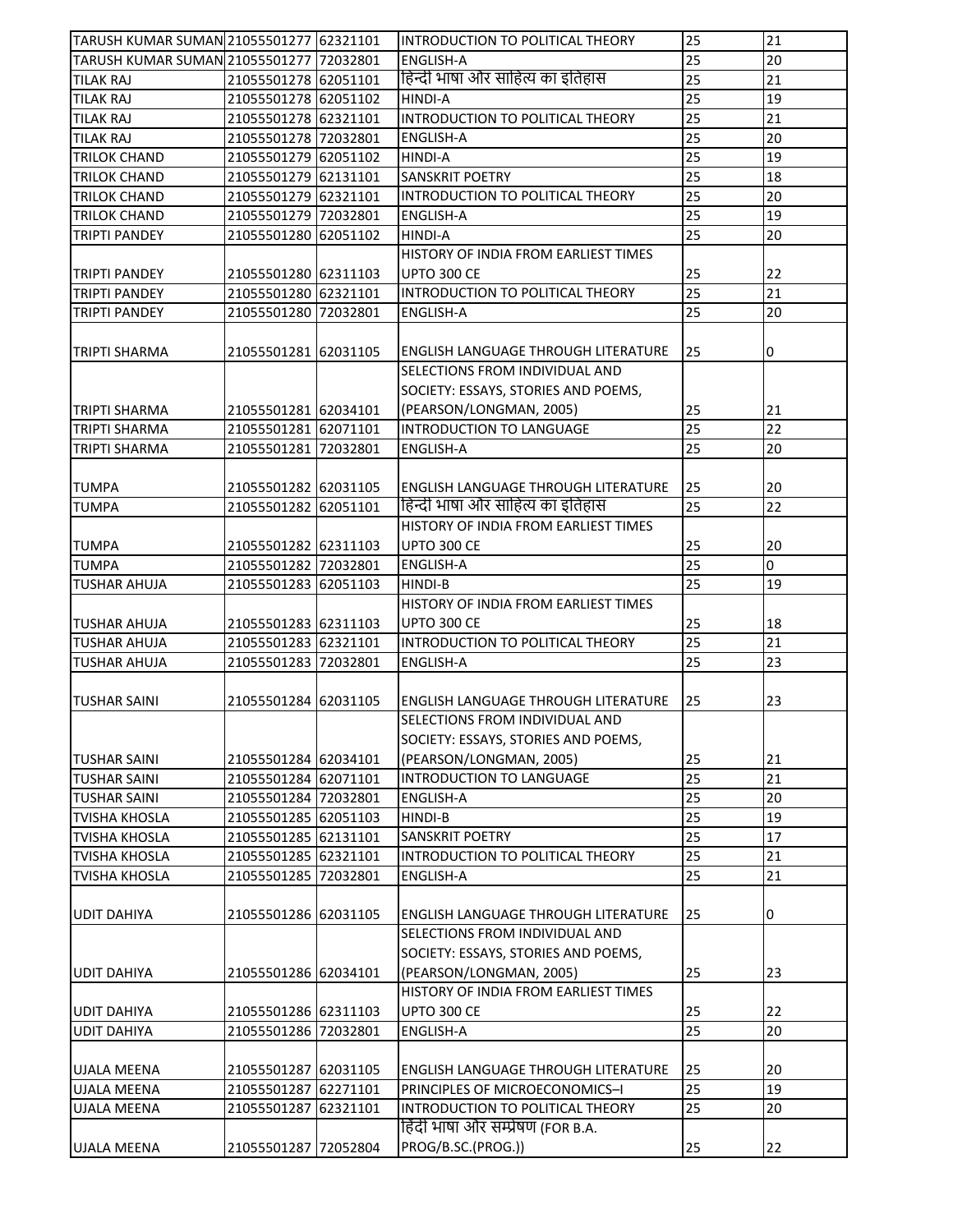| <b>UMESH KUMAR</b>                       | 21055501288 62051103 |          | <b>HINDI-B</b>                             | 25                    | 19       |
|------------------------------------------|----------------------|----------|--------------------------------------------|-----------------------|----------|
|                                          |                      |          | HISTORY OF INDIA FROM EARLIEST TIMES       |                       |          |
| <b>UMESH KUMAR</b>                       | 21055501288 62311103 |          | UPTO 300 CE                                | 25                    | 17       |
| UMESH KUMAR                              | 21055501288 62321101 |          | INTRODUCTION TO POLITICAL THEORY           | 25                    | 20       |
| <b>UMESH KUMAR</b>                       | 21055501288 72032801 |          | ENGLISH-A                                  | 25                    | 20       |
|                                          |                      |          |                                            |                       |          |
| <b>VAISHNAVI SINGH</b>                   | 21055501289 62031105 |          | <b>ENGLISH LANGUAGE THROUGH LITERATURE</b> | 25                    | 17       |
| <b>VAISHNAVI SINGH</b>                   | 21055501289 62271101 |          | PRINCIPLES OF MICROECONOMICS-I             | 25                    | 17       |
|                                          |                      |          | HISTORY OF INDIA FROM EARLIEST TIMES       |                       |          |
| <b>VAISHNAVI SINGH</b>                   | 21055501289 62311103 |          | <b>UPTO 300 CE</b>                         | 25                    | 21       |
| <b>VAISHNAVI SINGH</b>                   | 21055501289 72032801 |          | <b>ENGLISH-A</b>                           | 25                    | 20       |
| <b>VANI RAJPUT</b>                       | 21055501290 62051103 |          | HINDI-B                                    | 25                    | 14       |
|                                          |                      |          | HISTORY OF INDIA FROM EARLIEST TIMES       |                       |          |
| <b>VANI RAJPUT</b>                       | 21055501290 62311103 |          | <b>UPTO 300 CE</b>                         | 25                    | 21       |
| <b>VANI RAJPUT</b>                       | 21055501290 62321101 |          | INTRODUCTION TO POLITICAL THEORY           | 25                    | 21       |
| <b>VANI RAJPUT</b>                       | 21055501290 72032801 |          | <b>ENGLISH-A</b>                           | 25                    | 22       |
| <b>VANSH SHARMA</b>                      | 21055501291 62051103 |          | HINDI-B                                    | 25                    | 19       |
| VANSH SHARMA                             | 21055501291 62131101 |          | <b>SANSKRIT POETRY</b>                     | 25                    | 17       |
|                                          |                      |          | HISTORY OF INDIA FROM EARLIEST TIMES       |                       |          |
| VANSH SHARMA                             | 21055501291 62311103 |          | <b>UPTO 300 CE</b>                         | 25                    | 20       |
| <b>VANSH SHARMA</b>                      | 21055501291 72032801 |          | <b>ENGLISH-A</b>                           | 25                    | 23       |
| <b>VANSHIKA</b>                          | 21055501292 62051102 |          | <b>HINDI-A</b>                             | 25                    | 20       |
| VANSHIKA                                 | 21055501292 62131101 |          | <b>SANSKRIT POETRY</b>                     | 25                    | 17       |
| <b>VANSHIKA</b>                          | 21055501292 62321101 |          | INTRODUCTION TO POLITICAL THEORY           | 25                    | 21       |
|                                          |                      |          | हिंदी भाषा और सम्प्रेषण (FOR B.A.          |                       |          |
| VANSHIKA                                 | 21055501292 72052804 |          | PROG/B.SC.(PROG.))                         | 25                    | 22       |
| <b>VARSIKA AGARWAL</b>                   | 21055501293 62051103 |          | <b>HINDI-B</b>                             | 25                    | 19       |
| <b>VARSIKA AGARWAL</b>                   | 21055501293 62071101 |          | INTRODUCTION TO LANGUAGE                   | 25                    | 22       |
| <b>VARSIKA AGARWAL</b>                   | 21055501293 62321101 |          | INTRODUCTION TO POLITICAL THEORY           | 25                    | 21       |
| VARSIKA AGARWAL                          | 21055501293 72032801 |          | <b>ENGLISH-A</b>                           | 25                    | 23       |
| <b>VARUN KUMAR</b>                       | 21055501294 62051101 |          | हिन्दी भाषा और साहित्य का इतिहास           | 25                    | 21       |
| <b>VARUN KUMAR</b>                       | 21055501294 62051103 |          | HINDI-B                                    | 25                    | 19       |
| <b>VARUN KUMAR</b>                       | 21055501294 62321101 |          | INTRODUCTION TO POLITICAL THEORY           | 25                    | 21       |
| <b>VARUN KUMAR</b>                       | 21055501294 72032801 |          | <b>ENGLISH-A</b>                           | 25                    | 22       |
| <b>VARUN KUMAR</b>                       | 21055501295 62051102 |          | <b>HINDI-A</b>                             | 25                    | 19       |
| <b>VARUN KUMAR</b>                       | 21055501295 62131101 |          | <b>SANSKRIT POETRY</b>                     | 25                    | 17       |
|                                          |                      |          | HISTORY OF INDIA FROM EARLIEST TIMES       |                       |          |
| <b>VARUN KUMAR</b><br><b>VARUN KUMAR</b> | 21055501295 62311103 |          | <b>UPTO 300 CE</b><br><b>ENGLISH-A</b>     | 25<br>$\overline{25}$ | 19<br>22 |
|                                          | 21055501295 72032801 |          |                                            |                       |          |
| <b>VIDUSHI TOMAR</b>                     | 21055501296 62031105 |          | ENGLISH LANGUAGE THROUGH LITERATURE        | 25                    | 18       |
| <b>VIDUSHI TOMAR</b>                     | 21055501296 62271101 |          | PRINCIPLES OF MICROECONOMICS-I             | 25                    | 17       |
|                                          |                      |          | HISTORY OF INDIA FROM EARLIEST TIMES       |                       |          |
| <b>VIDUSHI TOMAR</b>                     | 21055501296 62311103 |          | <b>UPTO 300 CE</b>                         | 25                    | 22       |
| <b>VIDUSHI TOMAR</b>                     | 21055501296 72032801 |          | <b>ENGLISH-A</b>                           | 25                    | 20       |
| <b>VIJAY KUMAR SAH</b>                   | 21055501297 62051101 |          | हिन्दी भाषा और साहित्य का इतिहास           | 25                    | 20       |
| <b>VIJAY KUMAR SAH</b>                   | 21055501297 62051102 |          | HINDI-A                                    | 25                    | 20       |
| <b>VIJAY KUMAR SAH</b>                   | 21055501297 62321101 |          | INTRODUCTION TO POLITICAL THEORY           | 25                    | 20       |
| <b>VIJAY KUMAR SAH</b>                   | 21055501297          | 72032801 | ENGLISH-A                                  | 25                    | 0        |
|                                          |                      |          |                                            |                       |          |
| <b>VIKAS</b>                             | 21055501298 62031105 |          | <b>ENGLISH LANGUAGE THROUGH LITERATURE</b> | 25                    | 17       |
| <b>VIKAS</b>                             | 21055501298 62271101 |          | PRINCIPLES OF MICROECONOMICS-I             | 25                    | 17       |
|                                          |                      |          | HISTORY OF INDIA FROM EARLIEST TIMES       |                       |          |
| <b>VIKAS</b>                             | 21055501298 62311103 |          | <b>UPTO 300 CE</b>                         | 25                    | 21       |
| <b>VIKAS</b>                             | 21055501298 72032801 |          | <b>ENGLISH-A</b>                           | 25                    | 20       |
| <b>VIKAS KUMAR</b>                       | 21055501299 62051101 |          | हिन्दी भाषा और साहित्य का इतिहास           | 25                    | 21       |
| <b>VIKAS KUMAR</b>                       | 21055501299 62051102 |          | HINDI-A                                    | 25                    | 19       |
|                                          |                      |          |                                            |                       |          |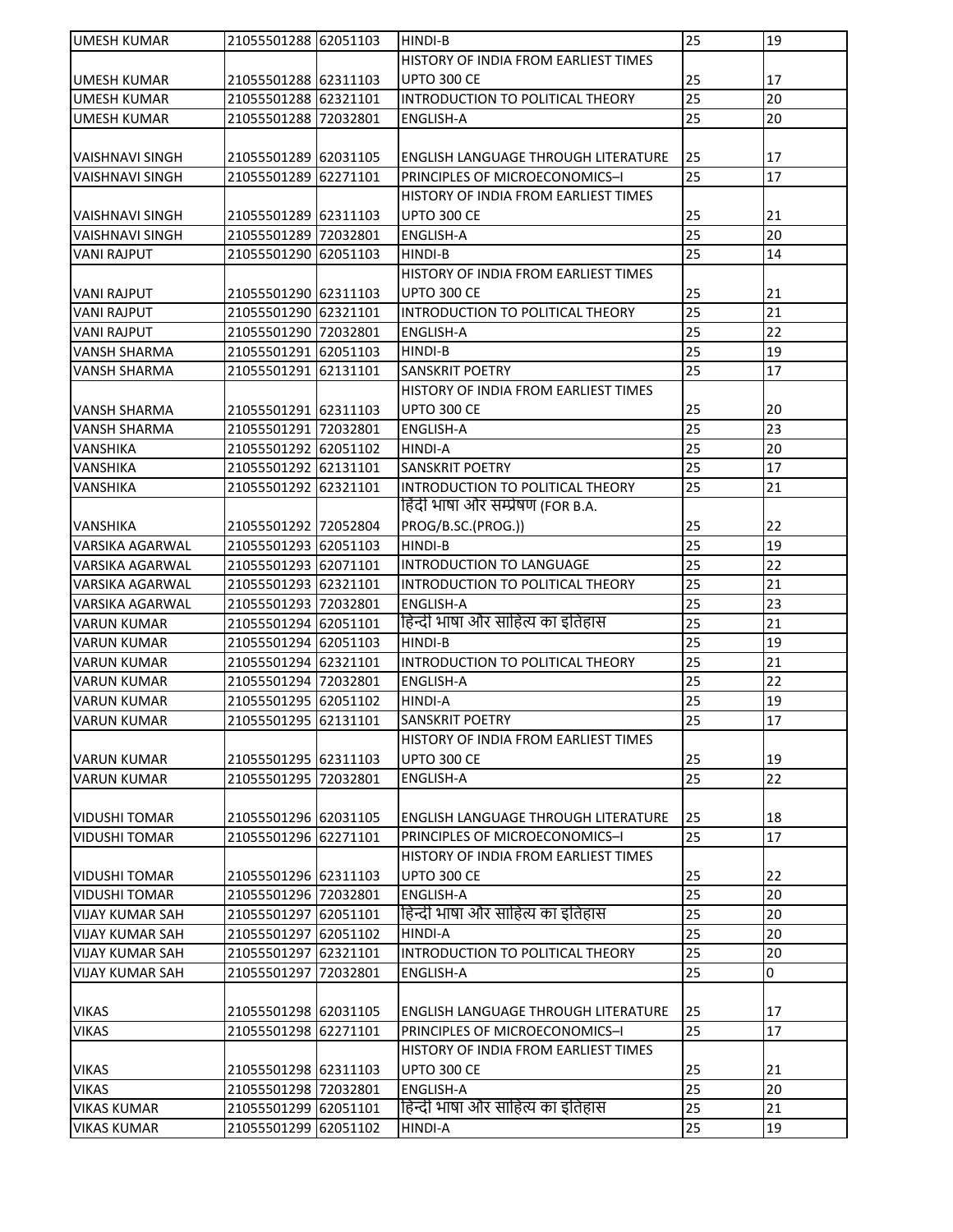|                                            |                      |          | HISTORY OF INDIA FROM EARLIEST TIMES       |                 |    |
|--------------------------------------------|----------------------|----------|--------------------------------------------|-----------------|----|
| <b>VIKAS KUMAR</b>                         | 21055501299 62311103 |          | <b>UPTO 300 CE</b>                         | 25              | 19 |
| <b>VIKAS KUMAR</b>                         | 21055501299 72032801 |          | <b>ENGLISH-A</b>                           | 25              | 21 |
| VIKAS KUMAR BIJARNIYA 21055501300 62051101 |                      |          | हिन्दी भाषा और साहित्य का इतिहास           | 25              | 22 |
| VIKAS KUMAR BIJARNIYA 21055501300 62051102 |                      |          | HINDI-A                                    | 25              | 19 |
| VIKAS KUMAR BIJARNIYA 21055501300 62321101 |                      |          | INTRODUCTION TO POLITICAL THEORY           | 25              | 20 |
|                                            |                      |          | हिंदी भाषा और सम्प्रेषण (FOR B.A.          |                 |    |
|                                            |                      |          |                                            |                 |    |
| VIKAS KUMAR BIJARNIYA 21055501300 72052804 |                      |          | PROG/B.SC.(PROG.))                         | 25              | 20 |
|                                            |                      |          |                                            |                 |    |
| <b>VIKRAM KUMAR</b>                        | 21055501301 62031105 |          | <b>ENGLISH LANGUAGE THROUGH LITERATURE</b> | 25              | 17 |
| <b>VIKRAM KUMAR</b>                        | 21055501301 62271101 |          | PRINCIPLES OF MICROECONOMICS-I             | 25              | 17 |
| <b>VIKRAM KUMAR</b>                        | 21055501301 62351101 |          | <b>CALCULUS</b>                            | 25              | 22 |
| <b>VIKRAM KUMAR</b>                        | 21055501301 72032801 |          | <b>ENGLISH-A</b>                           | 25              | 21 |
|                                            |                      |          |                                            |                 |    |
| <b>VINAY PRASAD</b>                        | 21055501302 62031105 |          | ENGLISH LANGUAGE THROUGH LITERATURE        | 25              | 21 |
| <b>VINAY PRASAD</b>                        | 21055501302 62271101 |          | PRINCIPLES OF MICROECONOMICS-I             | 25              | 16 |
| <b>VINAY PRASAD</b>                        | 21055501302 62351101 |          | <b>CALCULUS</b>                            | 25              | 21 |
| <b>VINAY PRASAD</b>                        | 21055501302 72032801 |          | <b>ENGLISH-A</b>                           | 25              | 22 |
|                                            |                      |          |                                            |                 |    |
| VINAYAKA SHRIVASTAVA 21055501303 62031105  |                      |          | <b>ENGLISH LANGUAGE THROUGH LITERATURE</b> | 25              | 23 |
|                                            |                      |          | SELECTIONS FROM INDIVIDUAL AND             |                 |    |
|                                            |                      |          | SOCIETY: ESSAYS, STORIES AND POEMS,        |                 |    |
| VINAYAKA SHRIVASTAVA 21055501303 62034101  |                      |          | (PEARSON/LONGMAN, 2005)                    | 25              | 21 |
| VINAYAKA SHRIVASTAVA 21055501303 62071101  |                      |          | INTRODUCTION TO LANGUAGE                   | 25              | 18 |
| VINAYAKA SHRIVASTAVA 21055501303 72032801  |                      |          | <b>ENGLISH-A</b>                           | 25              | 20 |
|                                            |                      |          | <b>ENGLISH FLUENCY</b>                     | 25              | 0  |
| <b>VIPIN YADAV</b>                         | 21055501304 62031106 |          | हिन्दी भाषा और साहित्य का इतिहास           |                 |    |
| <b>VIPIN YADAV</b>                         | 21055501304 62051101 |          |                                            | 25              | 21 |
|                                            |                      |          | HISTORY OF INDIA FROM EARLIEST TIMES       |                 |    |
| <b>VIPIN YADAV</b>                         | 21055501304 62311103 |          | <b>UPTO 300 CE</b>                         | 25              | 19 |
|                                            |                      |          | हिंदी भाषा और सम्प्रेषण (FOR B.A.          |                 |    |
| <b>VIPIN YADAV</b>                         | 21055501304 72052804 |          | PROG/B.SC.(PROG.))                         | 25              | 20 |
|                                            |                      |          |                                            |                 |    |
| VIRAJ RANA                                 | 21055501305 62031105 |          | <b>ENGLISH LANGUAGE THROUGH LITERATURE</b> | 25              | 16 |
| <b>VIRAJ RANA</b>                          | 21055501305 62271101 |          | PRINCIPLES OF MICROECONOMICS-I             | 25              | 18 |
|                                            |                      |          | HISTORY OF INDIA FROM EARLIEST TIMES       |                 |    |
| <b>VIRAJ RANA</b>                          | 21055501305 62311103 |          | <b>UPTO 300 CE</b>                         | 25              | 21 |
| <b>VIRAJ RANA</b>                          | 21055501305 72032801 |          | <b>ENGLISH-A</b>                           | 25              | 20 |
| <b>VISHAKHA GAHLOT</b>                     | 21055501306 62051103 |          | HINDI-B                                    | 25              | 15 |
| <b>VISHAKHA GAHLOT</b>                     | 21055501306 62071101 |          | INTRODUCTION TO LANGUAGE                   | $\overline{25}$ | 16 |
| <b>VISHAKHA GAHLOT</b>                     | 21055501306 62321101 |          | INTRODUCTION TO POLITICAL THEORY           | 25              | 21 |
| <b>VISHAKHA GAHLOT</b>                     | 21055501306 72032801 |          | <b>ENGLISH-A</b>                           | 25              | 20 |
|                                            |                      |          |                                            |                 |    |
| <b>VISHU KUMAR</b>                         | 21055501307 62031105 |          | <b>ENGLISH LANGUAGE THROUGH LITERATURE</b> | 25              | 0  |
|                                            |                      |          | SELECTIONS FROM INDIVIDUAL AND             |                 |    |
|                                            |                      |          | SOCIETY: ESSAYS, STORIES AND POEMS,        |                 |    |
| <b>VISHU KUMAR</b>                         | 21055501307 62034101 |          | (PEARSON/LONGMAN, 2005)                    | 25              | 19 |
| <b>VISHU KUMAR</b>                         | 21055501307          | 62071101 | INTRODUCTION TO LANGUAGE                   | 25              | 20 |
|                                            |                      |          |                                            |                 |    |
| <b>VISHU KUMAR</b>                         | 21055501307          | 72032801 | ENGLISH-A                                  | 25              | 0  |
|                                            |                      |          |                                            |                 |    |
| <b>VIVEK KUMAR</b>                         | 21055501308 62031105 |          | <b>ENGLISH LANGUAGE THROUGH LITERATURE</b> | 25              | 18 |
| <b>VIVEK KUMAR</b>                         | 21055501308 62271101 |          | PRINCIPLES OF MICROECONOMICS-I             | 25              | 17 |
|                                            |                      |          | HISTORY OF INDIA FROM EARLIEST TIMES       |                 |    |
| <b>VIVEK KUMAR</b>                         | 21055501308 62311103 |          | UPTO 300 CE                                | 25              | 21 |
| <b>VIVEK KUMAR</b>                         | 21055501308 72032801 |          | <b>ENGLISH-A</b>                           | 25              | 21 |
| YASHIKA                                    | 21055501309 62031106 |          | <b>ENGLISH FLUENCY</b>                     | 25              | 22 |
|                                            |                      |          | SELECTIONS FROM INDIVIDUAL AND             |                 |    |
|                                            |                      |          | SOCIETY: ESSAYS, STORIES AND POEMS,        |                 |    |
| YASHIKA                                    | 21055501309 62034101 |          | (PEARSON/LONGMAN, 2005)                    | 25              | 23 |